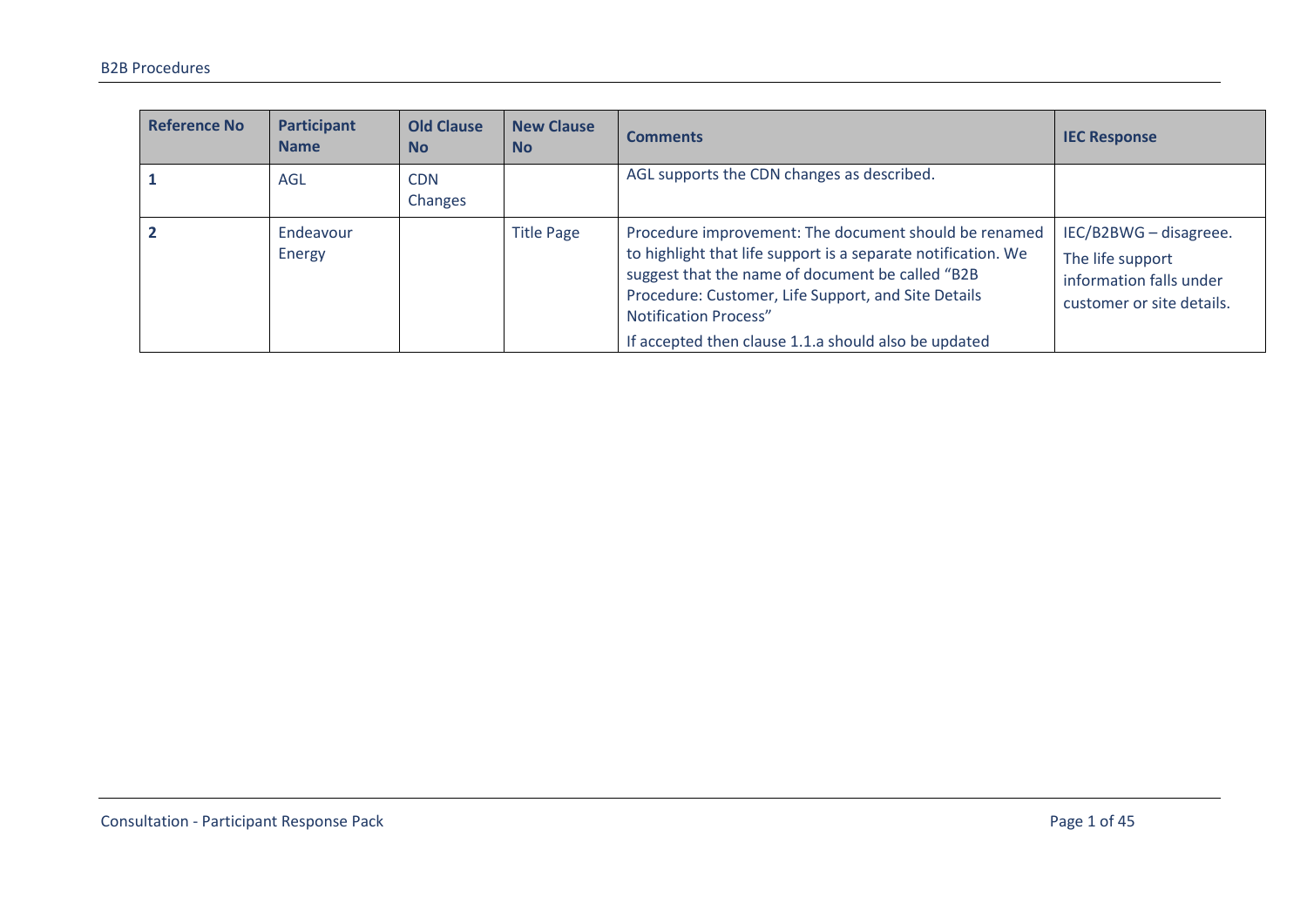| 3 | Origin | Contents | Can we request that the sequence of the BUSINESS RULES       | IEC/B2BWG - agree to      |
|---|--------|----------|--------------------------------------------------------------|---------------------------|
|   |        |          | and the TRANSACTIONS in the procedure be the same?           | swap section 4.4 and 4.5. |
|   |        |          | - Customer Details                                           |                           |
|   |        |          | - Life Support                                               |                           |
|   |        |          | - Site Access                                                |                           |
|   |        |          |                                                              |                           |
|   |        |          | Suggested to change to the following:                        |                           |
|   |        |          | <b>4. BUSINESS RULES</b>                                     |                           |
|   |        |          | 4.1. Common Business Rules for Notifications                 |                           |
|   |        |          | 4.2. Customer Details Request                                |                           |
|   |        |          | 4.3. Customer Details Notification                           |                           |
|   |        |          | 4.4. Life Support Customer Details Reconciliation            |                           |
|   |        |          | 4.5. Customer Details Reconciliation Life Support (Also swap |                           |
|   |        |          | Life Support Request with Life Support Notification in       |                           |
|   |        |          | document for consistency).                                   |                           |
|   |        |          | 4.6. Life Support Reconciliation                             |                           |
|   |        |          | 4.7. Site Access Request                                     |                           |
|   |        |          | 4.8. Site Access Notification                                |                           |
|   |        |          | <b>5. TRANSACTIONS</b>                                       |                           |
|   |        |          | 5.1. CustomerDetailsRequest Data                             |                           |
|   |        |          | 5.2. CustomerDetailsNotification Data                        |                           |
|   |        |          | 5.3. SiteAccessRequest Data LifeSupportRequest Data          |                           |
|   |        |          | 5.4. SiteAccessNotification Data LifeSupportNotification     |                           |
|   |        |          | <b>Data</b>                                                  |                           |
|   |        |          | 5.5. LifeSupportNotification Data SiteAccessRequest Data     |                           |
|   |        |          | 5.6. LifeSupportRequest Data SiteAccessNotification Data     |                           |
|   |        |          | 5.7. BusinessAcceptance/Rejection                            |                           |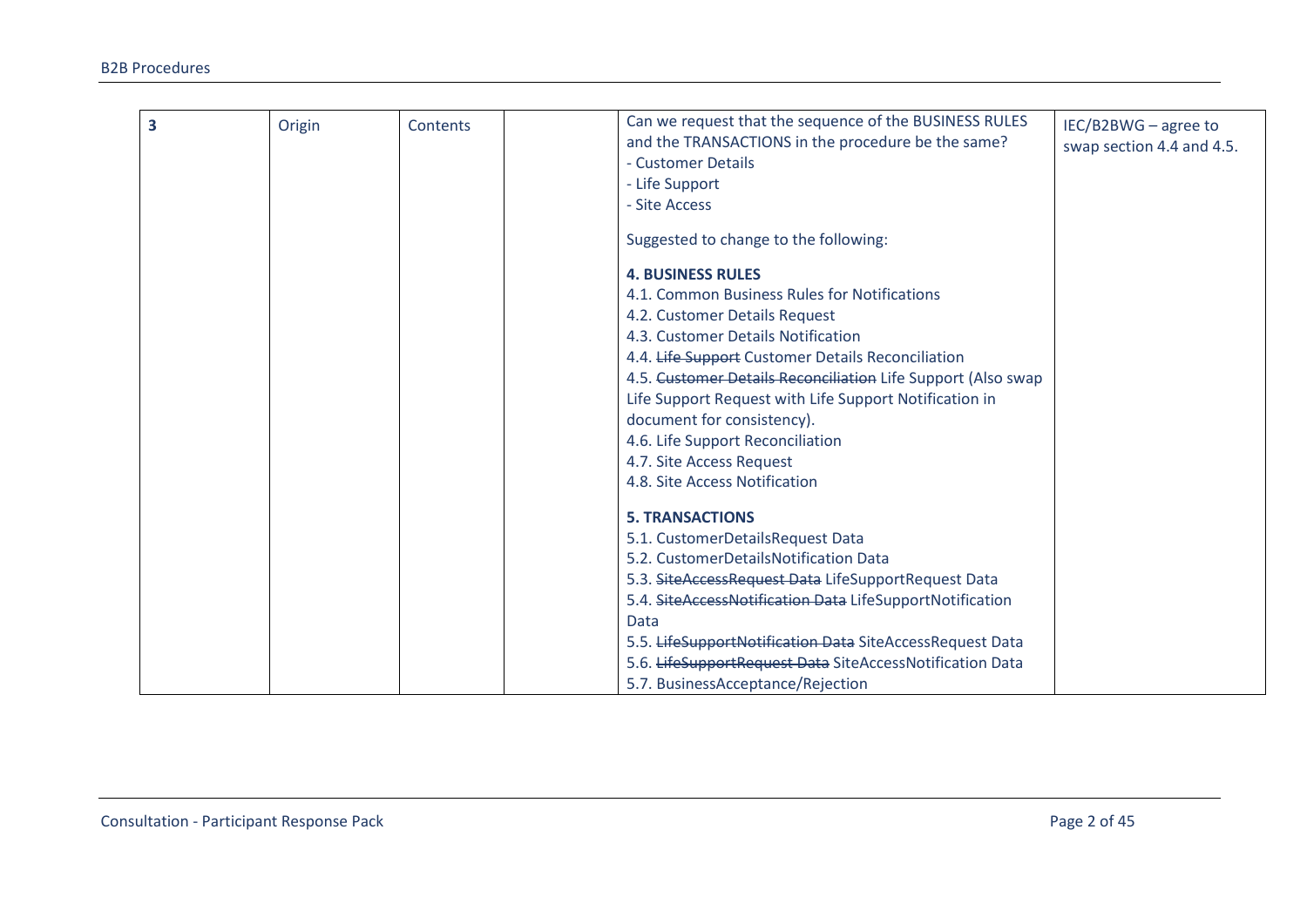| 4 | AGL | LS Request /<br><b>LS Notice</b> | While most scenarios are covered by the proposed process,<br>the issue of a LS registration by a previous retailer and the<br>communication and outcome of that registration to a new<br>incoming retailer could be made clearer.                                                                                                                                                                                             | IEC/B2BWG - agree with<br>changes<br>New values added to 5.6. |
|---|-----|----------------------------------|-------------------------------------------------------------------------------------------------------------------------------------------------------------------------------------------------------------------------------------------------------------------------------------------------------------------------------------------------------------------------------------------------------------------------------|---------------------------------------------------------------|
|   |     |                                  | AGL propose that the LS Request contain a reason field,<br>which could allow for an enumerated value of:                                                                                                                                                                                                                                                                                                                      |                                                               |
|   |     |                                  | 1. Confirm Life Support<br>2. Confirm Life Support - Previous Retailer<br>Registration<br>3. Confirm Life Support - Reconciliation                                                                                                                                                                                                                                                                                            |                                                               |
|   |     |                                  | Value $1$ – Confirm LS – to be used in exactly the same was as<br>it is used in the CDN. The expected response is a LS Notice.                                                                                                                                                                                                                                                                                                |                                                               |
|   |     |                                  | If the DB is the registration owner, then all available<br>$\bullet$<br>details should be provided.<br>If the DB is not the registration owner, then the LS<br>Notice should be provided with the relevant<br>LifeSupportStatus code (eg 'Registered - Medical<br>Confirmation with Retailer') but no customer<br>details.<br>If the RB has no information, the RB can re-check<br>with the customer and provide a LS Notice. |                                                               |
|   |     |                                  | Value 2 - Confirm LS - Previous Retailer Registration -                                                                                                                                                                                                                                                                                                                                                                       |                                                               |
|   |     |                                  | Used by a DB to new retailer - this transaction clarifies to<br>the retailer that the previous retailer registered the Life<br>Support with the network and the network is seeking to<br>confirm the current status, but that there is a network<br>registration in place.                                                                                                                                                    |                                                               |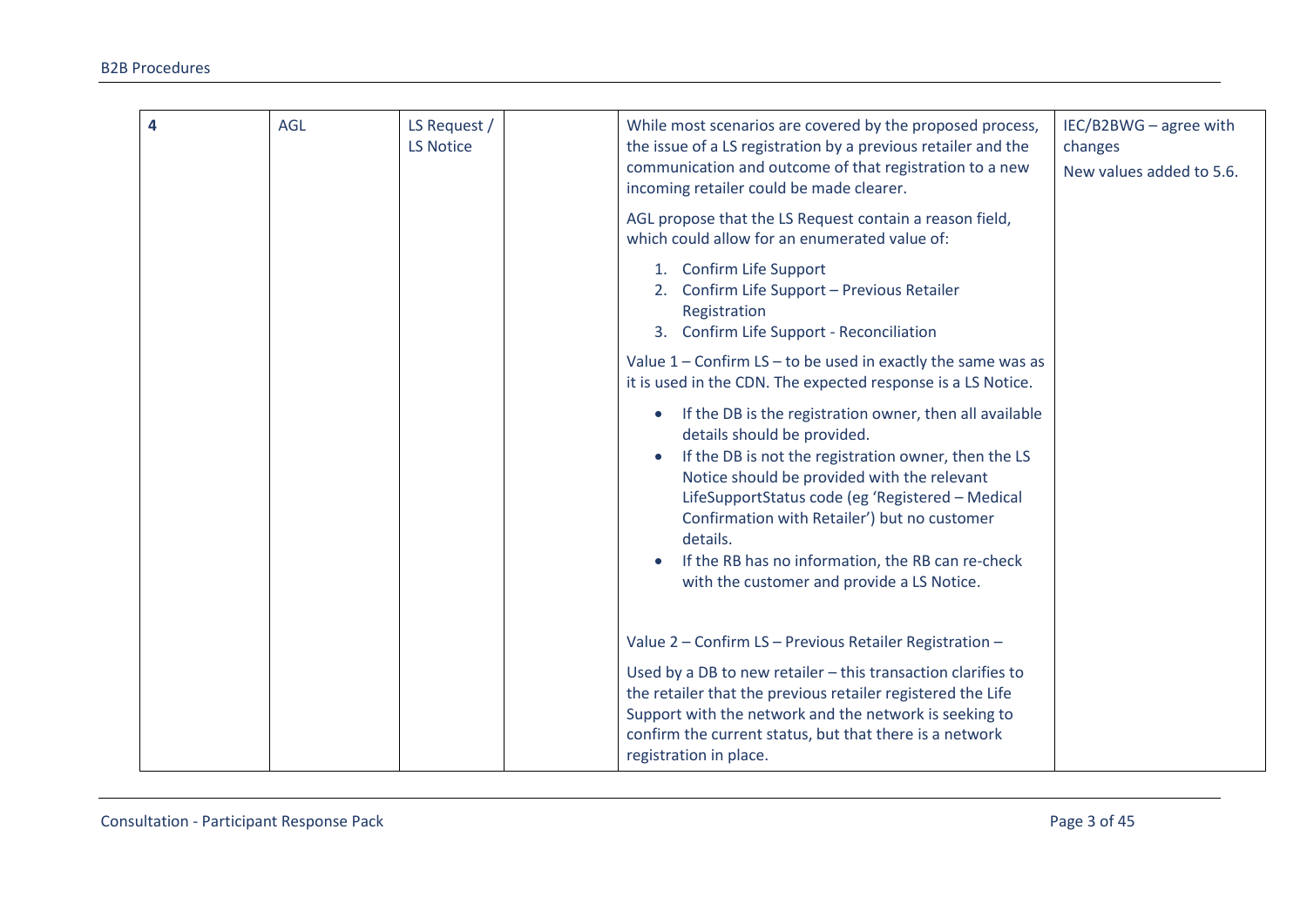|  | The expected outcome would be for the new retailer to<br>check the LS status and provide an update to the network<br>(possibly 'None'). It also advises the retailer that there is a<br>DB Life Support Registration which may be temporary.<br>Assuming the retailer determines there is no LS registration<br>and advises the DB, the DB has to determine if they are<br>maintaining the LS registration and becoming the LS<br>registration owner. In which case they should then provide<br>all relevant information to the Retailer. |  |
|--|-------------------------------------------------------------------------------------------------------------------------------------------------------------------------------------------------------------------------------------------------------------------------------------------------------------------------------------------------------------------------------------------------------------------------------------------------------------------------------------------------------------------------------------------|--|
|  | If they are de-registering the LS registration they would then<br>provide an LS Notice of 'None' at the end of their de-<br>registration process as required under 4.4.1(d).                                                                                                                                                                                                                                                                                                                                                              |  |
|  | Used by a new retailer - this transaction seeks confirmation<br>if there is a DB registration from a previous retailer and the<br>DB is has chosen to maintain the LS registration or is still de-<br>registering the site $-$ ie that the DB is not the registration<br>owner. This may be used to clarify how a registration<br>occurred.                                                                                                                                                                                               |  |
|  | If there is an LS Registration owned by another party then<br>the LS Notice should be returned with the with the relevant<br>LifeSupportStatus code (eg 'Registered - Medical<br>Confirmation with Retailer') but no customer details.                                                                                                                                                                                                                                                                                                    |  |
|  | Value 3 - Confirm Life Support - Reconciliation                                                                                                                                                                                                                                                                                                                                                                                                                                                                                           |  |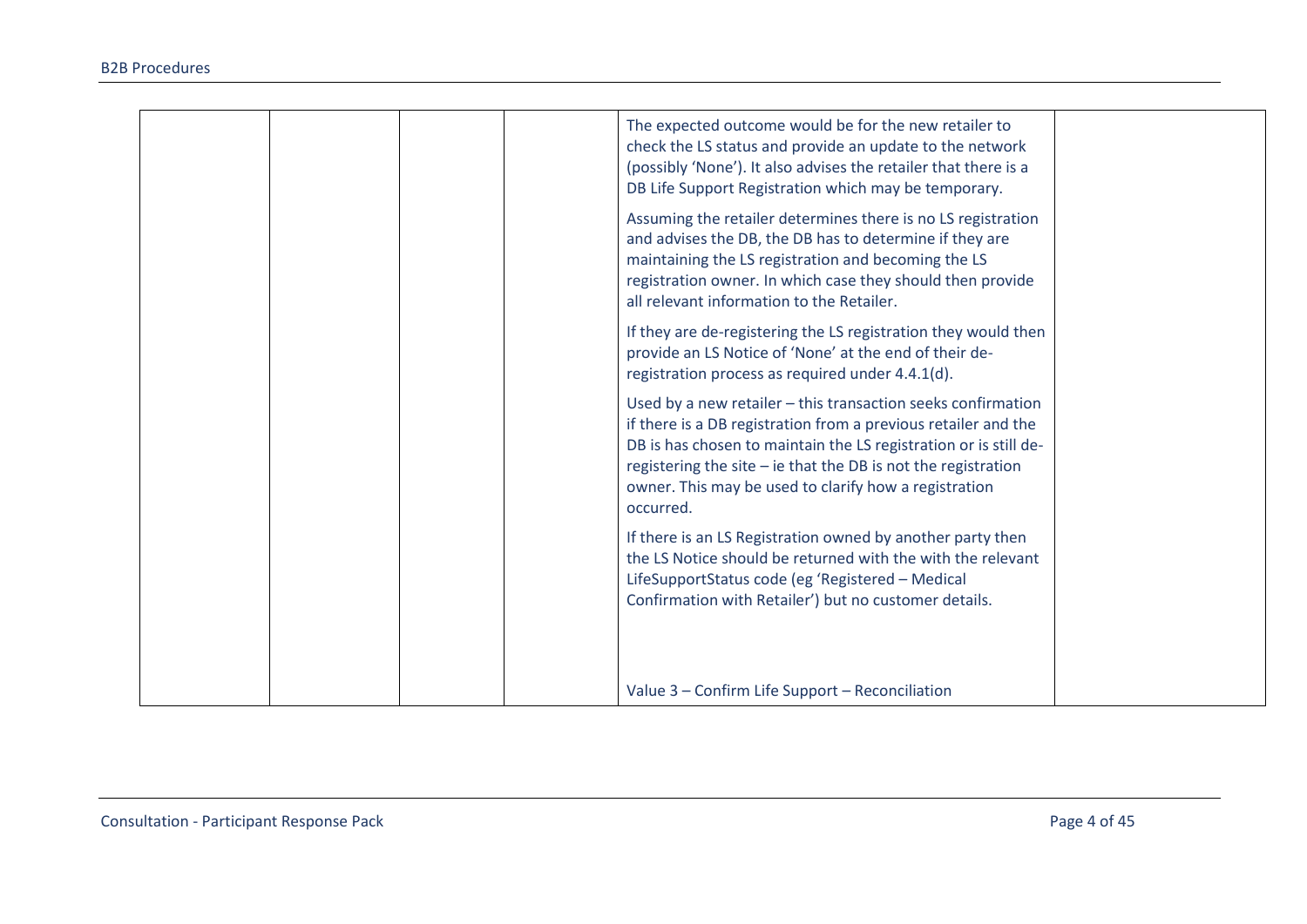|                |                      |                  | To be used when the DB or Current Retailer is seeking to<br>reconcile their information with the current status of the<br>other party.<br>Where the other party is the LS Registration owner, they<br>should provide full details, if not the registration owner,<br>then the LS Notice should be provided with the relevant<br>LifeSupportStatus code (eg 'Registered - Medical |                                    |
|----------------|----------------------|------------------|----------------------------------------------------------------------------------------------------------------------------------------------------------------------------------------------------------------------------------------------------------------------------------------------------------------------------------------------------------------------------------|------------------------------------|
|                |                      |                  | Confirmation with Retailer') but no customer details.                                                                                                                                                                                                                                                                                                                            |                                    |
| 5              | Endeavour<br>Energy  | 1.1 <sub>b</sub> | Procedure improvement: It should be highlight that life<br>support is a separate notification. We suggest that clause<br>1.1.b be updated to:                                                                                                                                                                                                                                    | IEC/B2BWG - agree                  |
|                |                      |                  | This Procedure specifies the standard process and data<br>requirements for the communication, updates and<br>reconciliation of Customer, Life Support, and Site details                                                                                                                                                                                                          |                                    |
| 6              | Energy<br>Queensland | 2.2(a)           | Clause 2.2(a) should be amended to read as follows:<br>"Figures 1-54 show the entire process for the provision of<br>Customer details, Life Support Details, Life Support<br>Reconciliation and Site access data, including:"                                                                                                                                                    | IEC/B2BWG - agree with<br>changes  |
| $\overline{7}$ | Endeavour<br>Energy  | 2.1.a.v          | Procedure improvement: For consistency, the term Life<br>Support Notification with an underline should not have<br>spaces between the words.                                                                                                                                                                                                                                     | IEC/B2BWG - Editorial -<br>updated |
| 8              | Endeavour<br>Energy  | 2.1.a.vi         | Procedure improvement: For consistency, the term Life<br>Support Request with an underline should not have spaces<br>between the words.                                                                                                                                                                                                                                          | IEC/B2BWG - Editorial -<br>updated |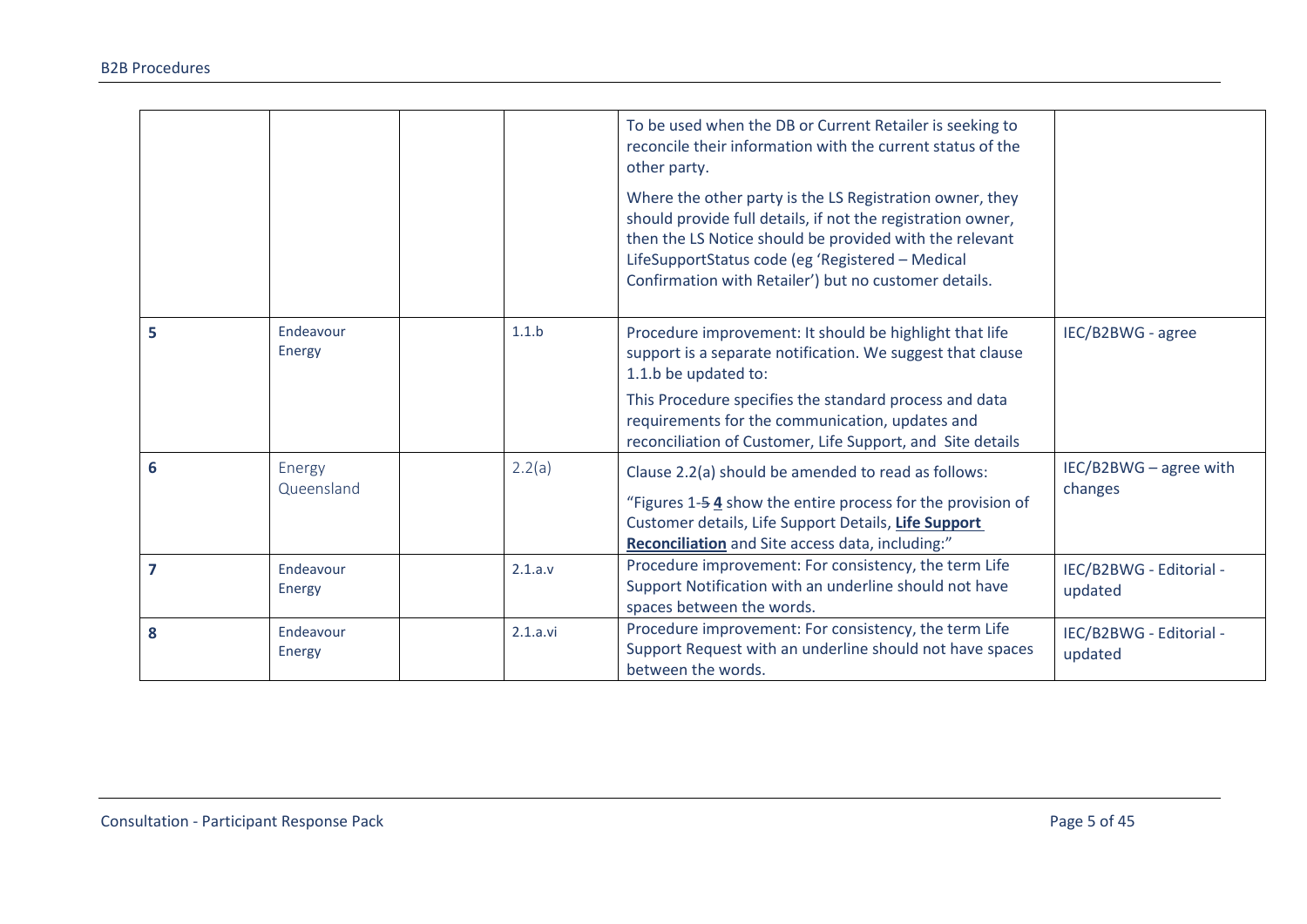| 9  | Energy<br>Queensland | 2.2(a)(iii)                                                                              | This clause should be amended to read as follows:<br>"Where an Initiator sends a Life Support Request and a<br>Recipient sends a Life Support Notification, which includes<br>the Life Support Reconciliation process."                                                                                                                                                                                                         | IEC/B2BWG - new clause<br>(iv) added to include<br>reconciliation processes                                                        |
|----|----------------------|------------------------------------------------------------------------------------------|---------------------------------------------------------------------------------------------------------------------------------------------------------------------------------------------------------------------------------------------------------------------------------------------------------------------------------------------------------------------------------------------------------------------------------|------------------------------------------------------------------------------------------------------------------------------------|
| 10 | Endeavour<br>Energy  | 2.2.a.iii                                                                                | Procedure improvement: For consistency, the term Life<br>Support Notification and Life Support Request with an<br>underline should not have spaces between the words.                                                                                                                                                                                                                                                           | IEC/B2BWG - Editorial -<br>updated                                                                                                 |
| 11 | Energy<br>Queensland | 2.2(b)                                                                                   | The reference to "Figures 1-5" in clause 2.2(b) should be<br>amended to read "Figures 1-4".                                                                                                                                                                                                                                                                                                                                     | IEC/B2BWG - Editorial -<br>updated                                                                                                 |
| 12 | Energy<br>Queensland | 2.2 Figure 3:<br>Overview of<br>Customer<br><b>Details</b><br>Reconciliatio<br>n Process | The heading for Figure 3 requires amendment to: "Overview<br>of Customer Details Reconcilation Notification Process".<br>However, Energex and Ergon Energy query the need for<br>Figure 3 as this process is covered in Figure $1 -$ Generic<br>Notifications Process. (It should be noted that if this Figure<br>is removed, references throughout the document to<br>"Figures 1-4" will need to be amended to "Figures 1-3".) | B2BWG - disagree. This<br>figure is the process for<br>reconciliation.                                                             |
| 13 | <b>TasNetworks</b>   | Clause 2.2<br>Figure 3                                                                   | Timing point F should be timing point K                                                                                                                                                                                                                                                                                                                                                                                         | IEC/B2BWG - Editorial -<br>updated                                                                                                 |
| 14 | <b>TasNetworks</b>   | Clause 2.2<br>Figure 3                                                                   | Timing point G should be timing point L                                                                                                                                                                                                                                                                                                                                                                                         | IEC/B2BWG - Editorial -<br>updated                                                                                                 |
| 15 | <b>United Energy</b> | 3.1 Table 3<br>(h)                                                                       | When the Initiator issues a Customer Details Reconciliation or Life<br>Support Reconciliation to a Recipient. Should be updated to When<br>the Initiator issues a Life Support Reconciliation to a Recipient in<br>line with recent market changes to make reconcilliation life<br>support only.                                                                                                                                | IEC/B2BWG - the CDN<br>reconciliation process still<br>exists for participants who<br>wish to do a full customer<br>reconciliation |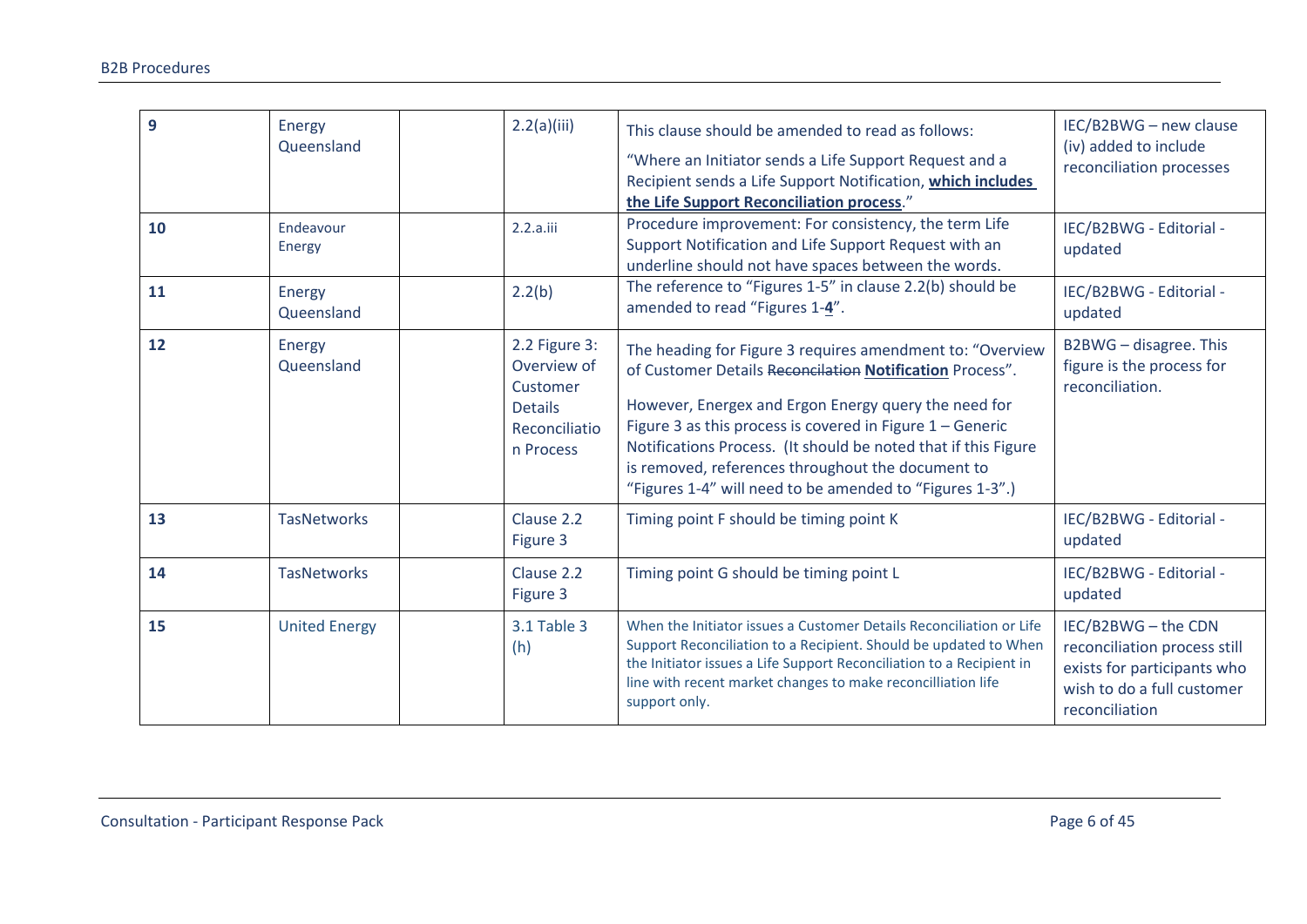| 16 | Endeavour<br>Energy  |                  | Figure 4         | Procedure improvement: The first note in the diagram<br>should reference the field called Reason. We suggest<br>updating the note to:<br>LifeSupportNotification with Reason = Reconciliation                                                     | IEC/B2BWG - agree                             |
|----|----------------------|------------------|------------------|---------------------------------------------------------------------------------------------------------------------------------------------------------------------------------------------------------------------------------------------------|-----------------------------------------------|
| 17 | Energy<br>Queensland |                  | 3.1(a)           | The reference to "Figures 1-5" in this clause should be<br>amended to read "Figures 1-4".                                                                                                                                                         | IEC/B2BWG - Editorial -<br>updated            |
| 18 | Momentum             | 3.1(b)           | 3.1(f)           | (f) For additional Timing Requirements for the Life Support<br>Reconciliation process, refer to Section 4.6                                                                                                                                       | IEC/B2BWG - move to the<br>end of the section |
| 19 | Momentum             | 3.1 <sup>°</sup> | 3.1(b)           | The Timing Requirements for the BusinessReceipt and the<br>BusinessAcceptance/Rejection for the SiteAccessNotification<br>are identical to those for the CustomerDetailsNotification.                                                             | IEC/B2BWG - agree                             |
| 20 | Momentum             | 3.1(d)           | 3.1 <sup>°</sup> | The Timing Requirements for the BusinessReceipt and the<br>BusinessAcceptance/Rejection for the SiteAccessRequest are<br>identical to those for the CustomerDetailsRequest.                                                                       | IEC/B2BWG - agree                             |
| 21 | Momentum             |                  | 3.1(d)           | The Timing Requirements for the BusinessReceipt and the<br>BusinessAcceptance/Rejection for Life SupportNotification<br>are identical to those for CustomerDetailsNotification                                                                    | IEC/B2BWG - agree, edited<br>clause           |
| 22 | Momentum             |                  | 3.1(e)           | (e) The Timing Requirements for the BusinessReceipt and<br>the BusinessAcceptance/Rejection for Life SupportRequest<br>are identical to those for CustomerDetailsRequest                                                                          | IEC/B2BWG - agree, edited<br>clause           |
| 23 | Momentum             | 3.2(a)           | 3.2(a)           | Under the header 'Other Timing Requirements'<br>3.2(a)[Guidance Note 1]Timing requirements for the<br>CustomerDetailsNotification,LifeSupportNotification and<br>SiteAccessNotification can be agreed between the initiator<br>and the Recipient. | IEC/B2BWG - agree                             |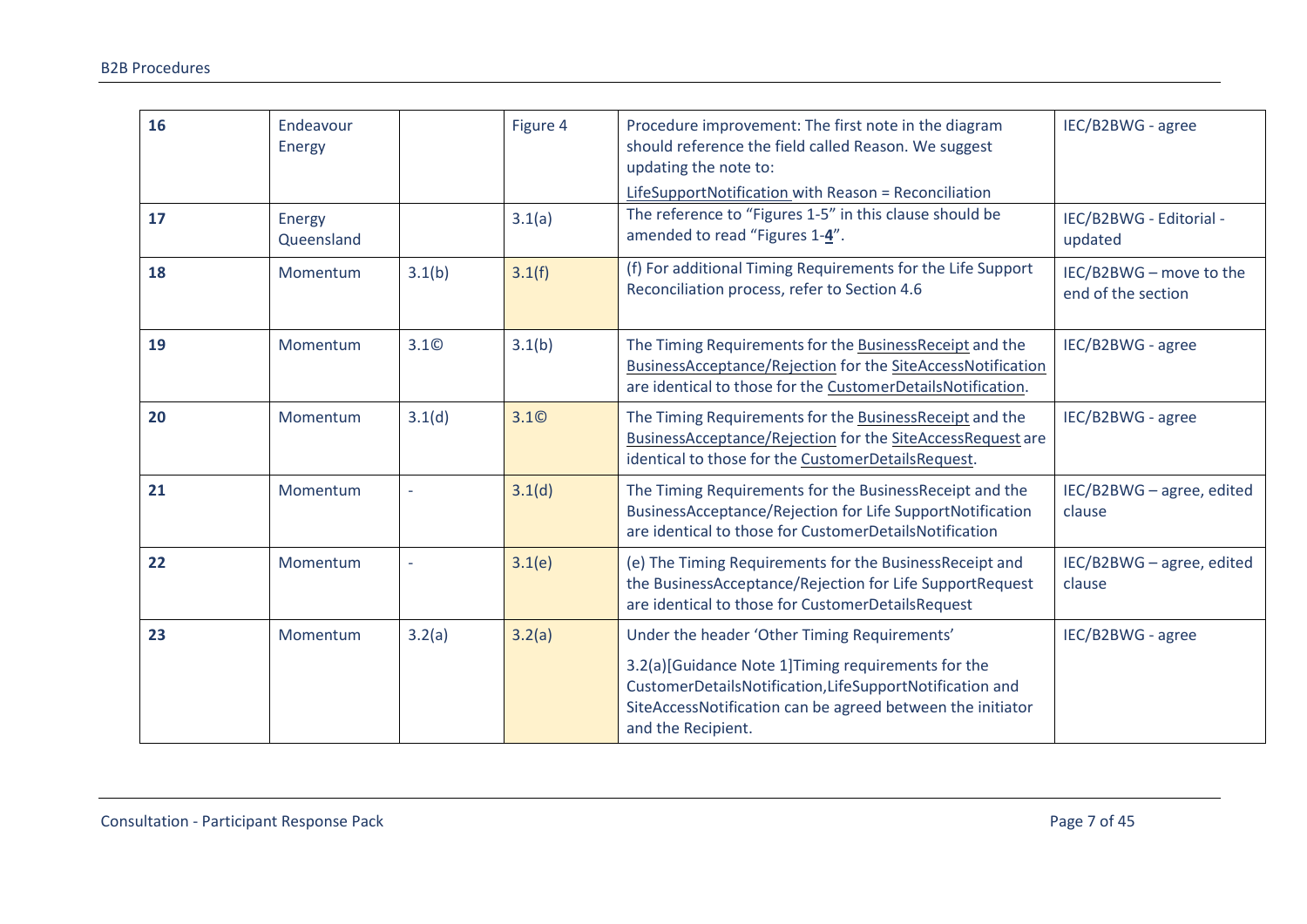| 24 | Momentum            | 3.2(a) | 3.2(a)          | [Guidance Note 1] Timing requiremetns for the<br>CustomerDetailsNotification,LifeSupportNotification and<br>SiteAccessNotification can be agreed between Initiator and<br>Recipient                                                                                                              | IEC/B2BWG - agree                    |
|----|---------------------|--------|-----------------|--------------------------------------------------------------------------------------------------------------------------------------------------------------------------------------------------------------------------------------------------------------------------------------------------|--------------------------------------|
| 25 | Endeavour<br>Energy |        | 4.1.a           | Procedure improvement: For consistency, the term Life<br>Support Notification with an underline should not have<br>spaces between the words.                                                                                                                                                     | IEC/B2BWG - Editorial -<br>updated   |
| 26 | <b>TasNetworks</b>  |        | Clause $4.1(a)$ | The word "Changes" on the second line should have a<br>lowercase "c"                                                                                                                                                                                                                             | IEC/B2BWG - Editorial -<br>updated   |
| 27 | <b>TasNetworks</b>  |        | Clause $4.1(b)$ | Insert the word "the" between "not" and<br>"CustomerDetailsNotification"                                                                                                                                                                                                                         | IEC/B2BWG - Editorial -<br>updated   |
| 28 | <b>AGL</b>          | 4.1(c) |                 | We do not believe that the retailer (or DB) as a registering<br>party would require Explicit Informed Consent to send<br>advice of a Life Support Registration / de-Registration,<br>particularly in the case of one without a medical certificate,<br>as the obligation is mandated in the NRR. | IEC/B2BWG - agree, clause<br>updated |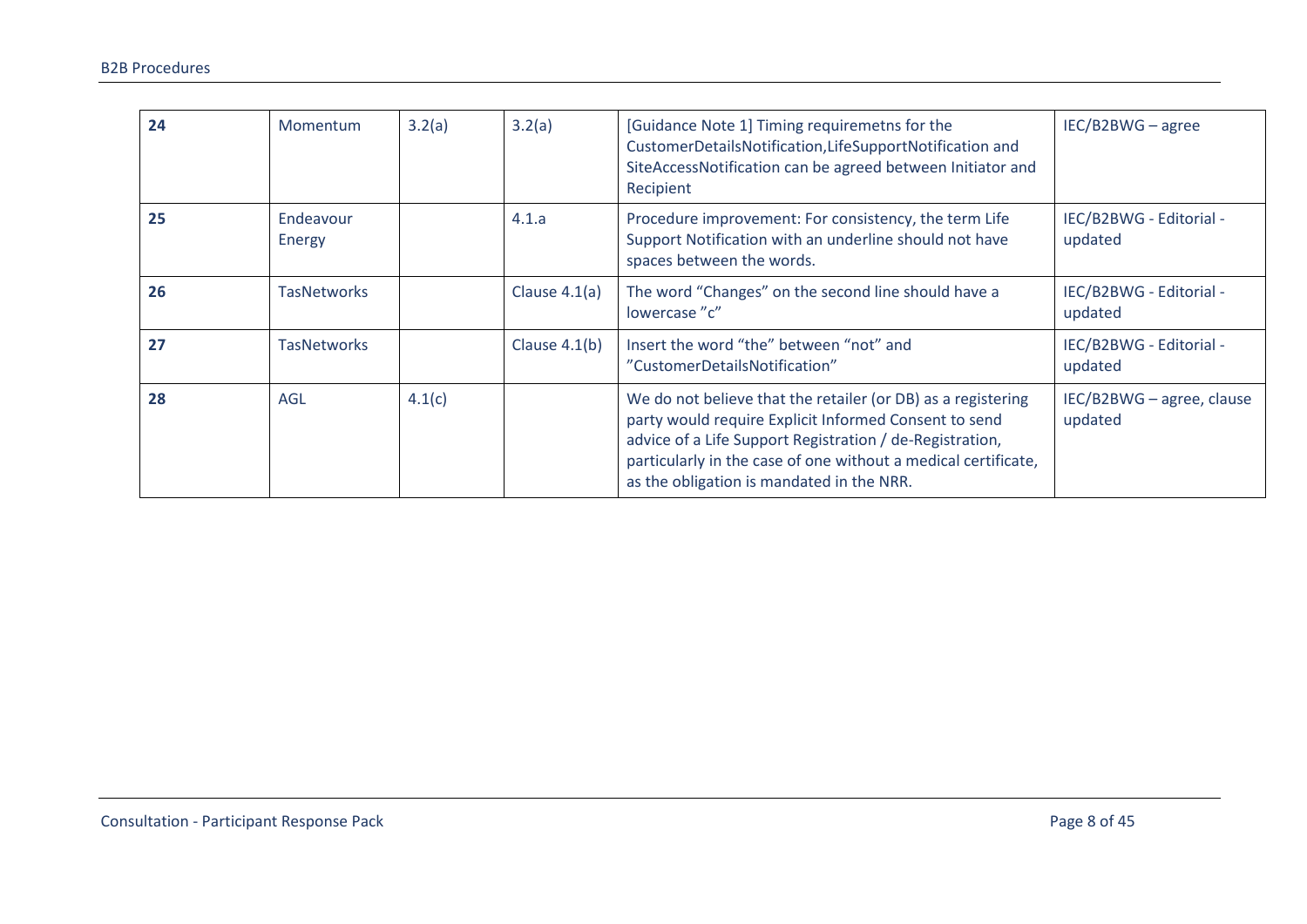| 29 | <b>Simply Energy</b> | N/A | 4.4.1(c)                    | Current wording:<br>Following a change of Retailer, where the DNSP is the<br>registration process owner, the DNSP must send the Current<br>Retailer the information contained in a<br>LifeSupportNotification.<br>Simply Energy's proposal:<br>Following a change of Retailer, wWhere the DNSP is the<br>registration process owner, the DNSP must send the<br>prospective Retailer the information contained in (a).a<br>LifeSupportNotification.<br>If a DNSP receives LSN transaction from a Prospective<br>Retailer, it should respond back with a LSN if it's the<br>registration owner, instantly. This will provide better<br>customer experience as there wouldn't be any need to<br>follow up on the required paperwork from the customer<br>earlier in the process. | IEC/B2BWG - disagree with<br>markup refer to NERR<br>124.b.2.b<br>Added a registration<br>process owner field,<br>yes/no to 5.5 |
|----|----------------------|-----|-----------------------------|-------------------------------------------------------------------------------------------------------------------------------------------------------------------------------------------------------------------------------------------------------------------------------------------------------------------------------------------------------------------------------------------------------------------------------------------------------------------------------------------------------------------------------------------------------------------------------------------------------------------------------------------------------------------------------------------------------------------------------------------------------------------------------|---------------------------------------------------------------------------------------------------------------------------------|
| 30 | <b>Simply Energy</b> | N/A | <b>Process Map</b><br>(new) | As a follow on from above, we suggest updating the process<br>flow to ensure that the flow of information is warranted<br>from the registration owner to the other participant (happy<br>to provide one if I can get the visio of generic flow).                                                                                                                                                                                                                                                                                                                                                                                                                                                                                                                              | IEC/B2BWG - disagree as<br>no other trigger points are<br>flagged in the diagrams and<br>this is just another trigger.          |
| 31 | <b>TasNetworks</b>   |     | Clause $4.1(d)$             | Insert the word "fields" after "non-Mandatory"                                                                                                                                                                                                                                                                                                                                                                                                                                                                                                                                                                                                                                                                                                                                | IEC/B2BWG - Editorial -<br>updated                                                                                              |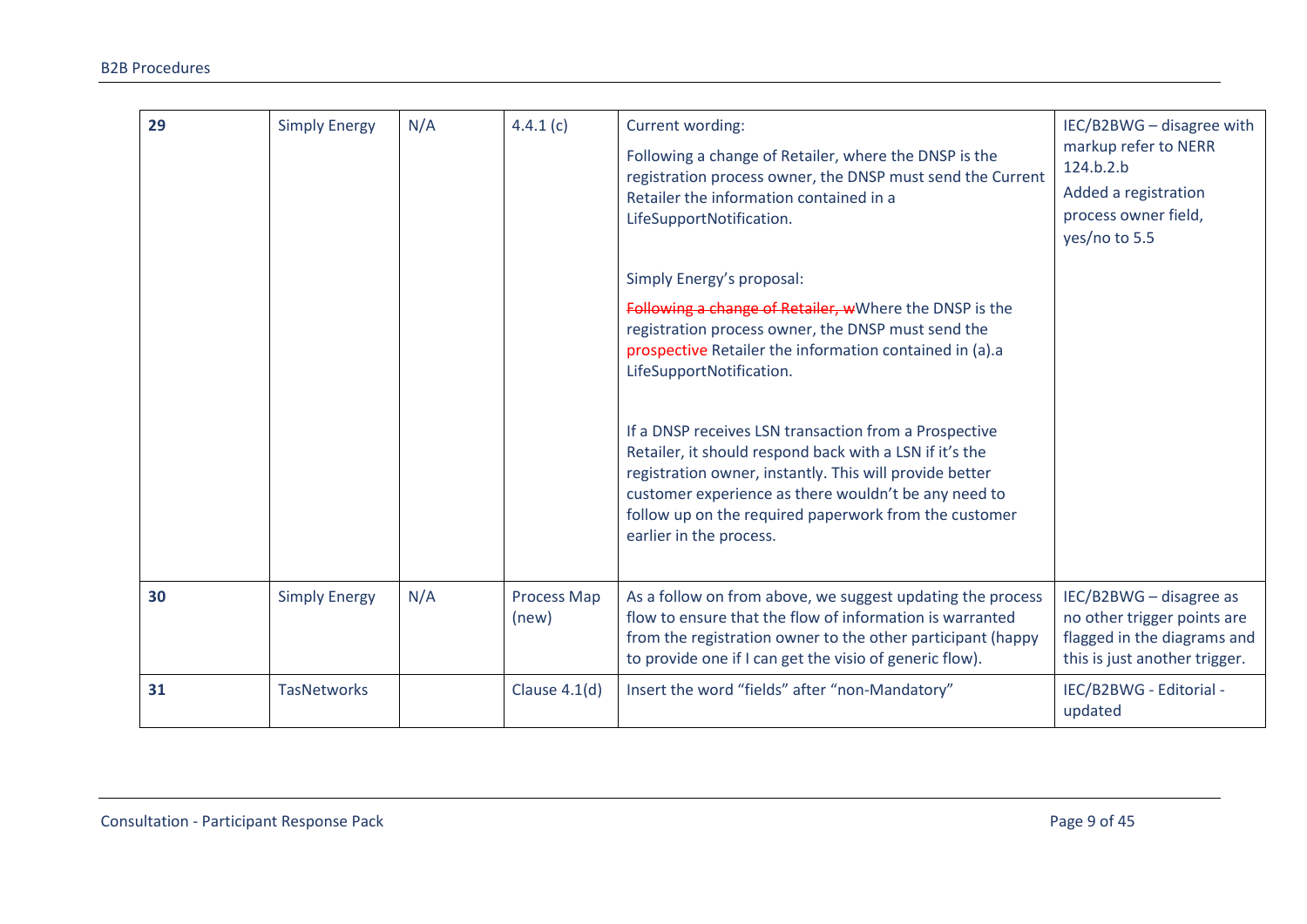| 32 | <b>Energy</b><br>Queensland |        | 4.1(d) | Clause 4.1.(d) should be amended to read:<br>"The Initiator must provide all available information that<br>they hold for each Notification transaction, not just-<br>information changes. Non-completion of non-Mandatory<br>fields, is taken to mean that the Initiator does not have the<br>absent information."                                                                                                                                                                                                                               | IEC/B2BWG - disagree, this<br>adds clarity to what needs<br>to be sent in the<br>transactions. |
|----|-----------------------------|--------|--------|--------------------------------------------------------------------------------------------------------------------------------------------------------------------------------------------------------------------------------------------------------------------------------------------------------------------------------------------------------------------------------------------------------------------------------------------------------------------------------------------------------------------------------------------------|------------------------------------------------------------------------------------------------|
| 33 | <b>AGL</b>                  | 4.1(d) |        | In the case of a DB, who is not the LS registration owner,<br>there is a question of privacy around what information that<br>DB should be passing on to the new retailer.<br>When the DB is the LS registration owner, then they are<br>obliged to pass on all information.<br>Recommend that this clause be extended to specify that<br>when the DB is not the registration owner the response is a<br>LS Notice with the relevant LifeSupportStatus code (eg<br>'Registered - Medical Confirmation with Retailer') but no<br>customer details. | IEC/B2BWG - agree. clause<br>updated                                                           |
| 34 | Endeavour<br>Energy         |        | 4.1.d  | Procedure improvement: The procedure should<br>acknowledge that another reason for not providing<br>information for non-mandatory fields may be due to privacy<br>reasons. We suggest updating clause 4.1.d to:<br>The Initiator must provide all available information that they<br>hold for each Notification transaction, not just information<br>changes. Non-completion of non-mandatory fields is taken<br>to mean that the Initiator does not have the absent<br>information or cannot provide it due to privacy reasons.                 | IEC/B2BWG - Refer 33                                                                           |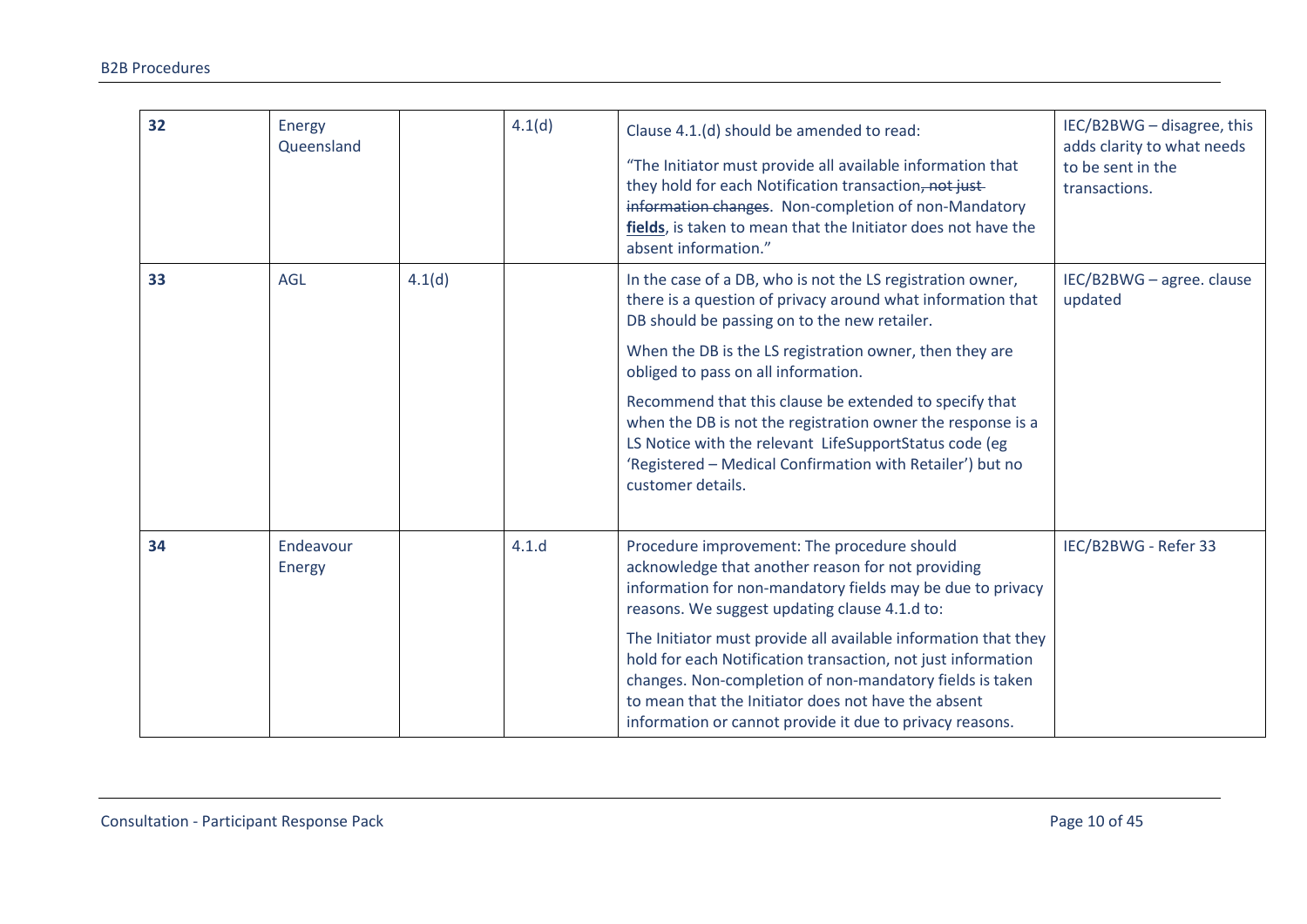| 35 | Jemena          |        | 4.1.d        | The Initiator must provide all available information that they<br>hold for each Notification transaction, not just information<br>changes. Non-completion of non-Mandatory, is taken to<br>mean that the Initiator does not have the absent<br>information.<br>Jemena considers "all available information" is too broad.<br>Please clarify whether "all relevant information" is the<br>information referred to in the LifeSupportNotification (LSN).                                                         | IEC/B2BWG - the clause<br>provides enough clarity.<br>You must provide all<br>mandatory information and<br>if you do not have or can't<br>provide non mandatory<br>fields then you do not<br>provide it. |
|----|-----------------|--------|--------------|----------------------------------------------------------------------------------------------------------------------------------------------------------------------------------------------------------------------------------------------------------------------------------------------------------------------------------------------------------------------------------------------------------------------------------------------------------------------------------------------------------------|----------------------------------------------------------------------------------------------------------------------------------------------------------------------------------------------------------|
| 36 | <b>AGL</b>      | 4.1(h) |              | Suggest edit for clarity:<br>The Current Retailer may send a new or amended<br>CustomerDetailsNotification in response to<br>receiving the LifeSupportNotification from the<br>DNSP.                                                                                                                                                                                                                                                                                                                           | IEC/B2BWG - agree                                                                                                                                                                                        |
| 37 | Jemena          |        | 4.1.h        | The Initiator must only send updates where the Customer or<br>Initiator initiated the Changes. The Initiator must not send<br>updates based on information received from MSATS or other<br>Participants. This prevents the cyclical transmission of<br>information. The Retailer may send a<br>CustomerDetailsNotification in response to receiving the<br>LifeSupportNotification from the DNSP.<br>Clarify the purpose of the CDN transation that a retailer may<br>send upon receiving a LSN from the DNSP. | IEC/B2BWG - no changes<br>have been made to CDN<br>business rules so when a<br>Retailer receives a LSN they<br>may update their records.<br>This may trigger an<br>updated CDN.                          |
| 38 | EnergyAustralia | 4.1(b) | Modification | For the purposes of registration and deregistration or<br>updating of life support details between Retailers and<br>DNSPs, Retailers and DNSPs must use the<br>LifeSupportNotification and not-<br>CustomerDetailsNotification.                                                                                                                                                                                                                                                                                | IEC/B2BWG - agree with<br>changes.                                                                                                                                                                       |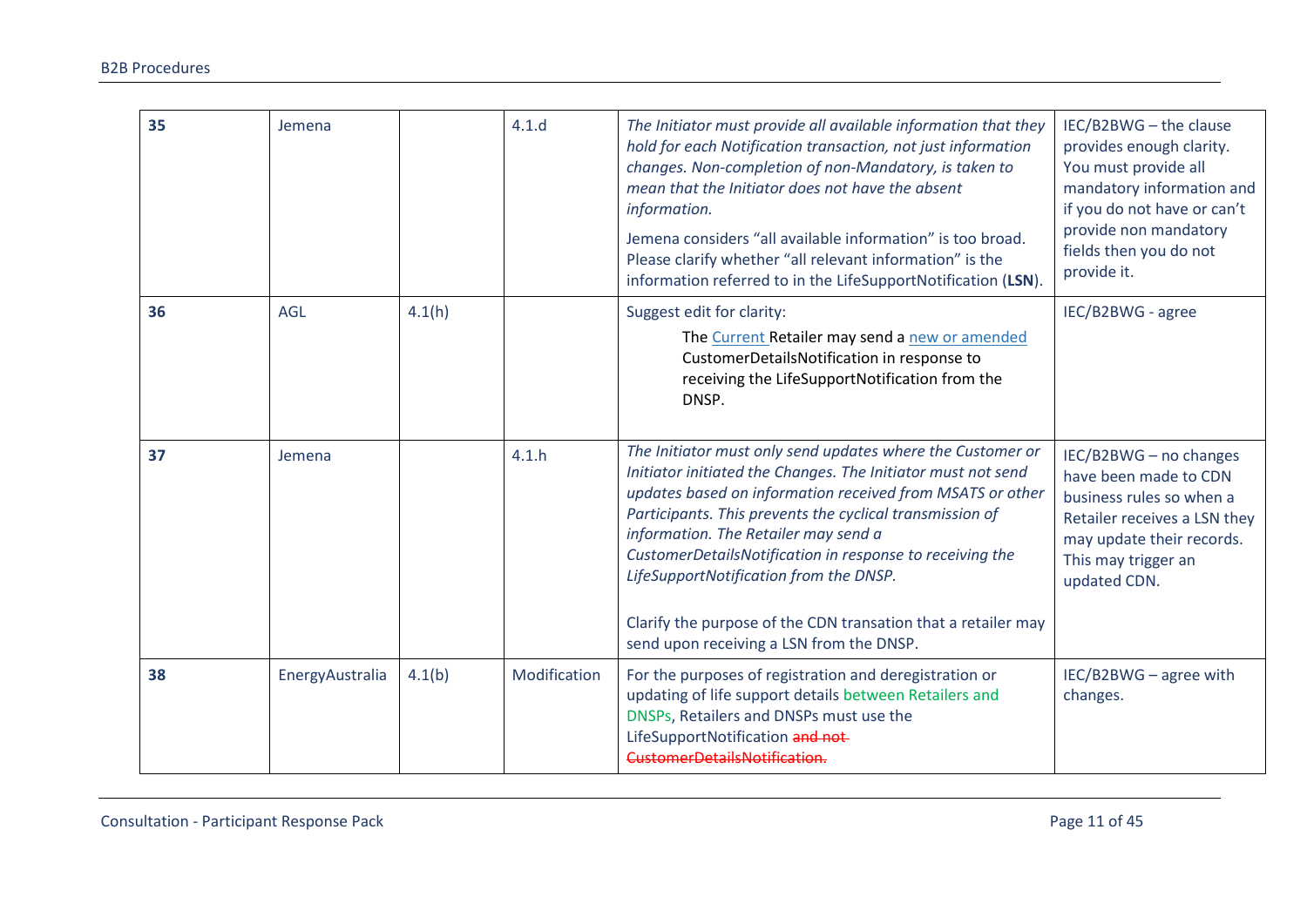| 39 | Momentum | 4.1(i) | 4.1(f) | More relevant to be detailed after the clause that makes<br>reference to BusinessAcceptance/Rejection                                                                                                                                                                                                                          | IEC/B2BWG - agree but<br>moved (e) above (j) |
|----|----------|--------|--------|--------------------------------------------------------------------------------------------------------------------------------------------------------------------------------------------------------------------------------------------------------------------------------------------------------------------------------|----------------------------------------------|
| 40 | Momentum | 4.1(i) | 4.1(j) | The details provided in a CustomerDetailsNotification and<br>SiteAccessNotification must be the current details as at the<br>date and time that the Notification was generated. The<br>LastModifiedDateTime may be historical in certain<br>situations. For the Life Support business rules, refer to<br>Sections 4.3 and 4.4. | IEC/B2BWG - (i) became (h)                   |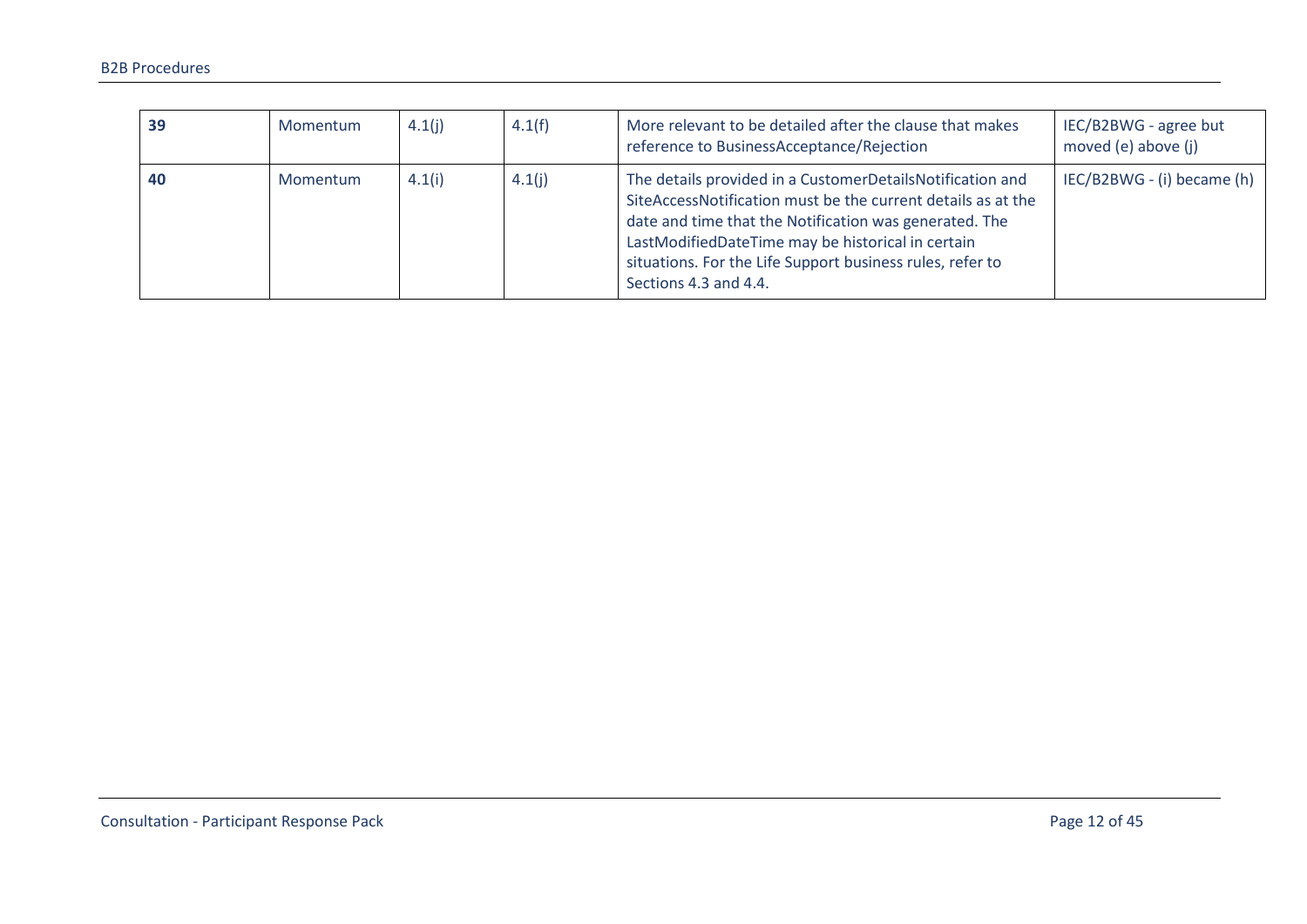| 41 | EnergyAustralia        | 4.1(h) | Clarification | Clarify situations where retailer should be providing an LSR<br>A situation might arise where the distributor is the<br>process owner, and sends an LSN flagging life<br>support to the retailer but retailer's record shows<br>no life support (or vice versa)<br>Retailer then contacts the customer who provides<br>an update to the information, which does not match<br>what the distributor has provided<br>Should the retailer send an LSR; or an LSN with the most<br>updated information (provided by the customer)? It should<br>also be clarified whether the retailer is required to send a<br>BusinessRejection of the LSN to the distributor (or how the<br>retailer communicates that the information is incorrect)<br>Our preference is for the latter (for the retailer to send LSN)<br>as this is based on the latest information provided by the<br>customer, however it needs to be clarified if the process<br>owner changes to the retailer.<br>Our preference is for the process owner to change to the<br>retailer in this instance as the retailer has the customer<br>contact details (in case they move out, change LS person,<br>mailing address, etc.) | IEC/B2BWG - LSN with<br>updated information to DB.<br>Registration owner does<br>not change. |
|----|------------------------|--------|---------------|-------------------------------------------------------------------------------------------------------------------------------------------------------------------------------------------------------------------------------------------------------------------------------------------------------------------------------------------------------------------------------------------------------------------------------------------------------------------------------------------------------------------------------------------------------------------------------------------------------------------------------------------------------------------------------------------------------------------------------------------------------------------------------------------------------------------------------------------------------------------------------------------------------------------------------------------------------------------------------------------------------------------------------------------------------------------------------------------------------------------------------------------------------------------------------------|----------------------------------------------------------------------------------------------|
| 42 | Red and Lumo<br>Energy | 4.2(d) |               | Suggested improvement to more accurately reflect retailer<br>obligations in the market<br>(d) The Current Retailer must provide a<br>CustomerDetailsNotification in response to a valid<br>CustomerDetailsRequest to the Distributor, and to the<br>Initiator where agreed.                                                                                                                                                                                                                                                                                                                                                                                                                                                                                                                                                                                                                                                                                                                                                                                                                                                                                                         | IEC/B2BWG - agree, clause<br>updated with changes                                            |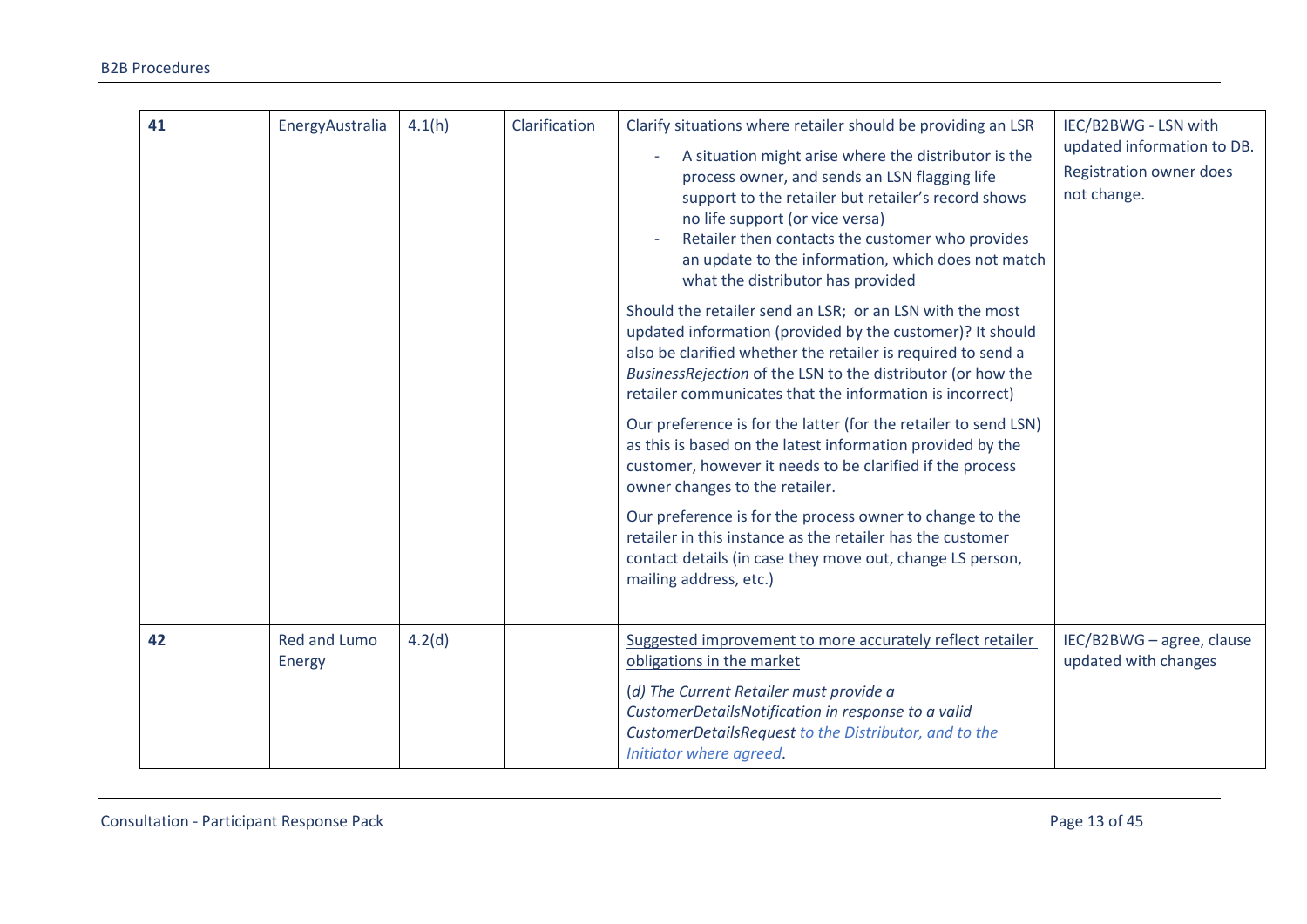| 43 | Origin               | 4.3.1 |                     | <b>Clarification Required:</b><br>As the Life Support Notification is now the transaction used<br>to update Life Support at a site could the below be clarified?<br>a. If you look at the main changes to the CDN process it is<br>the removal of the 'Life Support' section, and the<br>addition of 4.3.1 (e), but there is still the requirement to<br>populate the SensitiveLoad field with LS<br>i. If CDN is sent with LS and no LSN has been received<br>by DNSP, then will the CDN be rejected?<br>Conversely, if a site is registered with LS and a CDN is sent<br>with Sensitive Load as 'none' and no LSN has been received<br>by DNSP, then will the CDN be rejected? | IEC/B2BWG - believe that<br>each DB will have their own<br>validation processes.<br>IEC/B2BWG suggest<br>participants talk to each<br>other if they believe the<br>transactions are being<br>rejected inappropriately. |
|----|----------------------|-------|---------------------|----------------------------------------------------------------------------------------------------------------------------------------------------------------------------------------------------------------------------------------------------------------------------------------------------------------------------------------------------------------------------------------------------------------------------------------------------------------------------------------------------------------------------------------------------------------------------------------------------------------------------------------------------------------------------------|------------------------------------------------------------------------------------------------------------------------------------------------------------------------------------------------------------------------|
| 44 | Energy<br>Queensland |       | 4.3.1(b)            | Further to Guidance Note 2 or clause 4.3.1(b), it is<br>recommend that another clause should be added as follows:<br>"The contact details provided by the Current Retailer to the<br>DNSP must be specific to the onsite customer. For example,<br>a contact telephone number, postal address or email that<br>will ensure the onsite customer receives outage information<br>rather than a head office located in another state."                                                                                                                                                                                                                                               | IEC/B2BWG-the<br>procedures are not the<br>place to mandate who the<br>contact should be for<br>outage purposes. The onus<br>is on the Retailer and the<br>customer to provide<br>correct information to the<br>DNSP.  |
| 45 | <b>TasNetworks</b>   |       | Clause 4.3.1<br>(c) | Suggest changing the words "Customer Changes" to<br>"changes in Customer information"                                                                                                                                                                                                                                                                                                                                                                                                                                                                                                                                                                                            | IEC/B2BWG - agree                                                                                                                                                                                                      |
| 46 | <b>TasNetworks</b>   |       | Clause 4.3.1<br>(d) | Suggest changing the words "a Customer Change" to<br>"changes in Customer information"                                                                                                                                                                                                                                                                                                                                                                                                                                                                                                                                                                                           | IEC/B2BWG - agree                                                                                                                                                                                                      |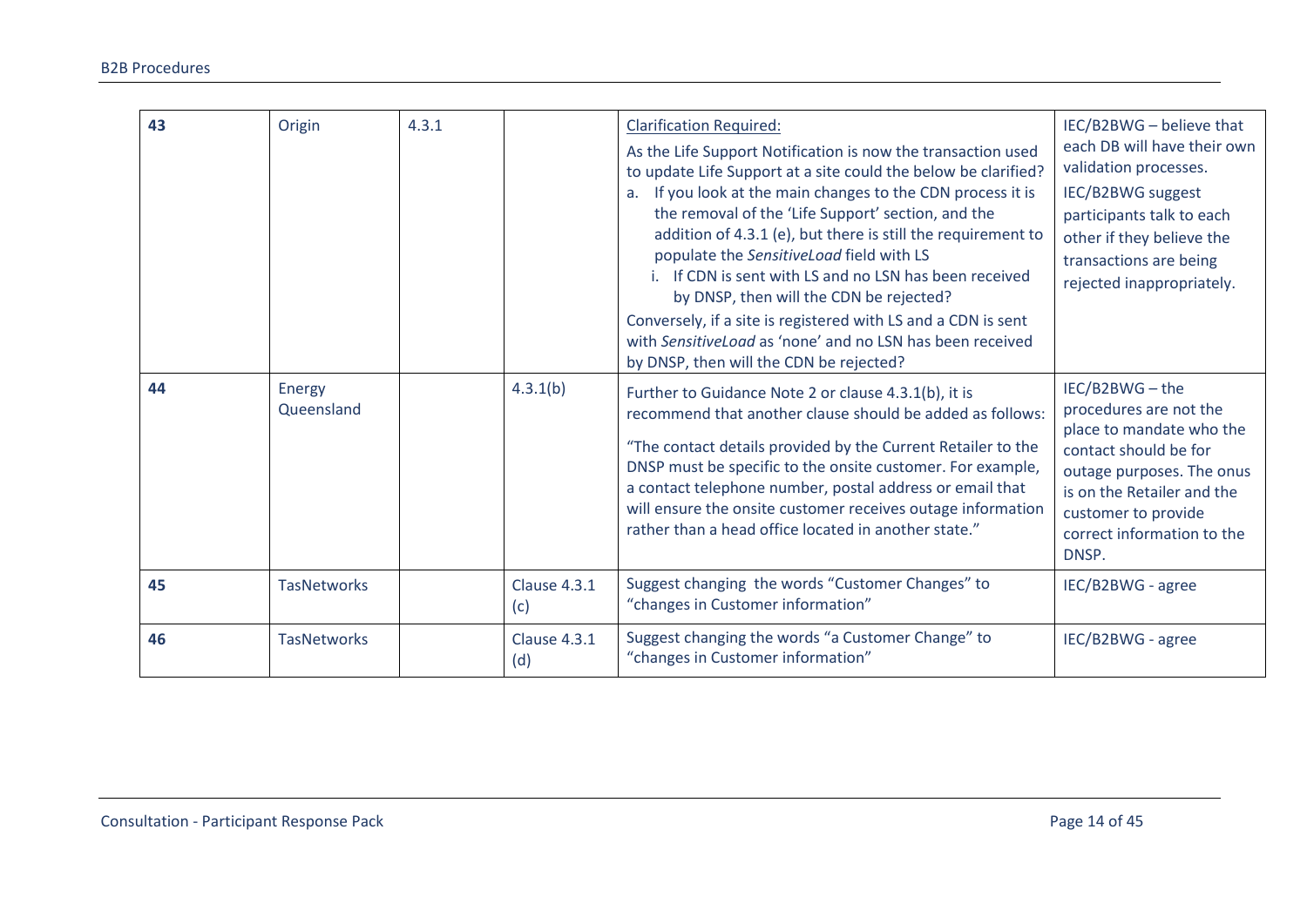| 47 | EnergyAustralia | 4.3.2(a) | Add to clause      | 4.3.2. Sensitive Load Field<br>(a) Where life support is required at the premise the<br>SensitiveLoad field must have a value of 'Life Support'. For<br>the registration, update and deregistration of Life Support<br>refer to Life Support section 4.4. The DNSP must not reject<br>the CDN on the basis of the SensitiveLoad field being<br>populated with "LifeSupport" if life support is needed at the<br>premises. | IEC/B2BWG - Refer 43 |
|----|-----------------|----------|--------------------|---------------------------------------------------------------------------------------------------------------------------------------------------------------------------------------------------------------------------------------------------------------------------------------------------------------------------------------------------------------------------------------------------------------------------|----------------------|
| 48 | Momentum        | 4.4.1(e) | 4.4.1(e)           | (e) [Guidance Note 1] Where the prospective Retailer has<br>provided a<br>LifeSupportNotification to the DNSP and life<br>support registration is no longer required:<br>The prospective Retailer must send<br>(i)<br>the DNSP an updated<br>LifeSupportNotification and<br>The DNSP may update their records<br>(ii)<br>accordingly.                                                                                     | IEC/B2BWG - agree    |
| 49 | EnergyAustralia | 4.4.2    | General<br>comment | As above in comments on 4.1(h), it needs to be clarified<br>when a retailer should be sending an LSR (or an updated<br>LSN) and what is expected in return in B2B Guide, especially<br>in instances where there is new information about the life<br>support status received from the customer obtained by the<br>retailer as a result of the receipt of an LSN/LSR from the<br>distributor.                              | IEC/B2BWG - Refer 41 |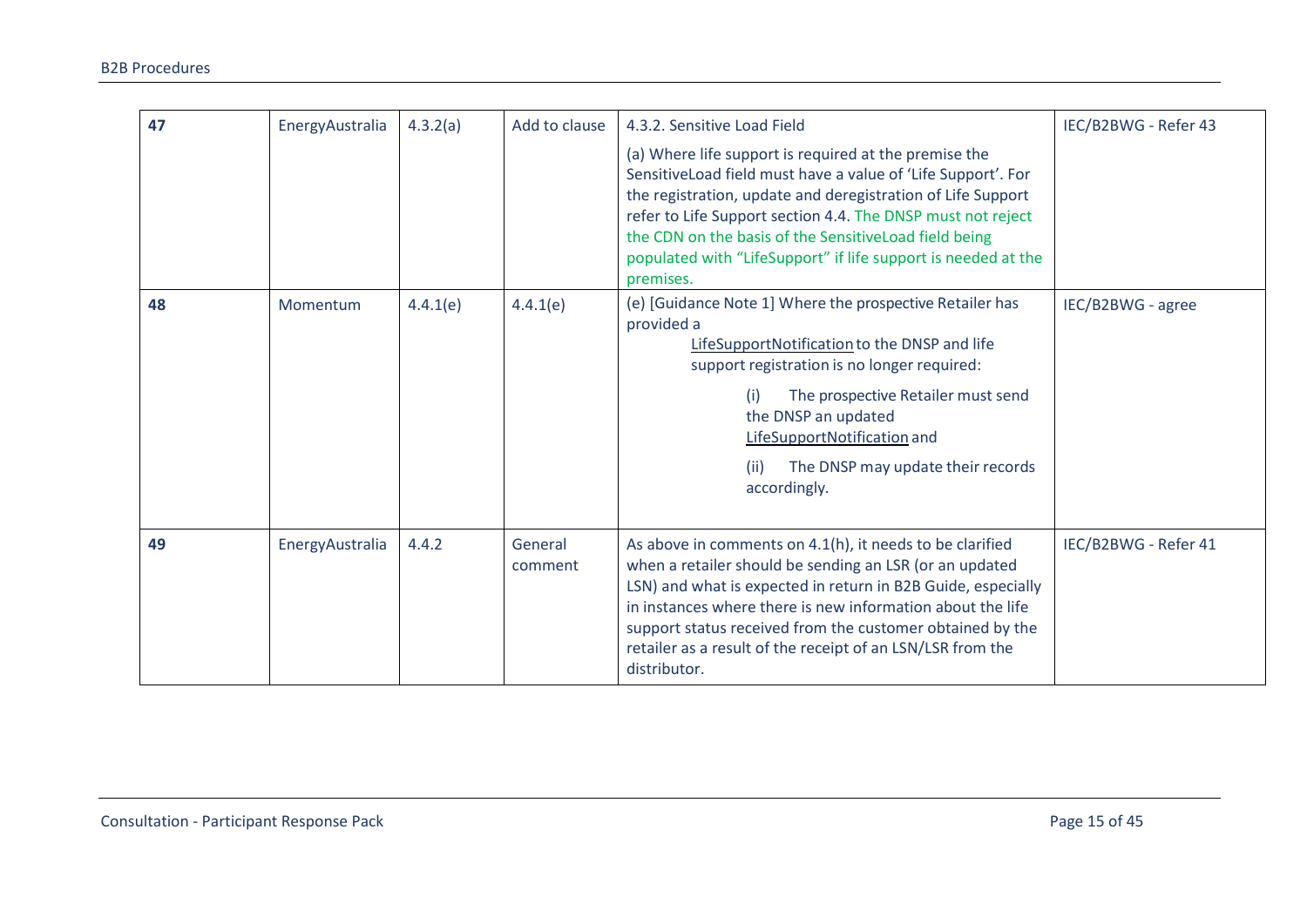| 50 | Endeavour<br>Energy  | 4.3.1.e  | Procedure improvement: This clause defines how a<br>Customer Details Notification is to be updated when Life<br>Support is no longer appropriate. This is confusing and<br>contradictory to clause 4.1.b which states that the Life<br>Support Notification, not the Customer Details Notification,<br>is to be used for communicating life support details. We<br>suggest that clause 4.3.1.e be deleted (preferred) or make it<br>clear that an update of the Life Support Notification is also<br>required in the scenario highlighted in this clause. | IEC/B2BWG - the CDN<br>process has not been<br>changed due to the CDN<br>being used by parties other<br>than just DNSP's and<br>Retailers and those other<br>parties may use the<br>sensitive load flag. |
|----|----------------------|----------|-----------------------------------------------------------------------------------------------------------------------------------------------------------------------------------------------------------------------------------------------------------------------------------------------------------------------------------------------------------------------------------------------------------------------------------------------------------------------------------------------------------------------------------------------------------|----------------------------------------------------------------------------------------------------------------------------------------------------------------------------------------------------------|
|    |                      |          |                                                                                                                                                                                                                                                                                                                                                                                                                                                                                                                                                           | Additional wording has<br>been added to clause. This<br>does not negate the<br>requirement to send an<br>updated<br>LifeSupportNotification.                                                             |
| 51 | Energy<br>Queensland | 4.3.1(e) | Clause 4.3.1(e) should be amended to read:<br>"[Guidance Note 2] Where the requirements for Life<br>Support are no longer appropriate (for example an occupier<br>no longer meets the jurisdictional requirements to be<br>classified as a Life Support customer) a Retailer must send a<br><b>CustomerDetailsNotification Life Support Notification.</b><br>containing NMI, LastModifiedDateTime, a MovementType-<br>value of "Update" and SensitiveLoad value updated as per-<br>clause 4.3.2.                                                          | IEC/B2BWG - Refer 50                                                                                                                                                                                     |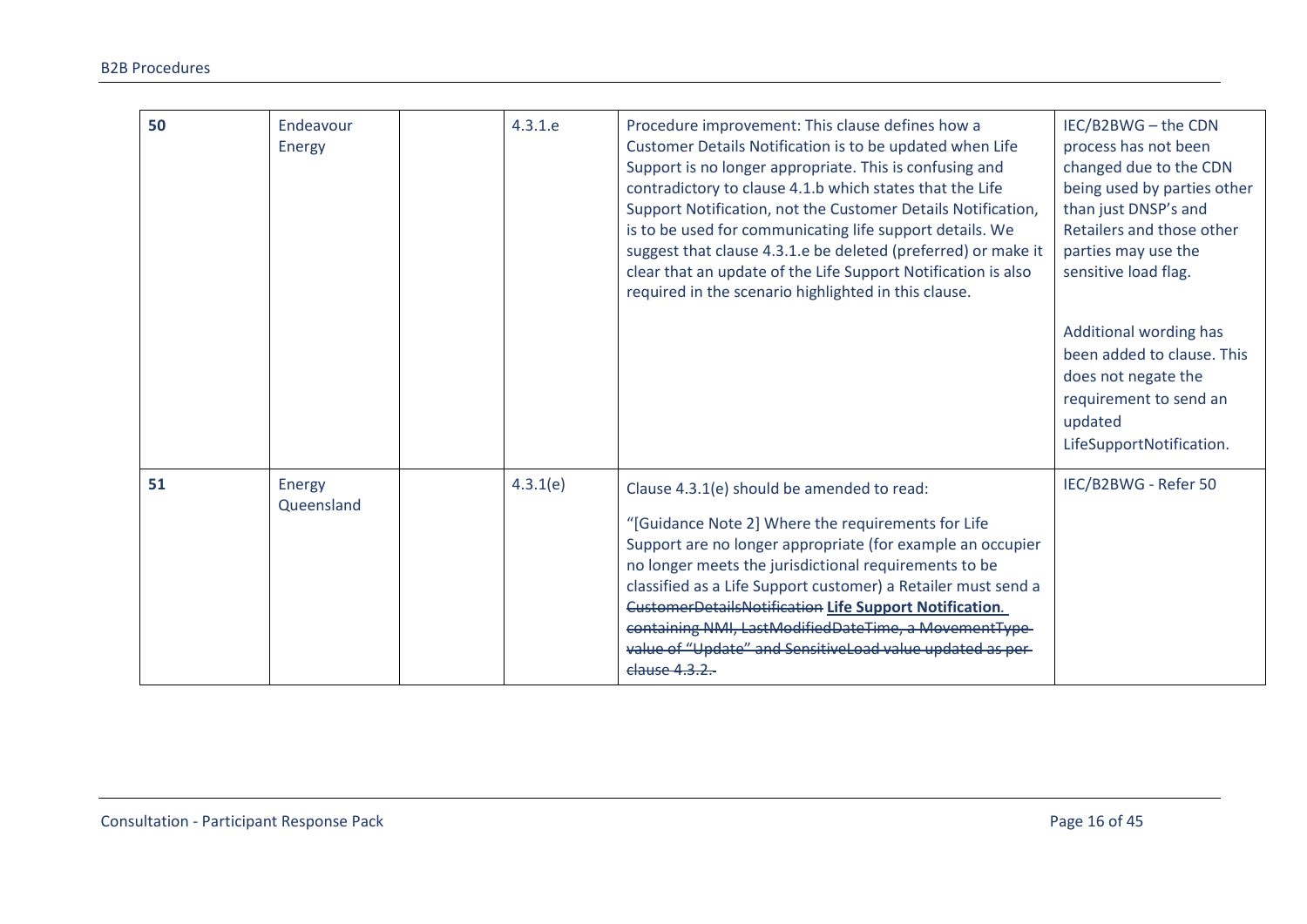| 52 | Jemena                 | 4.3.1.e  | [Guidance Note 2] Where the requirements for Life Support<br>are no longer appropriate (for example an occupier no<br>longer meets the jurisdictional requirements to be classified<br>as a Life Support customer) a Retailer must send a<br>CustomerDetailsNotification containing NMI,<br>LastModifiedDateTime, a MovementType value of "Update"<br>and SensitiveLoad value updated as per clause 4.3.2.of<br>"None" to the relevant DNSP and the DNSP must update<br>their records accordingly.<br>The relevant notification where the requirments for Life<br>support in no longer appropriate is the LSN. We suggest<br>adding a requirement that the retailer must send the LSN<br>transaction before initiating the CDN. | IEC/B2BWG - Refer 50 |
|----|------------------------|----------|---------------------------------------------------------------------------------------------------------------------------------------------------------------------------------------------------------------------------------------------------------------------------------------------------------------------------------------------------------------------------------------------------------------------------------------------------------------------------------------------------------------------------------------------------------------------------------------------------------------------------------------------------------------------------------------------------------------------------------|----------------------|
| 53 | <b>AusNet Services</b> | 4.3.1(e) | Guidance Note 2 requirements for the DNSP to update<br>records on receipt of SensitiveLoad value of "None" does<br>not for the minimum 15 business days de-registration<br>process, or consider the situation where the DNSP is the<br>registered process owner of life support. We recommend<br>the following changes to 4.3.1(e).                                                                                                                                                                                                                                                                                                                                                                                             | IEC/B2BWG - Refer 50 |
|    |                        |          | [Guidance Note 2] Where the requirements for Life Support<br>are no longer appropriate (for example an occupier no<br>longer meets the jurisdictional requirements to be classified<br>as a Life Support customer) a Retailer must:<br>- notify the DNSP by way of sending a life support<br>notification.                                                                                                                                                                                                                                                                                                                                                                                                                      |                      |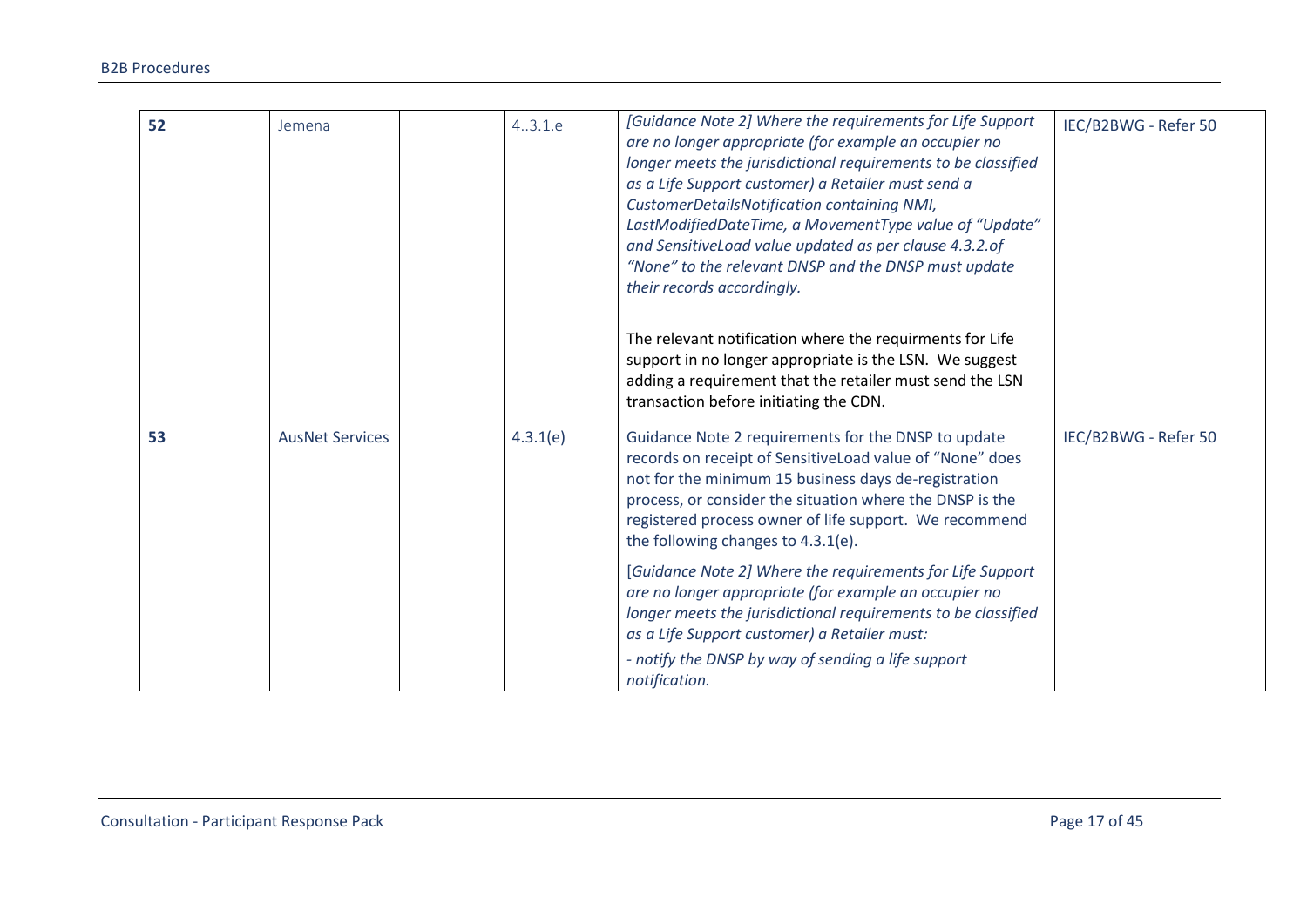| 54 | <b>United Energy</b> | 4.3.1. (e) |              | UE does not agree that this clause should be removed.<br>Receiving the call from the Retailer prompts for our records<br>to be updated real time. If we change to email, this can<br>cause for a delay and allow a window where transactions<br>being accepted shouldn't be (e.g. De-energisation) and a<br>potential gap in customer contact during unlanned outages. | IEC/B2BWG - disagree.<br>A bilateral agreement can<br>be sought. |
|----|----------------------|------------|--------------|------------------------------------------------------------------------------------------------------------------------------------------------------------------------------------------------------------------------------------------------------------------------------------------------------------------------------------------------------------------------|------------------------------------------------------------------|
| 55 | <b>Tango Energy</b>  |            | 4.3.2<br>5.2 | Tango questions the use of the Sensitive Load field in CSD<br>for Life Support as this could result in discrepancies<br>between transactions. The Life Support value should be<br>removed from the CSD transaction to avoid confusion and<br>discrepancy.                                                                                                              | IEC/B2BWG - Refer 43                                             |
| 56 | Energy<br>Queensland |            | 4.3.2(a)     | Clause 4.3.2(a) should be amended to read:<br>"Where life support is required at the premise a Life<br>Support Notification must be provided as per section 4.1<br>(b). the Sensitive Load field must have a value of 'Life<br>Support'. For the registration, update and deregistration of<br>Life Support refer to Life Support section 4.4."                        | IEC/B2BWG - Refer 43                                             |
| 57 | Energy<br>Queensland |            | 4.3.2(c)     | This clause should be amended to read:<br>"If neither of the above conditions does not apply then the<br>Sensitive Load field should have a value of 'None'."                                                                                                                                                                                                          | IEC/B2BWG - disagree.<br>Wording is fine                         |
| 58 | <b>United Energy</b> |            | 4.4.1        | Timings missing from new transaction types Table 3 is only<br>Definitions, no mention of days. There is only timing under<br>section 4.4.2 Life Support Request.                                                                                                                                                                                                       | IEC/B2BWG - agree<br>Life Support Notification<br>timings added. |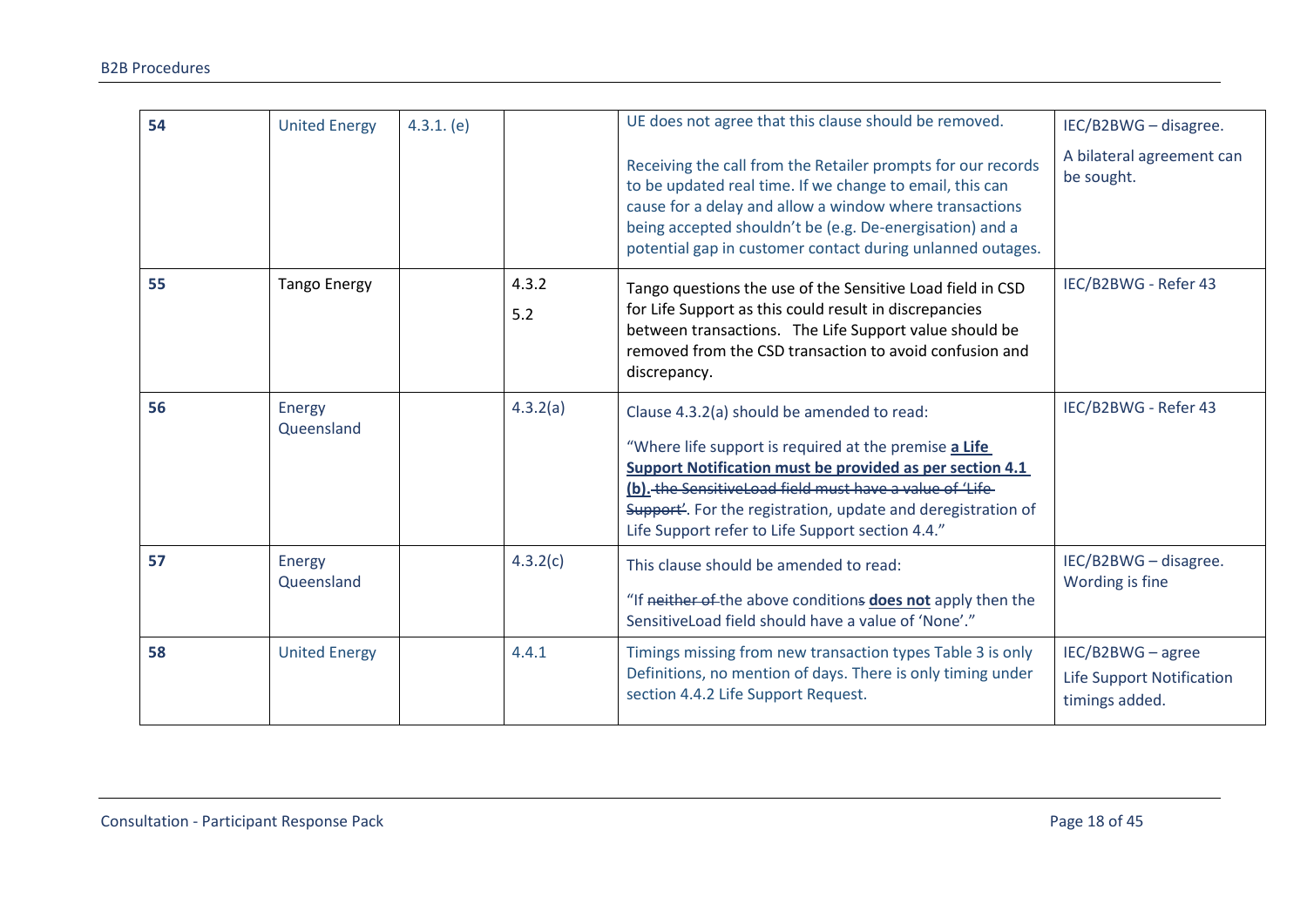| 59 | <b>AusNet Services</b> | 4.4.1(c) | 4.4.1 | <b>Life Support Notification</b><br>Where a life support registration has a date required that is<br>after the current date, is there an expectation that an<br>updated life support notification must be sent by the<br>initiator when the effective date is reached? AusNet<br>Services assumes that an updated life support notification<br>will not be sent unless there are changes to life support<br>information.<br>AusNet Services recommends the following suggested<br>improvement: | IEC/B2BWG - agree but<br>these will be incorporated<br>into the guide not the<br>procedures.                                      |
|----|------------------------|----------|-------|------------------------------------------------------------------------------------------------------------------------------------------------------------------------------------------------------------------------------------------------------------------------------------------------------------------------------------------------------------------------------------------------------------------------------------------------------------------------------------------------|-----------------------------------------------------------------------------------------------------------------------------------|
|    |                        |          |       | Where a life support registration with a future effective date<br>is provided by a current retailer, prospective retailer or<br>DNSP, the site is considered life support when the date<br>effective = current date. The initiator $may$ send an updated<br>life support notification.                                                                                                                                                                                                         |                                                                                                                                   |
| 60 | <b>AusNet Services</b> | 4.4.1(c) | 4.4.1 | AusNet Services considers a minimum amount of time is<br>required to process life support notifications with a<br>prospective date.<br>We suggest the following addition to establish this minimum<br>requirement.                                                                                                                                                                                                                                                                             | IEC/B2BWG - disagree. No<br>window required. Rules<br>require notification of<br>status but don't provide for<br>processing time. |
|    |                        |          |       | Prospective life support notificationsmust be sent<br>no less than 48 hours before required as a minimum.<br>Processing prospective life support notifications is time<br>consuming and this restriction on short notice prospective<br>life support notifications is appropriate to ensure recipients<br>are able to meet their obligations.                                                                                                                                                  |                                                                                                                                   |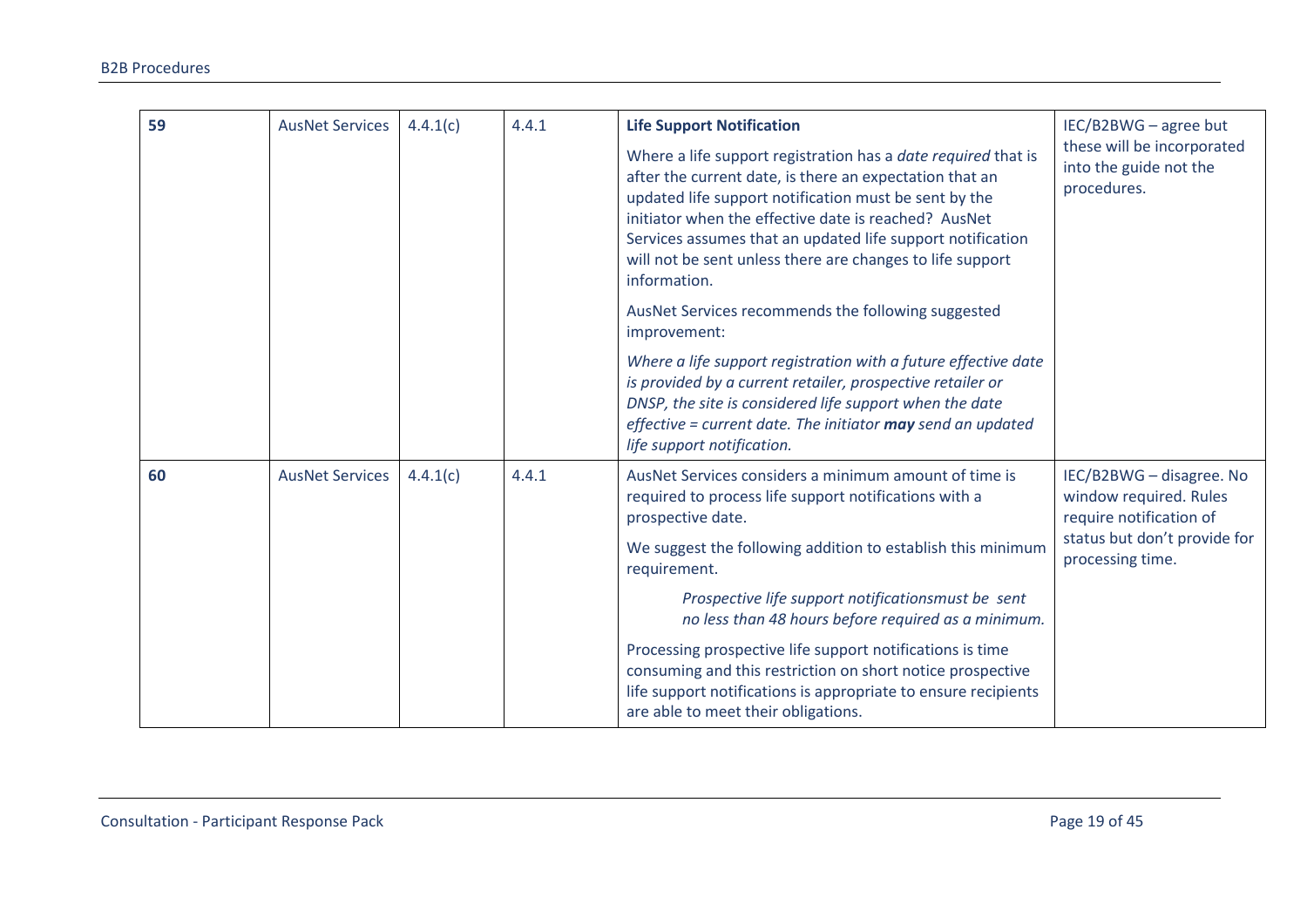| 61 | Endeavour<br>Energy  | 4.4.1.b   | Procedure improvement: For consistency, the term Life<br>Support Notification with an underline should not have<br>spaces between the words.                                                                                                                                                                                                      | IEC/B2BWG - Editorial -<br>updated                                                                                                                                                                                                                                                                                                                                                                         |
|----|----------------------|-----------|---------------------------------------------------------------------------------------------------------------------------------------------------------------------------------------------------------------------------------------------------------------------------------------------------------------------------------------------------|------------------------------------------------------------------------------------------------------------------------------------------------------------------------------------------------------------------------------------------------------------------------------------------------------------------------------------------------------------------------------------------------------------|
| 62 | Energy<br>Queensland | 4.4.1(b)  | Further to subclause (b), Energex and Ergon Energy consider<br>a further subclause should be included as follows:<br>"Where either the Current Retailer or DNSP become aware<br>of a change specific to the 'LifeSupportStatus' they must<br>notify the other party using a LifeSupport Notification with<br>the information defined in Table 9." | IEC/B2BWG - believe the<br>wording covers the<br>scenarios where this would<br>happen.<br>The only time a retailer or<br>DNSP will become aware of<br>information that wasn't<br>provided by the customer<br>will be within the de-<br>registration process and (d)<br>covers that.<br>(d) has also been modified<br>to reflect that a<br>deregistration can be<br>performed by a prospective<br>retailer. |
| 63 | <b>United Energy</b> | 4.4 $(c)$ | Procedures should explicitely state that Retailer is the<br>owner of the life support information for registration and<br>derigstration to ensure there is no ambiguity in the process<br>for adding or removing flags.                                                                                                                           | IEC/B2BWG - NERR state<br>that either party can be a<br>registration owner.                                                                                                                                                                                                                                                                                                                                |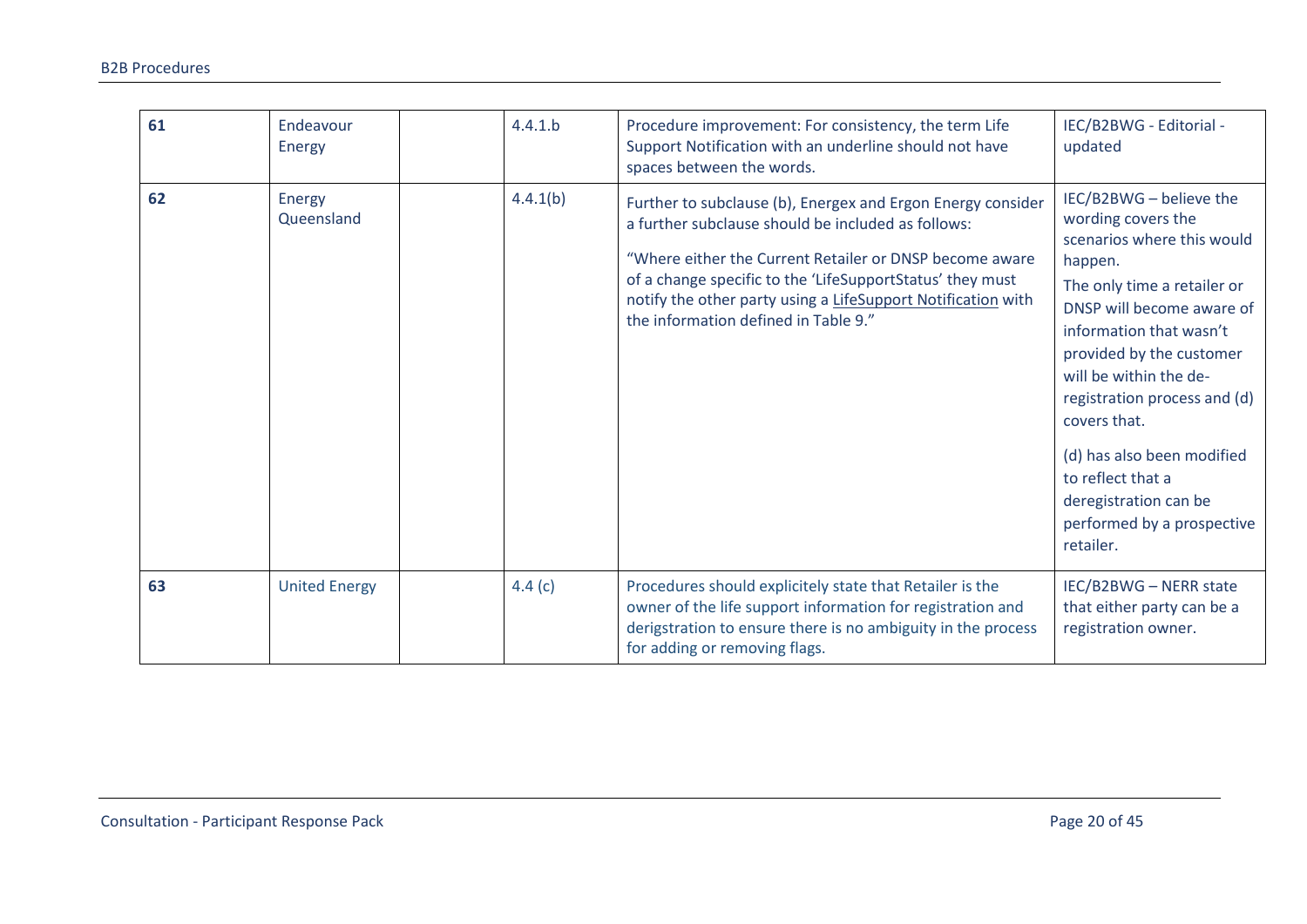| 64 | Endeavour<br>Energy | New clause<br>4.4.1.c and<br>move<br>subsequent<br>clauses down | Procedure improvement: The procedure should define a SLA<br>for sending the life support notification. We suggest a new<br>clause 4.4.1.c (and move subsequent clauses down) with the<br>following words:<br>[Guidance Note 1] The Initiator of the<br>LifeSupportNotification must use best endeavours to send<br>the notification immediately but no later than 1 business<br>day from when life support information is created or<br>updated.                                                                                                                                                                                                                                                                                                                                                                                           | IEC/B2BWG - new clause<br>added 4.4.1 (e).<br>IEC/B2BWG disagree on<br>immediate.           |
|----|---------------------|-----------------------------------------------------------------|--------------------------------------------------------------------------------------------------------------------------------------------------------------------------------------------------------------------------------------------------------------------------------------------------------------------------------------------------------------------------------------------------------------------------------------------------------------------------------------------------------------------------------------------------------------------------------------------------------------------------------------------------------------------------------------------------------------------------------------------------------------------------------------------------------------------------------------------|---------------------------------------------------------------------------------------------|
| 65 | Endeavour<br>Energy | New clause<br>4.4.1.d and<br>move<br>subsequent<br>clauses down | Procedure improvement: For the avoidance of any doubt it<br>should be made clear that the registration of life support<br>must only be for the customer's premises requiring life<br>support equipment. If the customer has other premises but<br>do not require life support equipment at those premises<br>then life support must not be registered for those premises.<br>This would avoid the unnecessary growth of invalid life<br>support registrations. We suggest a new clause 4.4.1.d (and<br>move subsequent clauses down) with the following words:<br>[Guidance Note 2] The DNSP or Retailer must only register<br>life support for the customer's premises requiring life<br>support equipment. Any other premises of the customer<br>that does not require life support equipment must not be<br>registered as life support. | IEC/B2BWG - agree but<br>these will be incorporated<br>into the guide not the<br>procedures |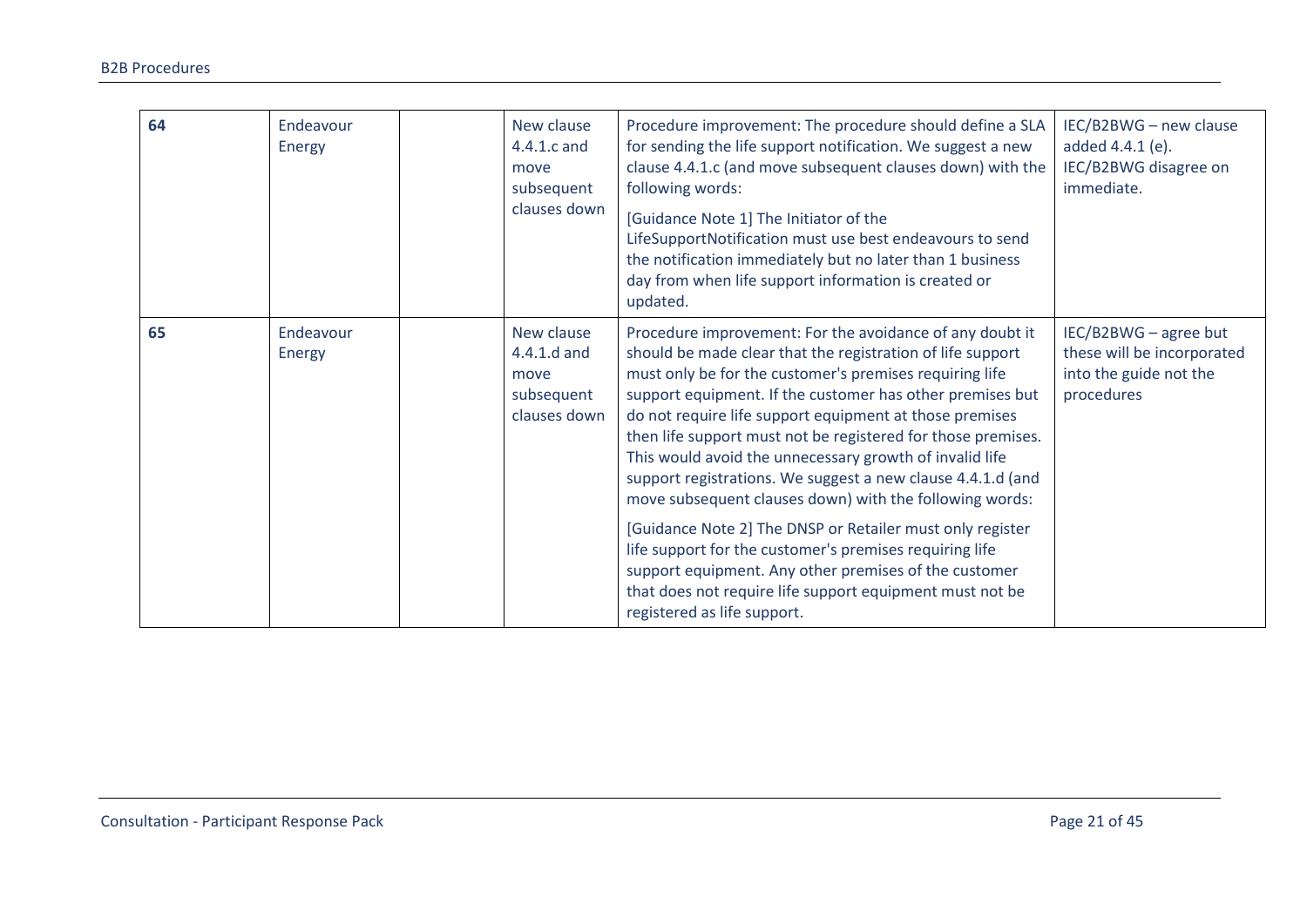| 66 | Energy<br><b>Queensland</b> | 4.4.1(e) | Energex and Ergon Energy consider that use of the word<br>"may" in clause 4.4.1(e)(ii) has the potential to lead to<br>misaligned data and inaccurate life support registers. We<br>therefore recommend that the Guidance Note should be<br>amended to read as follows:<br>"[Guidance Note 1] Where the Retailer who is not the<br>Current Retailer wishes to advise the DNSP that has-<br>provided a LifeSupportNotification to the DNSP and life<br>support registration is no longer required, the Retailer<br>must wait until they are the Current Retailer before<br>providing the DNSP with a LifeSupportNotification<br>advising that Life Support registration is no longer<br>required:<br>(i) The Retailer must send the DNSP an updated-<br>LifeSupportNotification and<br>(ii) The DNSP may update their records accordingly." | IEC/B2BWG - refer to NERR<br>it requires the retailer to<br>advise of intending life<br>support requirements. If<br>the customer advises a<br>retailer they require life<br>support for a future date<br>and the retailer is not the<br>current retailer at the time<br>of notification then the<br>prospective retailer has the<br>obligation to de-register if<br>the life support<br>requirements are no longer<br>required, they must send a<br>de-registration life support<br>notification. |
|----|-----------------------------|----------|--------------------------------------------------------------------------------------------------------------------------------------------------------------------------------------------------------------------------------------------------------------------------------------------------------------------------------------------------------------------------------------------------------------------------------------------------------------------------------------------------------------------------------------------------------------------------------------------------------------------------------------------------------------------------------------------------------------------------------------------------------------------------------------------------------------------------------------------|---------------------------------------------------------------------------------------------------------------------------------------------------------------------------------------------------------------------------------------------------------------------------------------------------------------------------------------------------------------------------------------------------------------------------------------------------------------------------------------------------|
| 67 | Momentum                    | 4.4.1(f) | (f) [Guidance Note 2] following a successful change of<br>retailer, where the prospective Retailer is the registration<br>process owner, the Current Retailer must send to the DNSP a<br>LifeSupportNotification                                                                                                                                                                                                                                                                                                                                                                                                                                                                                                                                                                                                                           | IEC/B2BWG - agree but<br>these will be incorporated<br>into the guide not the<br>procedures                                                                                                                                                                                                                                                                                                                                                                                                       |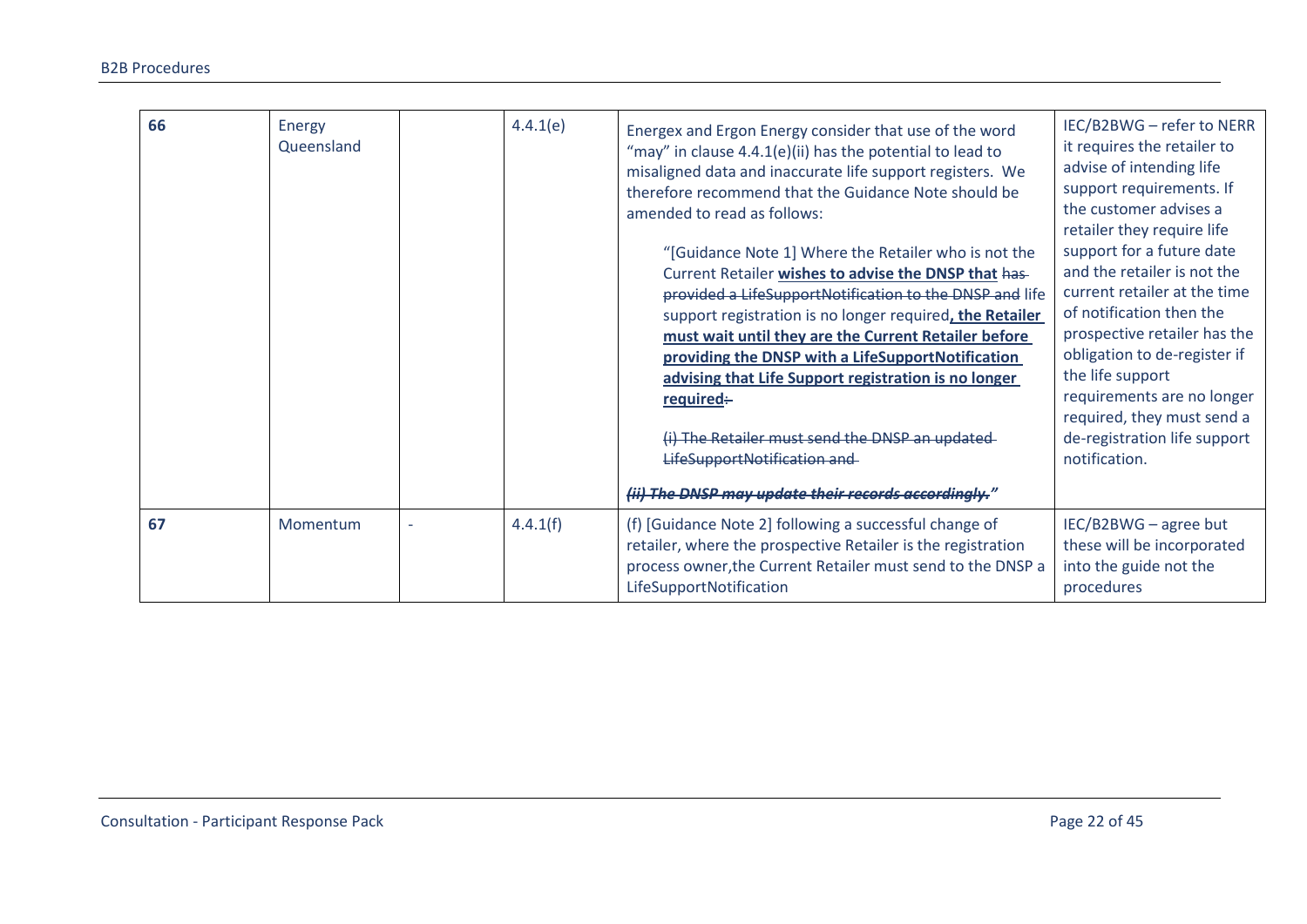| 68 | Endeavour<br><b>Energy</b> | New clause<br>4.4.1.f | Procedure improvement: It should be made clear how long<br>life support information must be made available online and<br>archived. Without this clarification it could be interpreted<br>that this information must be kept indefinitely, which can be<br>costly. Given that it is industry practice to reconcile life<br>support information 4 times a year we suggest that life<br>support information must always be kept online while life<br>support is registered for the premises. When life support is<br>de-registered then the life support information must be<br>accessible for at least 7 years with the first 2 years being<br>online. | IEC/B2BWG - this is not to<br>be included in the<br>procdures as the<br>procedures are about B2B<br>communications. Laws and<br>rules provide participants<br>with retention and<br>archiving requirements.<br>Refer NER 1.9 |
|----|----------------------------|-----------------------|------------------------------------------------------------------------------------------------------------------------------------------------------------------------------------------------------------------------------------------------------------------------------------------------------------------------------------------------------------------------------------------------------------------------------------------------------------------------------------------------------------------------------------------------------------------------------------------------------------------------------------------------------|------------------------------------------------------------------------------------------------------------------------------------------------------------------------------------------------------------------------------|
|    |                            |                       | We suggest a new clause 4.4.1.f with the following words:                                                                                                                                                                                                                                                                                                                                                                                                                                                                                                                                                                                            |                                                                                                                                                                                                                              |
|    |                            |                       | 4.4.1.f [Guidance note 1] The DNSP and Retailer must                                                                                                                                                                                                                                                                                                                                                                                                                                                                                                                                                                                                 |                                                                                                                                                                                                                              |
|    |                            |                       | (i) keep life support information online in an accessible<br>format while the NMI is registered as life support;                                                                                                                                                                                                                                                                                                                                                                                                                                                                                                                                     |                                                                                                                                                                                                                              |
|    |                            |                       | (ii) keep life support information online in an accessible<br>format for at least 2 years from the life support<br>deregistration date; and                                                                                                                                                                                                                                                                                                                                                                                                                                                                                                          |                                                                                                                                                                                                                              |
|    |                            |                       | (iii) following the retention under subparagraph (ii), in an<br>accessible format for an overall period of not less than 7<br>years from the life support deregistration date.                                                                                                                                                                                                                                                                                                                                                                                                                                                                       |                                                                                                                                                                                                                              |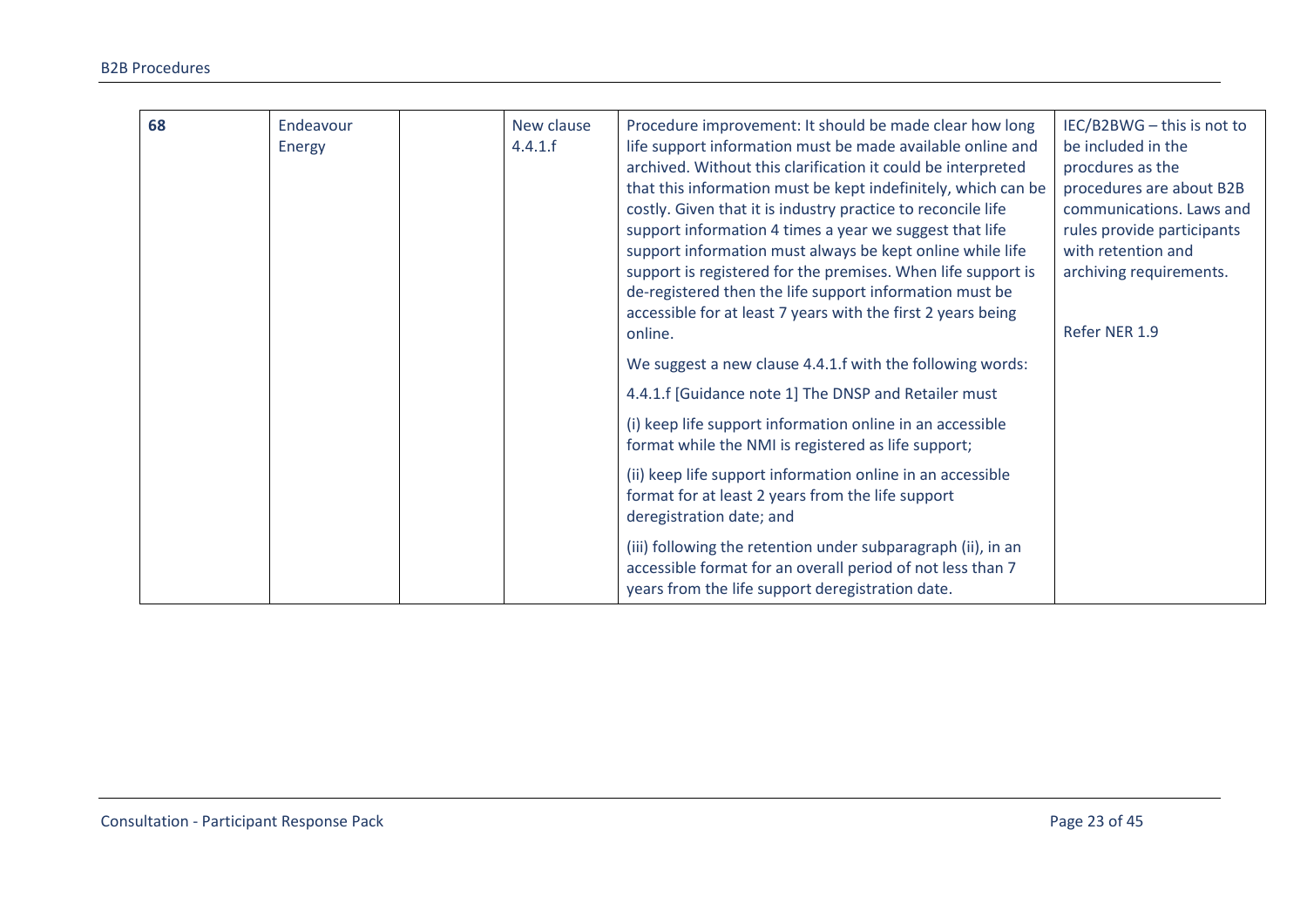| 69 | Endeavour<br>Energy | New clause<br>4.4.1.g | Procedure improvement: For the avoidance of any doubt it<br>should be made clear that existing life support customers<br>should have the status of 'Registered - Medical Confirmation<br>with DNSP' if the DNSP has the medical confirmation,<br>'Registered - Medical Confirmation with Retailer' if the<br>retailer has the medical confirmation, otherwise the<br>premises should have the status of 'Registered - No Medical<br>Confirmation'. The initial population of life support<br>information in participant's systems for 1 February 2019<br>must not trigger life support notifications. We suggest a new<br>clause 4.4.1.g with the following words: | IEC/B2BWG - agree but<br>these will be incorporated<br>into the guide not the<br>procedures |
|----|---------------------|-----------------------|--------------------------------------------------------------------------------------------------------------------------------------------------------------------------------------------------------------------------------------------------------------------------------------------------------------------------------------------------------------------------------------------------------------------------------------------------------------------------------------------------------------------------------------------------------------------------------------------------------------------------------------------------------------------|---------------------------------------------------------------------------------------------|
|    |                     |                       | 4.4.1.g [Guidance Note 1] The DNSP and Retailer must<br>initially set the status of premises with life support as:                                                                                                                                                                                                                                                                                                                                                                                                                                                                                                                                                 |                                                                                             |
|    |                     |                       | (i) 'Registered - Medical Confirmation with DNSP' if the<br>DNSP has the medical confirmation;                                                                                                                                                                                                                                                                                                                                                                                                                                                                                                                                                                     |                                                                                             |
|    |                     |                       | (ii) 'Registered - Medical Confirmation with Retailer' if the<br>retailer has the medical confirmation; or                                                                                                                                                                                                                                                                                                                                                                                                                                                                                                                                                         |                                                                                             |
|    |                     |                       | (iii) 'Registered - No Medical Confirmation' if the DNSP or<br>Retailer do not have the medical confirmation                                                                                                                                                                                                                                                                                                                                                                                                                                                                                                                                                       |                                                                                             |
|    |                     |                       | The initial population of life support information in<br>participant's systems for 1 February 2019 must not trigger<br>life support notifications                                                                                                                                                                                                                                                                                                                                                                                                                                                                                                                  |                                                                                             |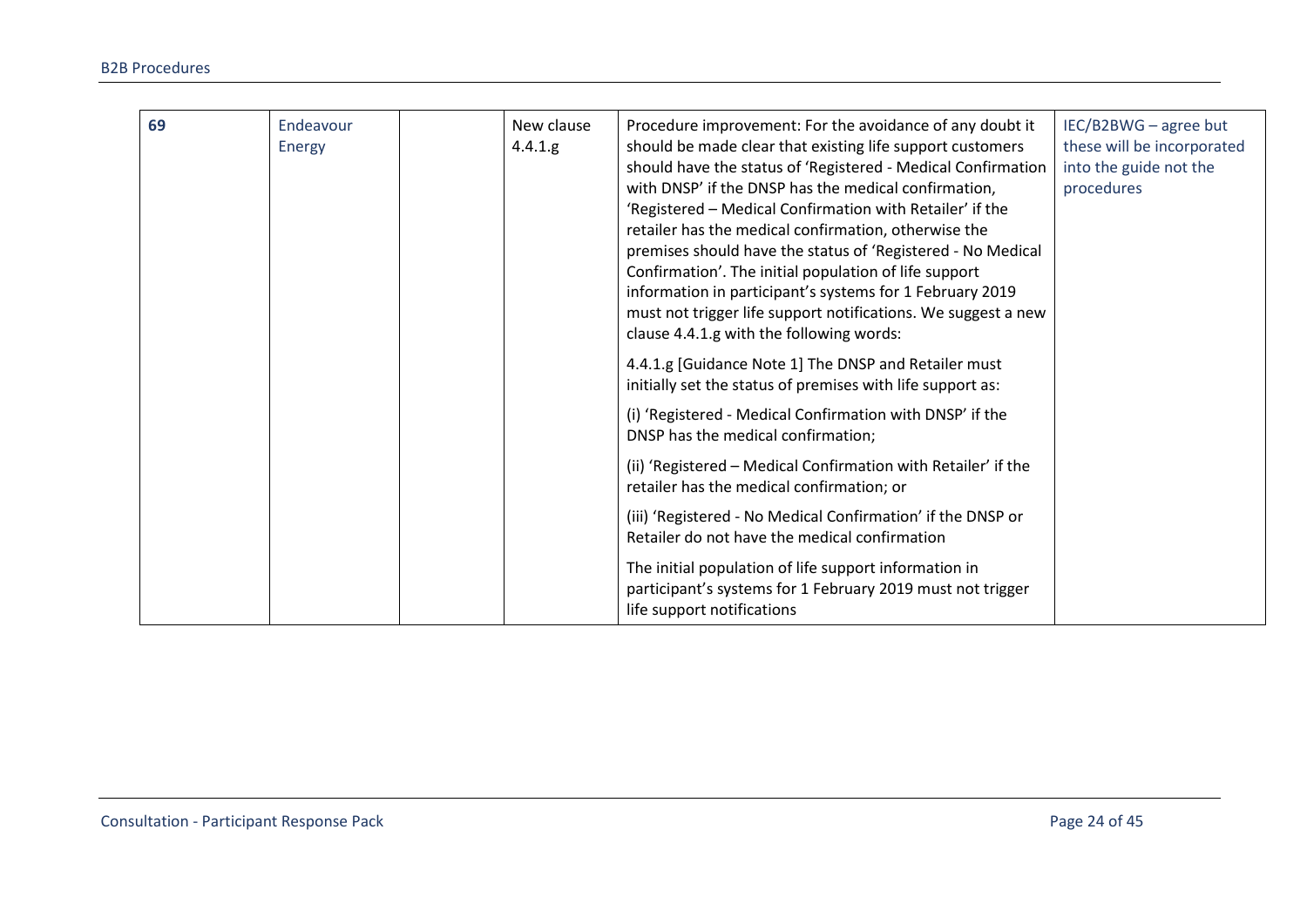| 70 | Jemena             |        | 4.4.2.c        | If a Life Support Notification is not received within 5 business<br>days the Initiator may contact the Recipient.<br>Jemena suggests changing the time period to 2 buisiness<br>days considering the crucial importance of the transaction.                                                                                                                                                                                                                                                                         | IEC/B2BWG - no change (b)<br>provides between 2 and 5<br>days so the follow up can't<br>be prior to 5 days.<br>Retailers may require up to<br>5 days to allow them<br>investigation time with<br>their customer. |
|----|--------------------|--------|----------------|---------------------------------------------------------------------------------------------------------------------------------------------------------------------------------------------------------------------------------------------------------------------------------------------------------------------------------------------------------------------------------------------------------------------------------------------------------------------------------------------------------------------|------------------------------------------------------------------------------------------------------------------------------------------------------------------------------------------------------------------|
| 71 | Origin             | 4.5    |                | <b>Clarification Required:</b><br>Clause (a) specifies that parties "can" adopt the following<br>processes in clause 4.5.<br>The following clause (b) then specifies that a Customer<br>Details Reconciliation "must" use the<br>CustomerDetailsNotification.<br>As there is only one transaction that can be used for a<br>Customer Details Reconciliation should clause (a) be<br>changed from "can" to "should" or "must" or is there<br>another method participants can adopt to undertake a<br>reconciliation? | IEC/B2BWG - agree. Clause<br>amended                                                                                                                                                                             |
| 72 | Origin             | 4.5(a) |                | Where it says, "can adopt the following processes described<br>below" it should refer to the relevant clauses as it specifies<br>"must" in subsequent clauses.                                                                                                                                                                                                                                                                                                                                                      | IEC/B2BWG - Refer 71                                                                                                                                                                                             |
| 73 | <b>TasNetworks</b> |        | Clause 4.5 (a) | Remove "space" at start of second line before the word<br>"following"                                                                                                                                                                                                                                                                                                                                                                                                                                               | IEC/B2BWG - Refer 71                                                                                                                                                                                             |
| 74 | <b>TasNetworks</b> |        | Clause 4.5 (d) | Suggest changing the words "Customer Details Changes" to<br>"changes in Customer information"                                                                                                                                                                                                                                                                                                                                                                                                                       | IEC/B2BWG - agree                                                                                                                                                                                                |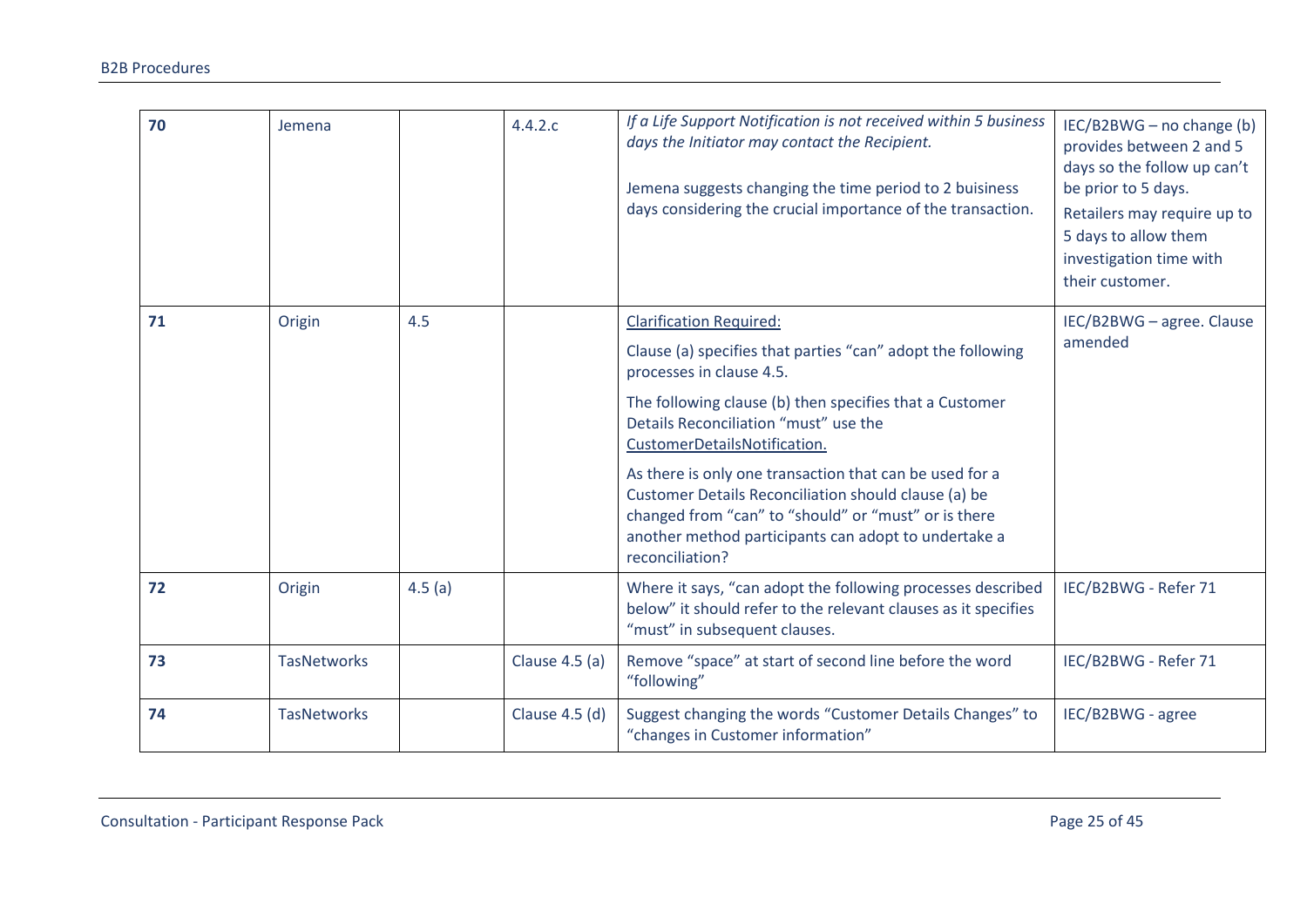| 75 | EnergyAustralia | 4.5    | Suggest add<br>clause $4.5(d)$ | Suggest adding a clause 4.5(d). This explicitly allows the<br>retailer and the MP (or the DNSP if it chooses to do so) to<br>reconcile the CDN life support flag and implies that the life<br>support flag in the CDN must be kept accurate.<br>4.5(d) If agreed between parties, the<br>CustomerDetailsNotification can be used for the purposes of<br>reconciliation of life support.                 | IEC/B2BWG - Refer 71                                                              |
|----|-----------------|--------|--------------------------------|---------------------------------------------------------------------------------------------------------------------------------------------------------------------------------------------------------------------------------------------------------------------------------------------------------------------------------------------------------------------------------------------------------|-----------------------------------------------------------------------------------|
| 76 | EnergyAustralia | 4.6    | General<br>comment             | There is a requirement for life support reconciliations,<br>currently undertaken using the CDN, four times a year. We<br>suggest that the transition, cutover and transfer of life<br>support data is managed and market participants reach<br>agreement that the requirement is either partly waived in<br>2019 or agreed to be undertaken at a later stage in after Q2<br>of 2019 (i.e. June onwards) | IEC/B2BWG - agree. A<br>transistional plan will need<br>to be created.            |
| 77 | Origin          | 4.6(a) |                                | Where it says, "can adopt the following processes described<br>below" it should refer to the relevant clauses as it specifies<br>must in subsequent clauses.                                                                                                                                                                                                                                            | IEC/B2BWG - removed 'can<br>adopt the following<br>processes described<br>below'. |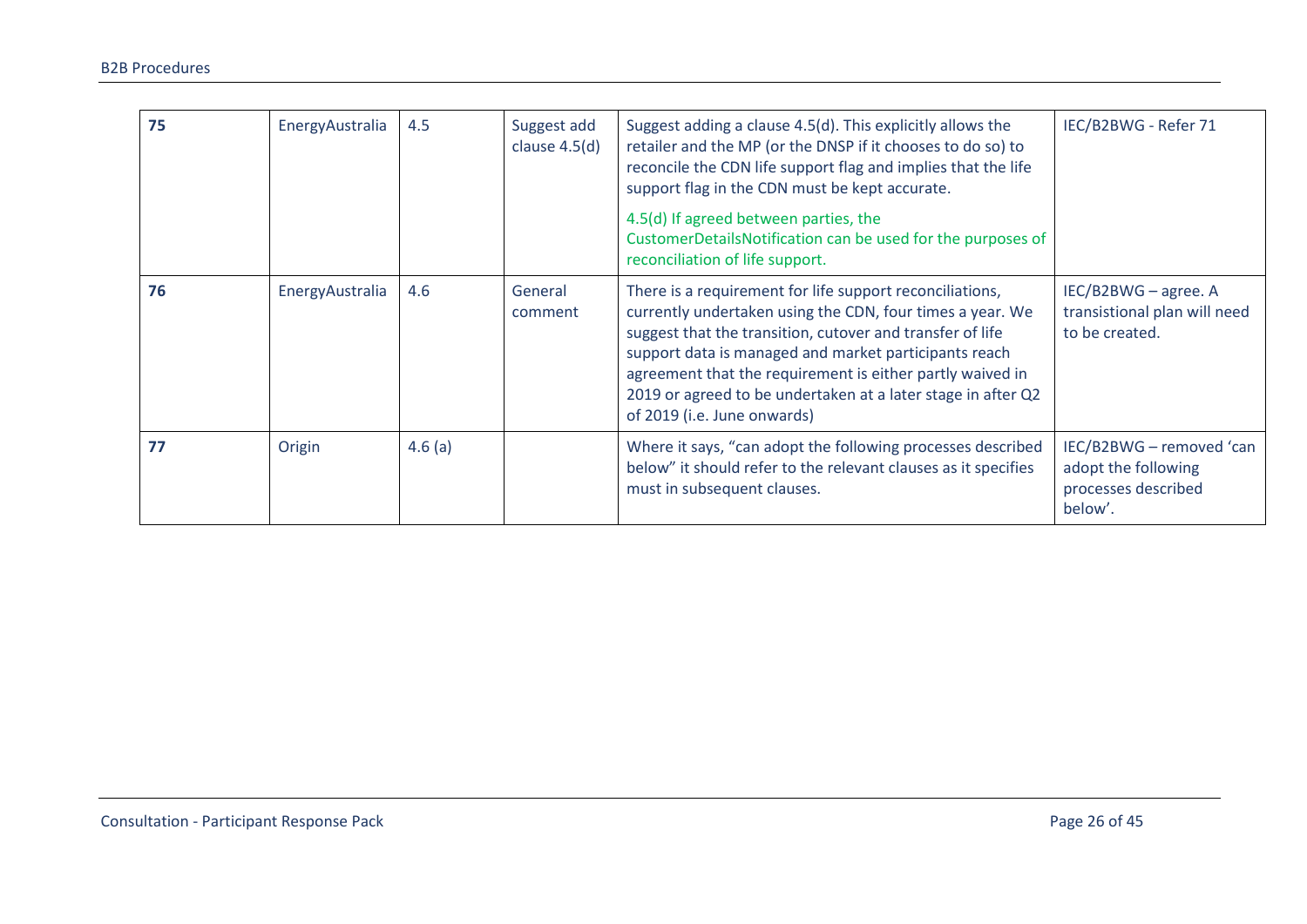| 78 | Energy<br>Queensland |               | 4.6(a) | It is recommended that clause 4.6(a) should be amended as<br>follows:<br>"Current Retailers can agree with any party the DNSP<br>to conduct regular reconciliations and can adopt the<br>following processes described below.<br>In our view, Life Support reconciliation should only be<br>permitted between the DNSP and the Current Retailer. The<br>involvement of multiple parties would result in a more<br>complicated process and increase the risk of inaccurate<br>data. | IEC/B2BWG - disagree. Life<br>support reconciliations can<br>be performed with other<br>parties by agreement not<br>just DNSPs. |
|----|----------------------|---------------|--------|------------------------------------------------------------------------------------------------------------------------------------------------------------------------------------------------------------------------------------------------------------------------------------------------------------------------------------------------------------------------------------------------------------------------------------------------------------------------------------|---------------------------------------------------------------------------------------------------------------------------------|
| 79 | Jemena               |               | 4.6.b  | [Guidance Note 1] Current Retailers and DNSPs must<br>conduct a reconciliation of Life Support Details for NMIs with<br>Life Support customers at least four times per year.<br>Jemena suggests changing the reconiliation timeframe to<br>Quaterly (i.e. once every quarter of a year), instead of 'at<br>least 4 times per year' as this will ensure that reconciliation<br>is performed in a periodic manner.                                                                   | IEC/B2BWG - agree.<br>Updated to quarterly.                                                                                     |
| 80 | Origin               | 4.6 (b) & (f) |        | <b>Clarification Required:</b><br>As Current Retailers and DNSPs must conduct a<br>reconciliation of Life Support Details for NMIs with Life<br>Support customers at least four times per year and clause (f)<br>allows for both parties to agree on the timing can it also be<br>included that the four times per year is once per quarter?                                                                                                                                       | IEC/B2BWG - Refer 79                                                                                                            |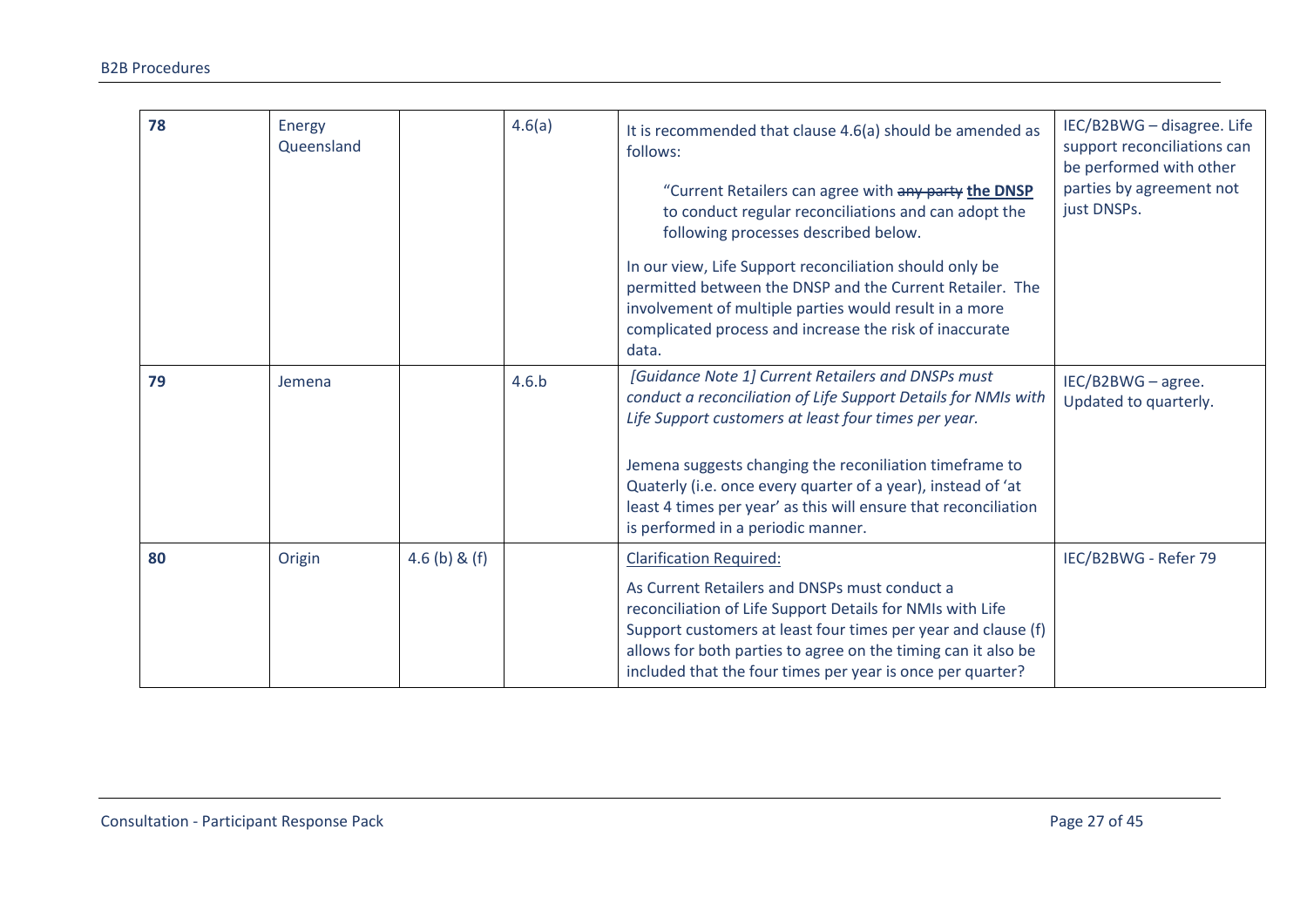| 81 | <b>AusNet Services</b> |        | $4.6$ (d) | Treatment of a life support registration with a future date<br>required where the retailer is already the current retailer<br>for the NMI. e.g in the case a new customer is moving into<br>the site and the retailer is not changing.<br>Will these NMIs be included in the life support<br>reconciliation? We would suggest not, and recommend the<br>B2B Procedures clarifying this.<br>Suggest the following:<br>"Life support registrations for NMIs where the date effective<br>is after the current date will not be considered in the<br>reconciliation process" | IEC/B2BWG - disagree with<br>the suggested wording and<br>have updated the clause to<br>clarify that current and<br>future registrations should<br>be included in the<br>reconciliation process. |
|----|------------------------|--------|-----------|--------------------------------------------------------------------------------------------------------------------------------------------------------------------------------------------------------------------------------------------------------------------------------------------------------------------------------------------------------------------------------------------------------------------------------------------------------------------------------------------------------------------------------------------------------------------------|--------------------------------------------------------------------------------------------------------------------------------------------------------------------------------------------------|
| 82 | Endeavour<br>Energy    |        | 4.6.e     | Procedure improvement: For consistency, the term Life<br>Support Reconciliation with an underline should not be<br>underlined.                                                                                                                                                                                                                                                                                                                                                                                                                                           | IEC/B2BWG - Editorial -<br>updated                                                                                                                                                               |
| 83 | <b>AGL</b>             | 4.6(f) |           | Comment<br>This clause should be after clause (c) as it relates to timing;                                                                                                                                                                                                                                                                                                                                                                                                                                                                                               | IEC/B2BWG - agree                                                                                                                                                                                |
| 84 | Red and Lumo<br>Energy | 4.6(f) |           | <b>Editorial suggestion</b><br>(f) The Retailer and DNSP must agree to the timing of the<br>Life Support Reconciliation.                                                                                                                                                                                                                                                                                                                                                                                                                                                 | IEC/B2BWG - agree                                                                                                                                                                                |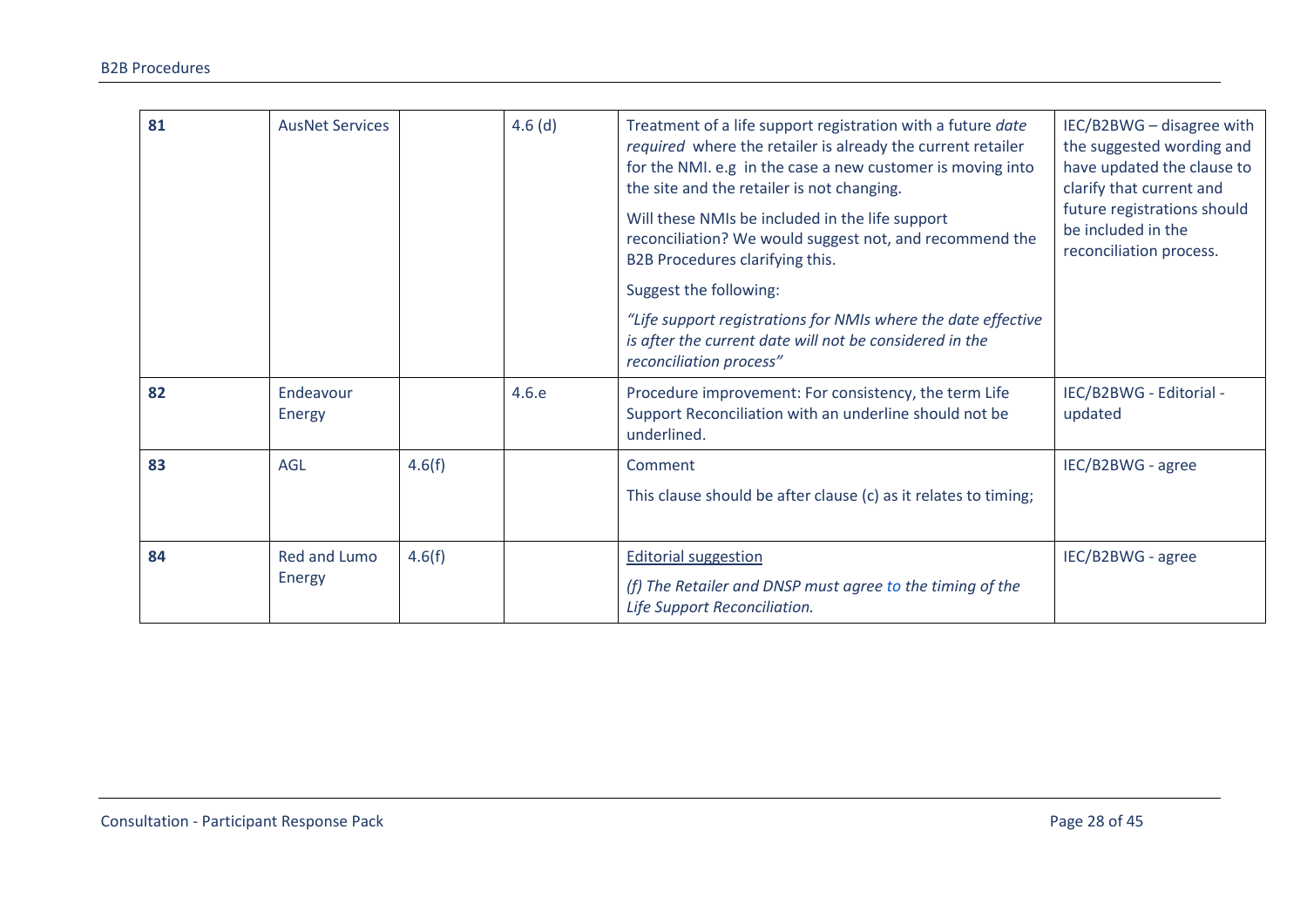| 85 | <b>Red and Lumo</b><br>Energy | 4.6(g)         | 4.6(h)<br>(additional   | Comment and suggested improvement<br>Clause 4.6(g) outlines the obligation where a NMI is                                                                                                                                                                                                                                                                                                                                                                                             | IEC/B2BWG - disagree<br>Believe that inconsistencies                                                                                                       |
|----|-------------------------------|----------------|-------------------------|---------------------------------------------------------------------------------------------------------------------------------------------------------------------------------------------------------------------------------------------------------------------------------------------------------------------------------------------------------------------------------------------------------------------------------------------------------------------------------------|------------------------------------------------------------------------------------------------------------------------------------------------------------|
|    |                               |                | clause to<br>follow(g)) | registered as life support in the DNSPs system but is not in<br>the Retailer's system. The converse situation also needs to<br>be covered in the Procedures.                                                                                                                                                                                                                                                                                                                          | will still occur between the<br>parties as there is not an<br>obligation by either party                                                                   |
|    |                               |                |                         | This will avoid inconsistencies in how the converse situation<br>will be treated.                                                                                                                                                                                                                                                                                                                                                                                                     | to update their systems<br>with deregistration                                                                                                             |
|    |                               |                |                         | We propose an additional clause be added that clarifies this:                                                                                                                                                                                                                                                                                                                                                                                                                         | information but if they<br>were notified of a                                                                                                              |
|    |                               |                |                         | (h) For NMIs not registered in the DNSP's system with Life<br>Support but not-provided by the Retailer in the Life Support<br>Reconciliation process the DNSP must send a<br>LifeSupportNotification with the Reason value of<br>'Reconciliation' within 2 business days of the last Life<br><b>Support Reconciliation transaction being received.</b> must<br>update their records and send a LifeSupportRequest with the<br>Reason 'Reconciliation - Confirm Life Support Details'. | registration and this may<br>be done via the<br>reconciliation process then<br>the expectation would be<br>that the parties would<br>update their systems. |
| 86 | <b>TasNetworks</b>            |                | Clause 4.6 (i)          | Suggest changing the words "Life Support Changes" to<br>"changes in Life Support information"                                                                                                                                                                                                                                                                                                                                                                                         | IEC/B2BWG - agree                                                                                                                                          |
| 87 | <b>AGL</b>                    | 4.6(f), 4.6(g) |                         | Editorial - for consistency with other clauses<br>Current Retailer                                                                                                                                                                                                                                                                                                                                                                                                                    | IEC/B2BWG - agree                                                                                                                                          |
| 88 | <b>TasNetworks</b>            |                | Clause 4.8 (a)          | Suggest changing the words "Site Access Changes" to<br>"changes in Site Access information"                                                                                                                                                                                                                                                                                                                                                                                           | IEC/B2BWG - agree                                                                                                                                          |
| 89 | <b>TasNetworks</b>            |                | Clause 4.8 (e)          | Suggest changing the words "Site Access changes" to<br>"changes in Site Access information"                                                                                                                                                                                                                                                                                                                                                                                           | IEC/B2BWG - agree                                                                                                                                          |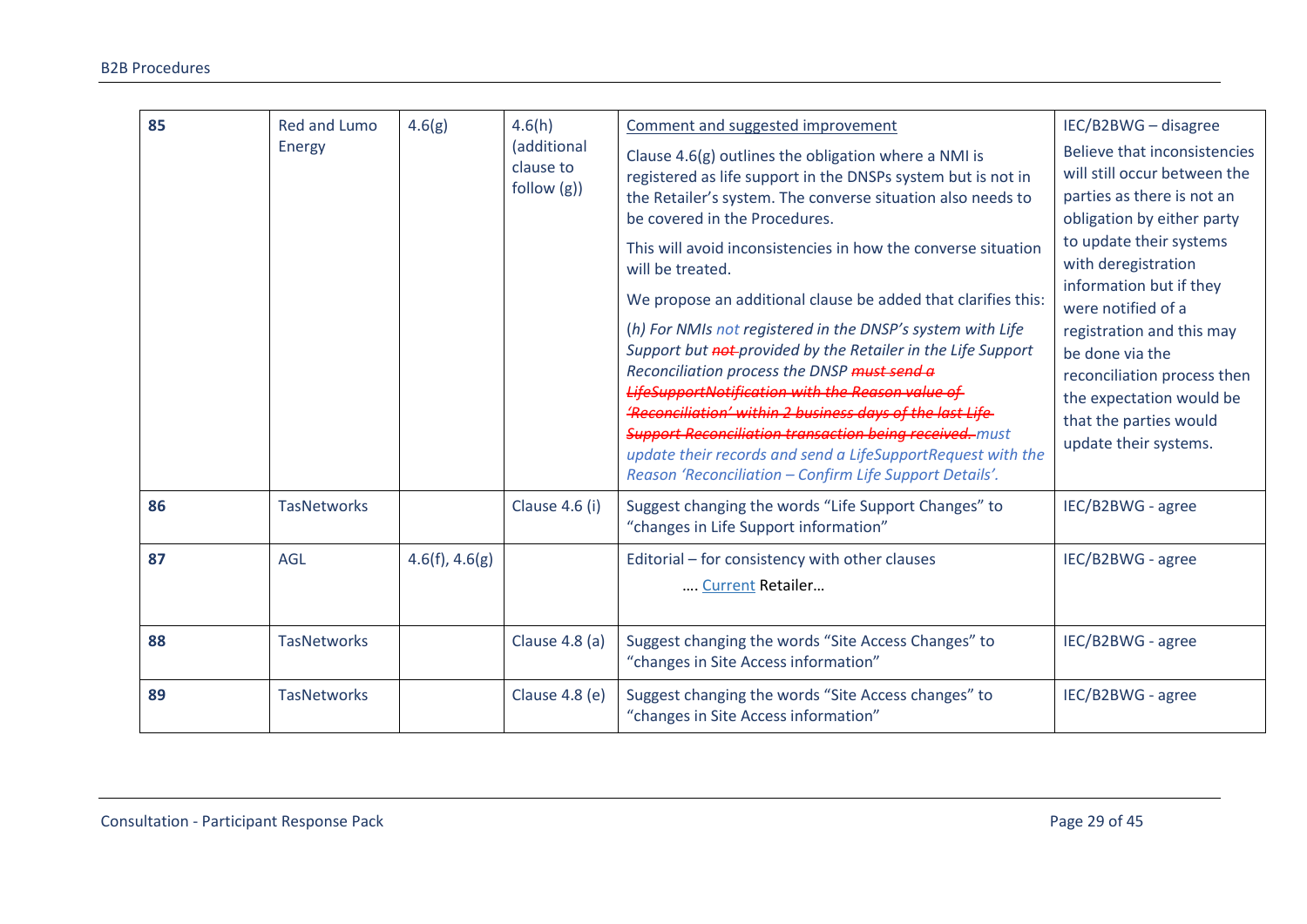| 90 | EnergyAustralia             | 5.1 | Modification<br>to clause                           | Disagree that the ConfirmLifeSupport value is obsolete. The<br>CDR might still be used by the MP to confirm there is life<br>support at the site.                                                                          | IEC/B2BWG - agree                                                                         |
|----|-----------------------------|-----|-----------------------------------------------------|----------------------------------------------------------------------------------------------------------------------------------------------------------------------------------------------------------------------------|-------------------------------------------------------------------------------------------|
|    |                             |     |                                                     | Table 5 Data Requirements for CustomerDetailsRequest                                                                                                                                                                       |                                                                                           |
|    |                             |     |                                                     | Reason field allowed values:                                                                                                                                                                                               |                                                                                           |
|    |                             |     |                                                     | Confirm Life Support (obsolete, no longer used for CDR)<br>Only to be used if agreed between parties. Life support<br>should be confirmed using the LSR process in 4.4.2                                                   |                                                                                           |
| 91 | <b>Energy</b><br>Queensland |     | 5.1<br>CustomerDet<br>ailsRequest<br>Data (Table 5) | "No response to rejected CDN" under the "Reason" field is<br>now obsolete. It is therefore recommended that a<br>comment for this allowed value should be included as<br>follows:                                          | IEC/B2BWG - disagree<br>IEC/B2BWG believe this<br>reason is still used in the<br>industry |
|    |                             |     |                                                     | "No response to rejected CDN (obsolete and no longer used<br>for CDR".                                                                                                                                                     |                                                                                           |
| 92 | <b>TasNetworks</b>          |     | Clause 5.2<br>Table 6                               | In the BusinessName field add the statement "Refer to B2B<br>Procedure: Technical Delivery Specification"                                                                                                                  | IEC/B2BWG - agree                                                                         |
| 93 | <b>TasNetworks</b>          |     | Clause 5.2<br>Table 6                               | In the SensitiveLoad field it is suggested to make the<br>following grammatical changes:                                                                                                                                   | IEC/B2BWG - agree                                                                         |
|    |                             |     |                                                     | "The value "Sensitive Load" is used to indicate that the<br>Initiator reasonably believes there are economic, health or<br>safety issues with loss of supply of to the Connection Point,<br>other than Life Support ones." |                                                                                           |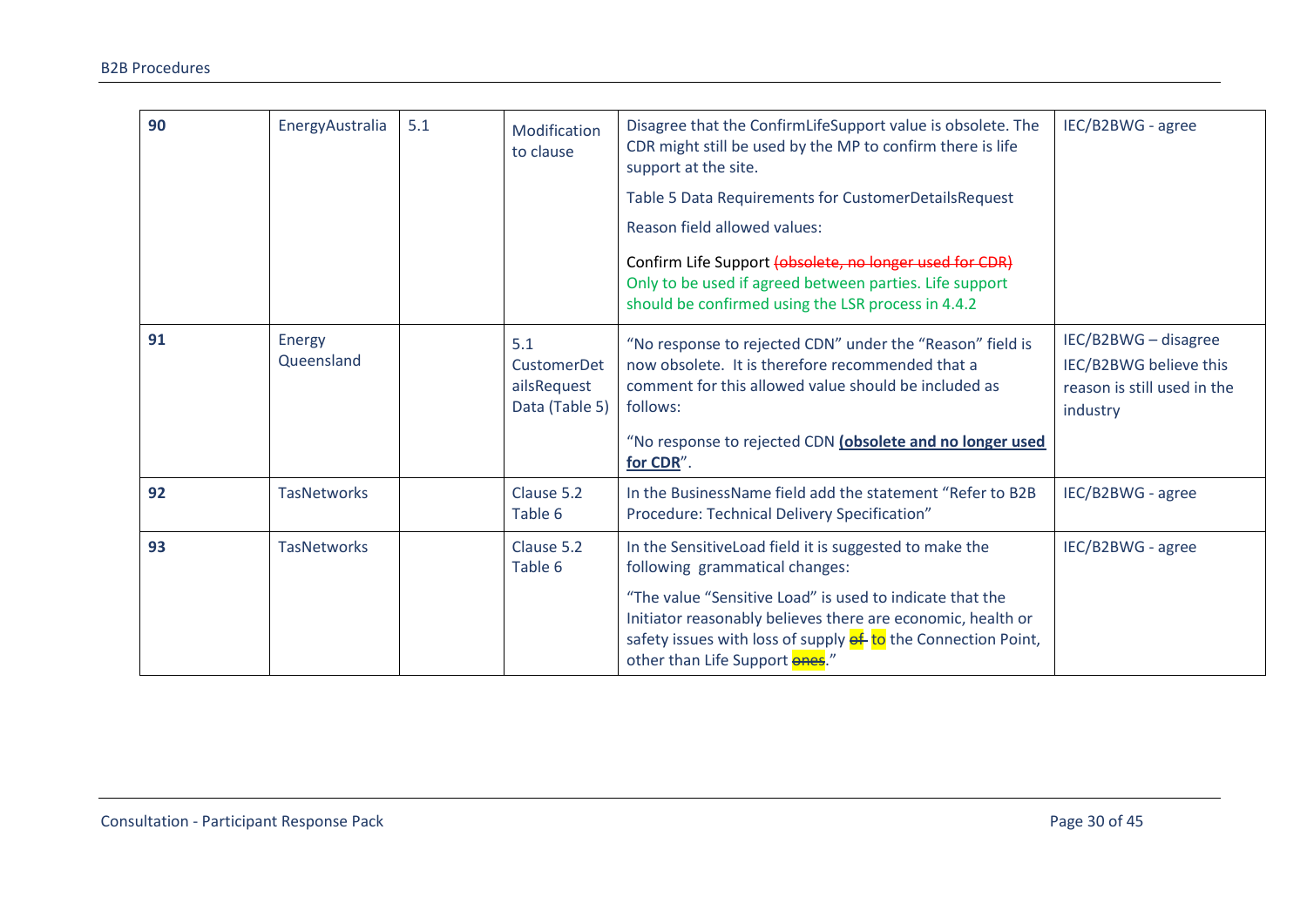| 94 | Energy<br>Queensland | 5.2<br><b>CustomerDet</b><br>ailsNotificatio<br>n Data (Table<br>6) | The allowed value of "Life Support" under the SensitiveLoad<br>field is now obsolete. It is recommended that a comment<br>be included as follows:<br>"Life Support (obsolete, refer to LifeSupport<br>Notification process 4.4.1)".                                                                                                                                                                                                                                                                                                                        | IEC/B2BWG - this field is<br>still required for parties<br>other than DNSP's and<br>Retailers.<br>The principle applied was<br>that no material changes be<br>made to the CDN process. |
|----|----------------------|---------------------------------------------------------------------|------------------------------------------------------------------------------------------------------------------------------------------------------------------------------------------------------------------------------------------------------------------------------------------------------------------------------------------------------------------------------------------------------------------------------------------------------------------------------------------------------------------------------------------------------------|----------------------------------------------------------------------------------------------------------------------------------------------------------------------------------------|
| 95 | Energy<br>Queensland | 5.2<br><b>CustomerDet</b><br>ailsNotificatio<br>n Data (Table<br>6) | Energex and Ergon Energy recommend the following<br>amendment to the definition/comments relating to<br>SensitiveLoad:<br>"The value 'Sensitive Load' is used to indicate that the<br>Initiator reasonably believes there are economic, health or<br>safety issues with loss of supply of the Connection Point,<br>other than Life Support ones. Where Life Support and<br>Sensitive Load both apply to a Connection Point, the Life<br>Support value must be provided via a<br>LifeSupportNotification. 'None' also applicable if the Site is<br>vacant." | IEC/B2BWG - Refer 94                                                                                                                                                                   |
| 96 | <b>TasNetworks</b>   | Clause 5.4<br>Table 8                                               | The SiteAccessNotification Data table includes Field values<br>related to the NMW transaction that need to be removed.                                                                                                                                                                                                                                                                                                                                                                                                                                     | IEC/B2BWG - Editorial -<br>updated                                                                                                                                                     |
| 97 | <b>United Energy</b> | 5.5 Table 9                                                         | Life support notification includes Site address, Optional. Site<br>address notification previously removed from market<br>transactions as unreliable, incomplete and not utilised,<br>therefore shuld not be included in Life support notification.                                                                                                                                                                                                                                                                                                        | IEC/B2BWG - disagree<br>This field is optional and<br>participants can elect not<br>to populate it.                                                                                    |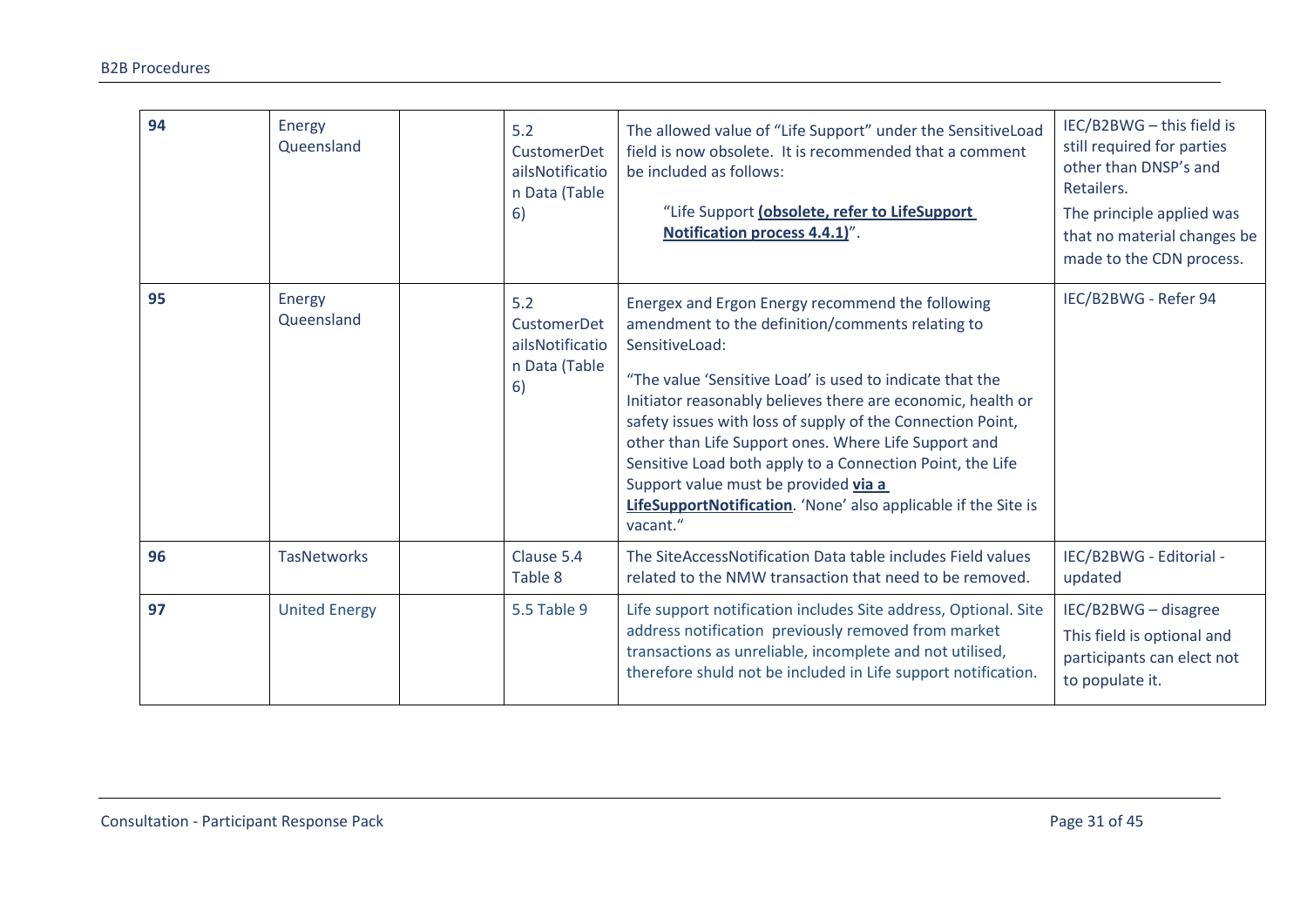| 98  | CitiPower<br>Powercor |     | 5.5 Life<br>Support<br>Notification<br>Data<br>Table 9: Data<br>requirements<br>for LS<br>Notification | CitiPower Powercor suggests that the Site Address field in<br>the LS Notification transaction is removed. Site address<br>information has previously been removed from market<br>transactions due to it being unreliable, incomplete or not<br>formatted correctly. Site address information should only be<br>provided by the distributor through the current CATS<br>process. We will not use this information to validate the<br>customer nor for any other reason; hence we don't see the<br>value of including this field in this transaction. | IEC/B2BWG - Refer 97 |
|-----|-----------------------|-----|--------------------------------------------------------------------------------------------------------|-----------------------------------------------------------------------------------------------------------------------------------------------------------------------------------------------------------------------------------------------------------------------------------------------------------------------------------------------------------------------------------------------------------------------------------------------------------------------------------------------------------------------------------------------------|----------------------|
| 99  | <b>TasNetworks</b>    |     | Clause 5.5<br>Table 9                                                                                  | Change the Format of the Reason Field to VARCHAR (14) as<br>this is similar in use to the Movement Type Field in the CDN                                                                                                                                                                                                                                                                                                                                                                                                                            | IEC/B2BWG - agree    |
| 100 | EnergyAustralia       | 5.5 | Clarification                                                                                          | Reason is Varchar(40) while CDN has same values in<br>MovementType but Varchar(14).                                                                                                                                                                                                                                                                                                                                                                                                                                                                 | IEC/B2BWG - Refer 99 |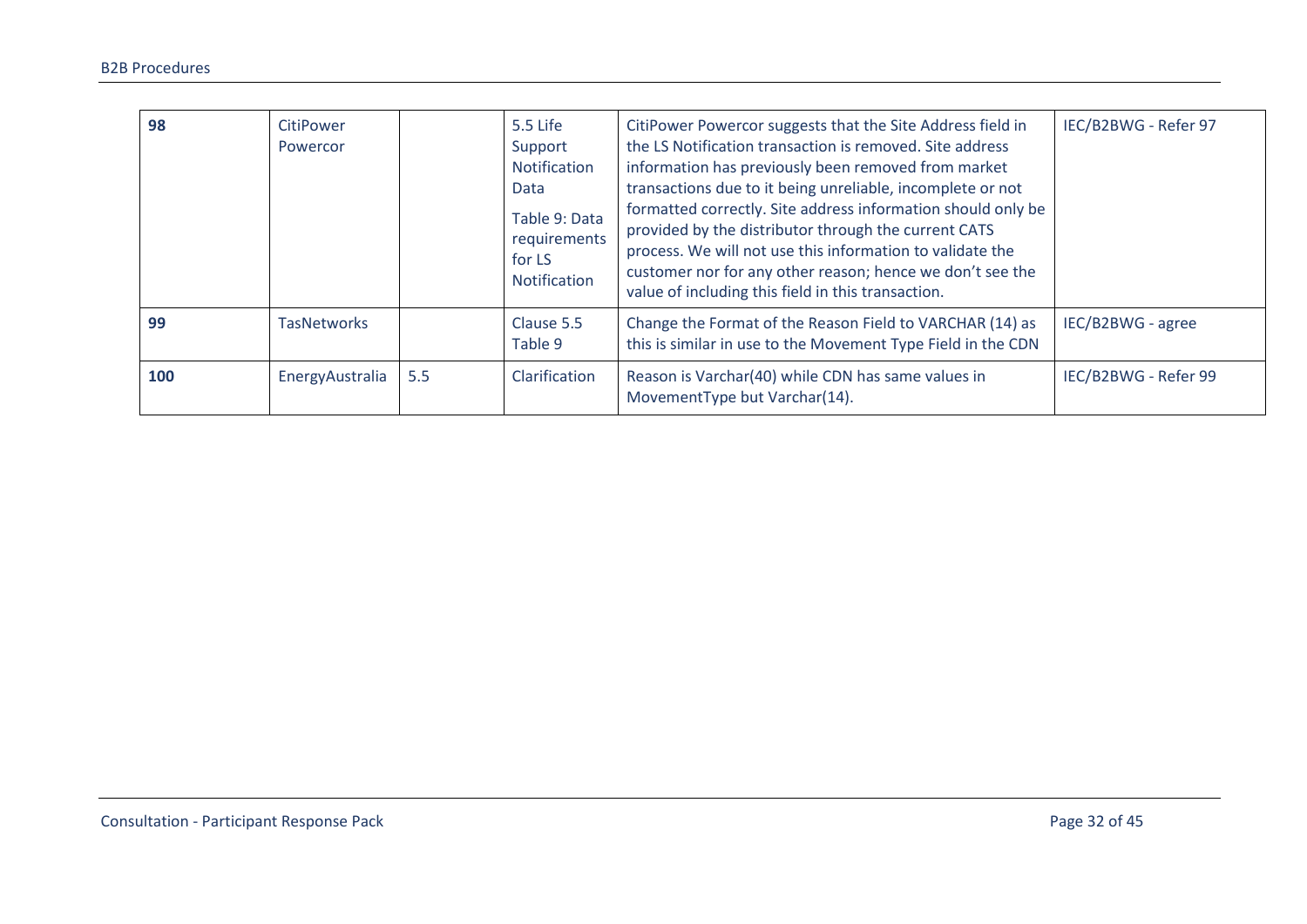| 101 | Endeavour<br>Energy |     | Table 9       | LifeSupportStatus<br>Procedure improvement: The value of None should only be<br>used if the participant is not aware of a NMI ever having life<br>support. If the participant is aware that at some point in<br>time the NMI had life support but is currently deregistered<br>then one of the appropriate deregistered values should be<br>provided. This will help with deregistration notifications that<br>were missed without having to manually contact the<br>recipient for the key information which are the<br>deregistration reason and the deregistration date. To help<br>with any concern about having to keep life support<br>information available online for an indefinite period of time<br>therefore we have suggested earlier that the information is<br>only required online for 2 years from the life support<br>deregistration date.<br>We suggest updating the definition to:<br>'None' means that the participant's online system doesn't<br>have a current Life Support requirement for the premises | IEC/B2BWG - procedure<br>has been updated to<br>include the reason of<br>'other' in the request. This<br>will allow participants to<br>put in special notes if they<br>wish to receive more<br>information. |
|-----|---------------------|-----|---------------|-------------------------------------------------------------------------------------------------------------------------------------------------------------------------------------------------------------------------------------------------------------------------------------------------------------------------------------------------------------------------------------------------------------------------------------------------------------------------------------------------------------------------------------------------------------------------------------------------------------------------------------------------------------------------------------------------------------------------------------------------------------------------------------------------------------------------------------------------------------------------------------------------------------------------------------------------------------------------------------------------------------------------------|-------------------------------------------------------------------------------------------------------------------------------------------------------------------------------------------------------------|
| 102 | Endeavour<br>Energy |     | Table 9       | LifeSupportStatus<br>Procedure improvement: The field length needs to be<br>increased to accommodate the allowable values. We raised<br>this in the initial consultation and it was accepted but the<br>document was not updated.<br>We suggest changing the format of LifeSupportStatus to<br>VARCHAR(50)                                                                                                                                                                                                                                                                                                                                                                                                                                                                                                                                                                                                                                                                                                                    | IEC/B2BWG - Editorial -<br>updated                                                                                                                                                                          |
| 103 | EnergyAustralia     | 5.5 | Clarification | LifeSupportStatus has Varchar(30) but allowable values are<br>much longer                                                                                                                                                                                                                                                                                                                                                                                                                                                                                                                                                                                                                                                                                                                                                                                                                                                                                                                                                     | IEC/B2BWG - refer 102                                                                                                                                                                                       |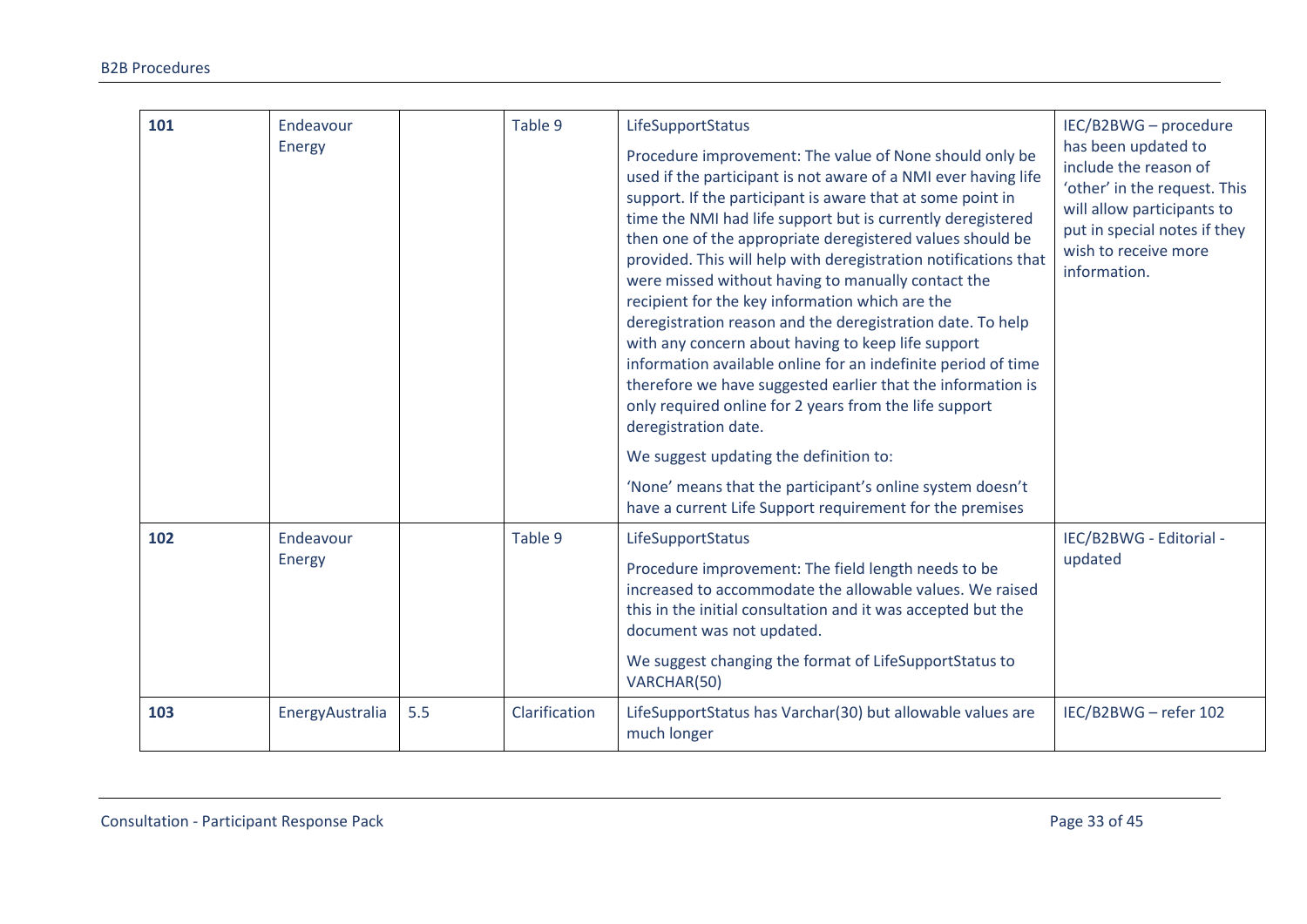| 104 | <b>AGL</b>             | 5.5 Table 9<br>Field:<br>LifeSupport<br><b>Status</b> |                       | The category 'Registered - No Medical Confirmation' should<br>also be delineated by Distributor and Retailer in the same<br>way that 'Registered - Medical Confirmation' is, ie:<br>Registered - No Medical Confirmation with<br><b>DNSP</b><br>Registered - No Medical Confirmation with<br>Retailer                                                                                                                                                                     | IEC/B2BWG - added a<br>registration process owner<br>field, yes/no to 5.5 |
|-----|------------------------|-------------------------------------------------------|-----------------------|---------------------------------------------------------------------------------------------------------------------------------------------------------------------------------------------------------------------------------------------------------------------------------------------------------------------------------------------------------------------------------------------------------------------------------------------------------------------------|---------------------------------------------------------------------------|
| 105 | <b>TasNetworks</b>     |                                                       | Clause 5.5<br>Table 9 | Change Format of LifeSupportStatus Field to VARCHAR (50)<br>to cater for largest allowable value                                                                                                                                                                                                                                                                                                                                                                          | IEC/B2BWG - Editorial -<br>updated                                        |
| 106 | Red and Lumo<br>Energy | 5.5                                                   |                       | Comment and suggested amendments<br>The length of some of these fields have been raised as a<br>concern, for example: LifeSupportStatus is VARCHAR (30)<br>however the allowable Values exceed the limit.<br>We propose to increase the character limits to field such as:<br><b>Contact Email address</b><br>LifeSupportStatus<br>LSEquipment                                                                                                                            | IEC/B2BWG - Refer<br>102,112,115                                          |
| 107 | Endeavour<br>Energy    |                                                       | Table 9               | DateRequired<br>Procedure improvement: The deregistration date should be<br>provided when responding to a Life Support Request and<br>the life support status is de-registered. We suggest updating<br>the last paragraph of the definition to:<br>For a response to a Life Support Request, this will be the<br>effective date of the Life Support registration or<br>deregistration in the participant's online system. Not<br>required when LifeSupportStatus is None. | IEC/B2BWG - Refer 101                                                     |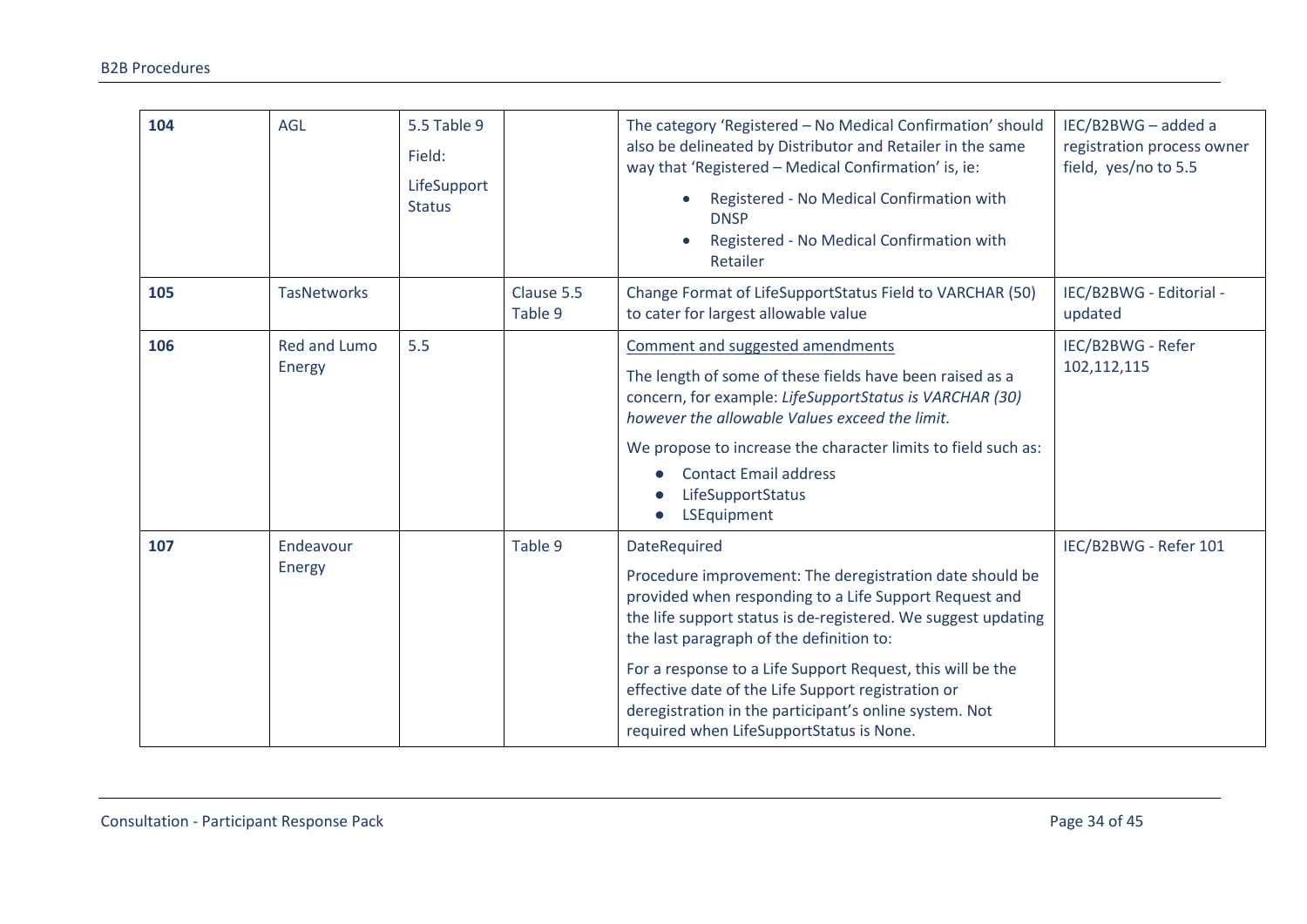| 108 | <b>TasNetworks</b> |     | Clause 5.5<br>Table 9 | The Format of the DateRequired Field, being DATE, is not<br>defined in the B2B Procedure: Technical Delivery<br>Specification.<br>It is recommended that the Format be changed to DATE(8)<br>or $DATE(10)$                                                                                                                                  | IEC/B2BWG - disagree<br>refer to TDS section 3.2                                    |
|-----|--------------------|-----|-----------------------|---------------------------------------------------------------------------------------------------------------------------------------------------------------------------------------------------------------------------------------------------------------------------------------------------------------------------------------------|-------------------------------------------------------------------------------------|
| 109 | Origin             | 5.5 |                       | Why can't LSN deregistration be for a future date?<br>The Definition/Comments for the DateRequired field states<br>that "For a registration of Life Support, this date will be<br>either the current date or a future date", but "For a<br>deregistration of Life Support, this will be either the current<br>date or a retrospective date" | IEC/B2BWG - obligations<br>remain until you officially<br>de-register life support. |
|     |                    |     |                       | If we could select a future date for deregistration, we could<br>solve some of our CDN (now LSN?) timing issues for a LS<br>move out, i.e. we could notify on which date LS will no<br>longer be applicable and therefore when we could raise a<br>De-energisation                                                                          |                                                                                     |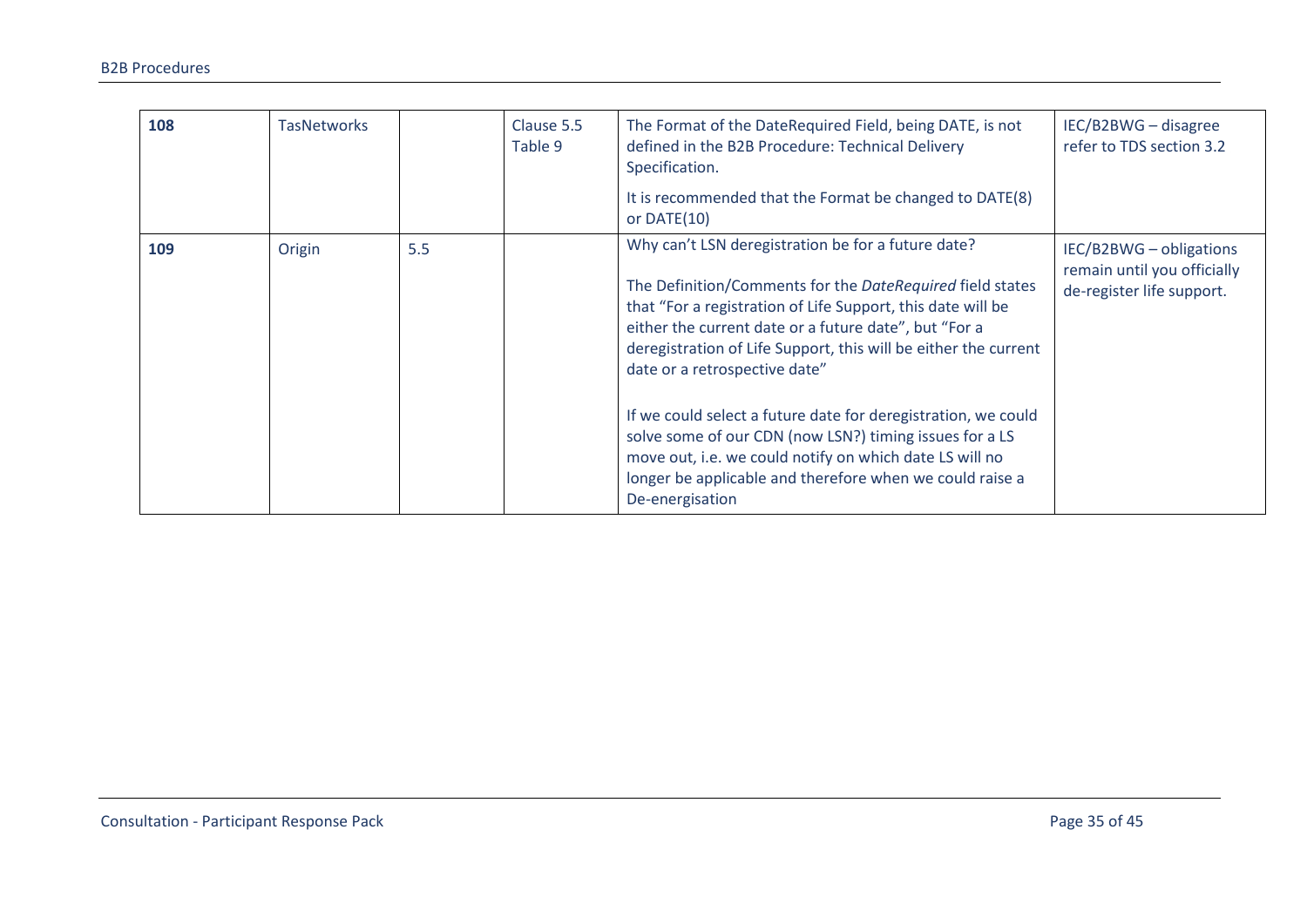| 110 | <b>AusNet Services</b> | Table 5 | AusNet Services considers that where life support status is<br>"Deregistered", the date required cannot be retrospective.<br>If it were deregistered retrospectively, it would give rise to<br>conflicts between participants treatment actions<br>undertaken, potentially invalidating actions that<br>demonstrate compliance with the Rules or Codes such as<br>rejection of de-energisation Service Orders.<br>If deregistration cannot be retrospective, the value of<br>deregistration against the life support status can only be<br>valid for the current day and communicated to participants<br>on this day. We suggest providing a consistent view of<br>treatment of the site on date communicated for<br>deregistration given the time communicated to a recipient<br>could be different across participants. | IEC/B2BWG - the date<br>required is the date the<br>initiator believes their<br>obligations for providing<br>protections has ceased.<br>This could be retrospective<br>by the time the recipient<br>receives the transaction. |
|-----|------------------------|---------|---------------------------------------------------------------------------------------------------------------------------------------------------------------------------------------------------------------------------------------------------------------------------------------------------------------------------------------------------------------------------------------------------------------------------------------------------------------------------------------------------------------------------------------------------------------------------------------------------------------------------------------------------------------------------------------------------------------------------------------------------------------------------------------------------------------------------|-------------------------------------------------------------------------------------------------------------------------------------------------------------------------------------------------------------------------------|
|     |                        |         | Suggested wording:<br>"For de-regisration, the <i>date required</i> must be the<br>current date. De-registration will become effective<br>in the recipient system no earlier than<br>deregistration date + 1 calendar day."<br>Thus, it is assumed that where the deregistration date $+1$<br>calendar day = current date, the life support status for the<br>$NMI = None$ .                                                                                                                                                                                                                                                                                                                                                                                                                                              |                                                                                                                                                                                                                               |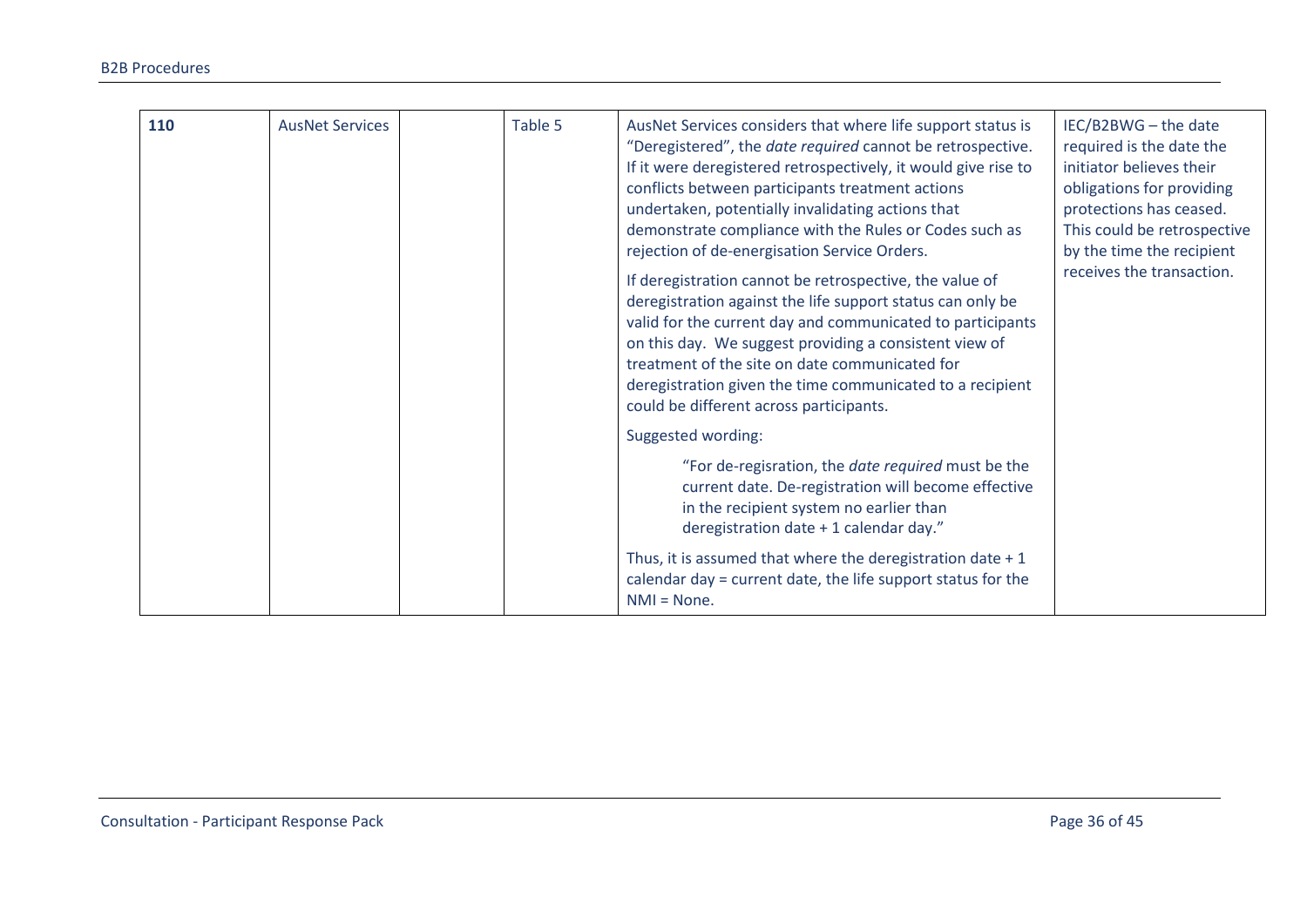| 111 | <b>AusNet Services</b> | Table 5               | We consider that clarification is required surrounding the<br>use of the date required field, and whether this is tied to<br>changes to the life support status field only or changes to<br>any information provided in the life support notification<br>record. In that, where the life support record was<br>previously registered has changes to information (e.g.<br>phone number, contact name) the <i>date required</i> field will be<br>the date the life support was registered and not the date of<br>the changed record. If this assumption is correct, then this<br>needs to be clarified.<br>We suggest: | IEC/B2BWG - added a<br>LastModifedDate field.<br>Wording has been updated<br>to clarify what the date<br>required field is. |
|-----|------------------------|-----------------------|----------------------------------------------------------------------------------------------------------------------------------------------------------------------------------------------------------------------------------------------------------------------------------------------------------------------------------------------------------------------------------------------------------------------------------------------------------------------------------------------------------------------------------------------------------------------------------------------------------------------|-----------------------------------------------------------------------------------------------------------------------------|
|     |                        |                       | Where supplementary information updates are<br>made to registered life support records (phone<br>number, email address etc), the date required field<br>must align to the effective date of the latest life<br>support status for the NMI.                                                                                                                                                                                                                                                                                                                                                                           |                                                                                                                             |
|     |                        |                       | Further, introduction of a Record Id (refer to feedback item<br>5.5) could also help with identifying changes to existing life<br>support registrations (supplementary details only) whilst<br>maintaining the date required field as the life support<br>registration date. If a Record Id is not introduced, the date<br>required should be the date of the changes made to the life<br>support record regardless of the life support status.                                                                                                                                                                      |                                                                                                                             |
| 112 | <b>TasNetworks</b>     | Clause 5.5<br>Table 9 | It is suggested to reduce the Format field length of<br>LSEquipment from VARCHAR (100) to VARCHAR (50) as it<br>only needs to cater for the largest value available.                                                                                                                                                                                                                                                                                                                                                                                                                                                 | IEC/B2BWG - agree                                                                                                           |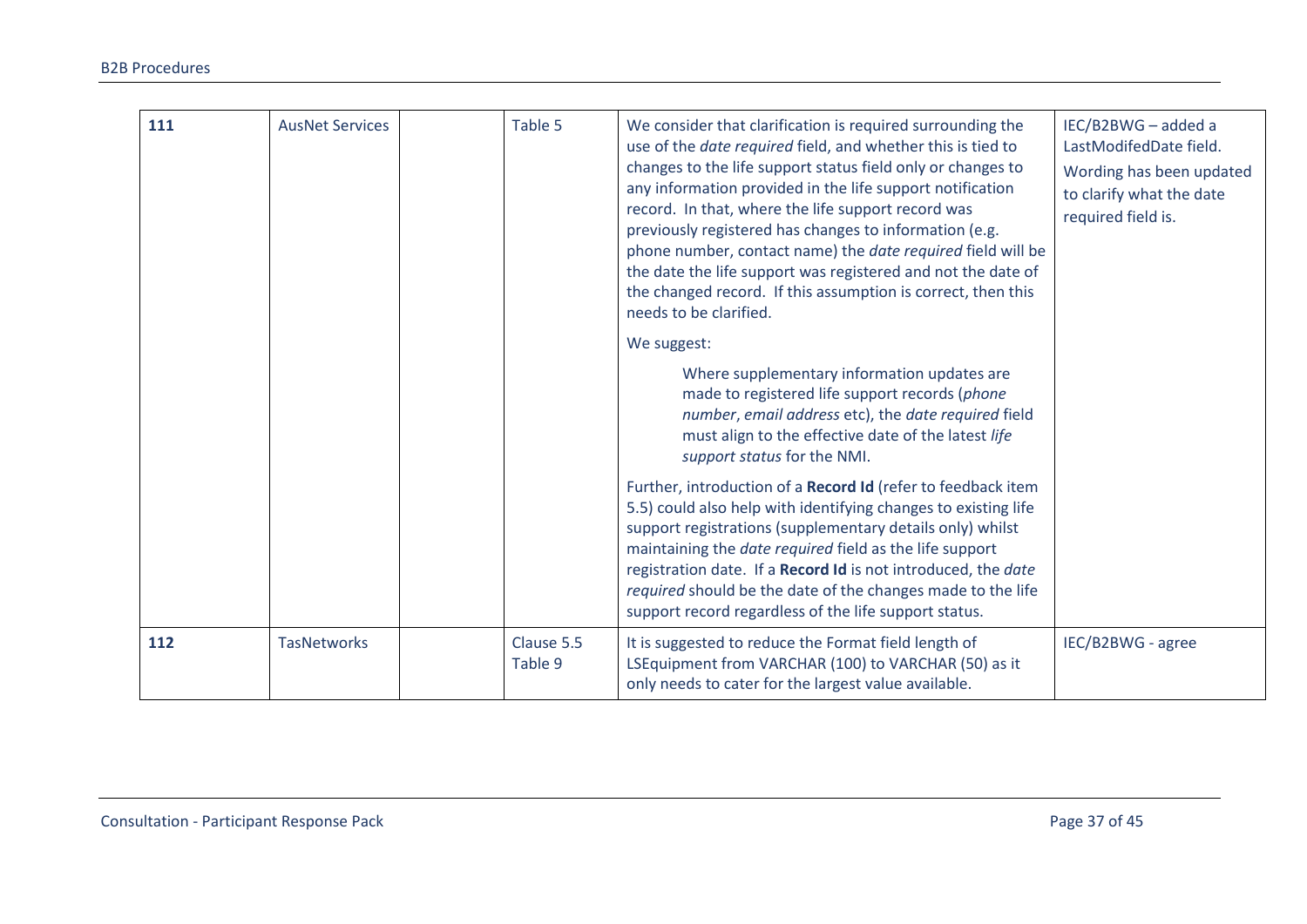| 113 | <b>Tango Energy</b> | General - Life<br>Support<br>Equipment<br>(Section 5.2)                                                                                                                                                                                                                                                                                                                                                                                                                                                                                    | <b>Transactional Data Section 5.2</b><br>LSEquipment Varchar (100) R/NO/N<br>The above field should be optional. Creating a new<br>mandatory obligation in the procedures, that does not exist<br>in the NERR is outside the remit of the IEC.<br>Not only is this field not required by the NERR, making<br>provision of this data mandatory has the following | IEC/B2BWG - believe that<br>life support equipment falls<br>under the category of<br>relevant information as<br>part of the information that<br>is required to be shared<br>between the parties as per<br>124 and 125 of the NERR. |
|-----|---------------------|--------------------------------------------------------------------------------------------------------------------------------------------------------------------------------------------------------------------------------------------------------------------------------------------------------------------------------------------------------------------------------------------------------------------------------------------------------------------------------------------------------------------------------------------|-----------------------------------------------------------------------------------------------------------------------------------------------------------------------------------------------------------------------------------------------------------------------------------------------------------------------------------------------------------------|------------------------------------------------------------------------------------------------------------------------------------------------------------------------------------------------------------------------------------|
|     |                     | unnecessary impacts:<br>Cost of processes, training and maintenance to<br>capture/remove the information;<br>System change and associated costs to store the<br><b>B2B Procedure values.</b><br>The NERR clearly sets out the mandatory information that<br>must be held in both the Retailer and Distributors registers<br>(See NERR clause 126(b)). Tango notes that 124 B subclause<br>1A requires Retailers to provide information to DNSP's for<br>the purposes of updating the distributors registration under<br>the NERR (126(b)). | This is a required field at<br>the moment which means<br>if you have the information<br>supply it, if you don't have<br>the information then don't<br>supply it.                                                                                                                                                                                                |                                                                                                                                                                                                                                    |
|     |                     |                                                                                                                                                                                                                                                                                                                                                                                                                                                                                                                                            | The type of life support equipment is mentioned in the<br>NERR as forming part of the medical confirmation form, not<br>part of the Life Support Register, thus there is no obligation<br>on a Retailer to independently record this information in<br>their systems.                                                                                           |                                                                                                                                                                                                                                    |
|     |                     |                                                                                                                                                                                                                                                                                                                                                                                                                                                                                                                                            | <b>Supporting NERR clauses</b><br>With regard to the life support equipment, Tango<br>acknowledges the NERR clause 124 B subclause 1A states:                                                                                                                                                                                                                   |                                                                                                                                                                                                                                    |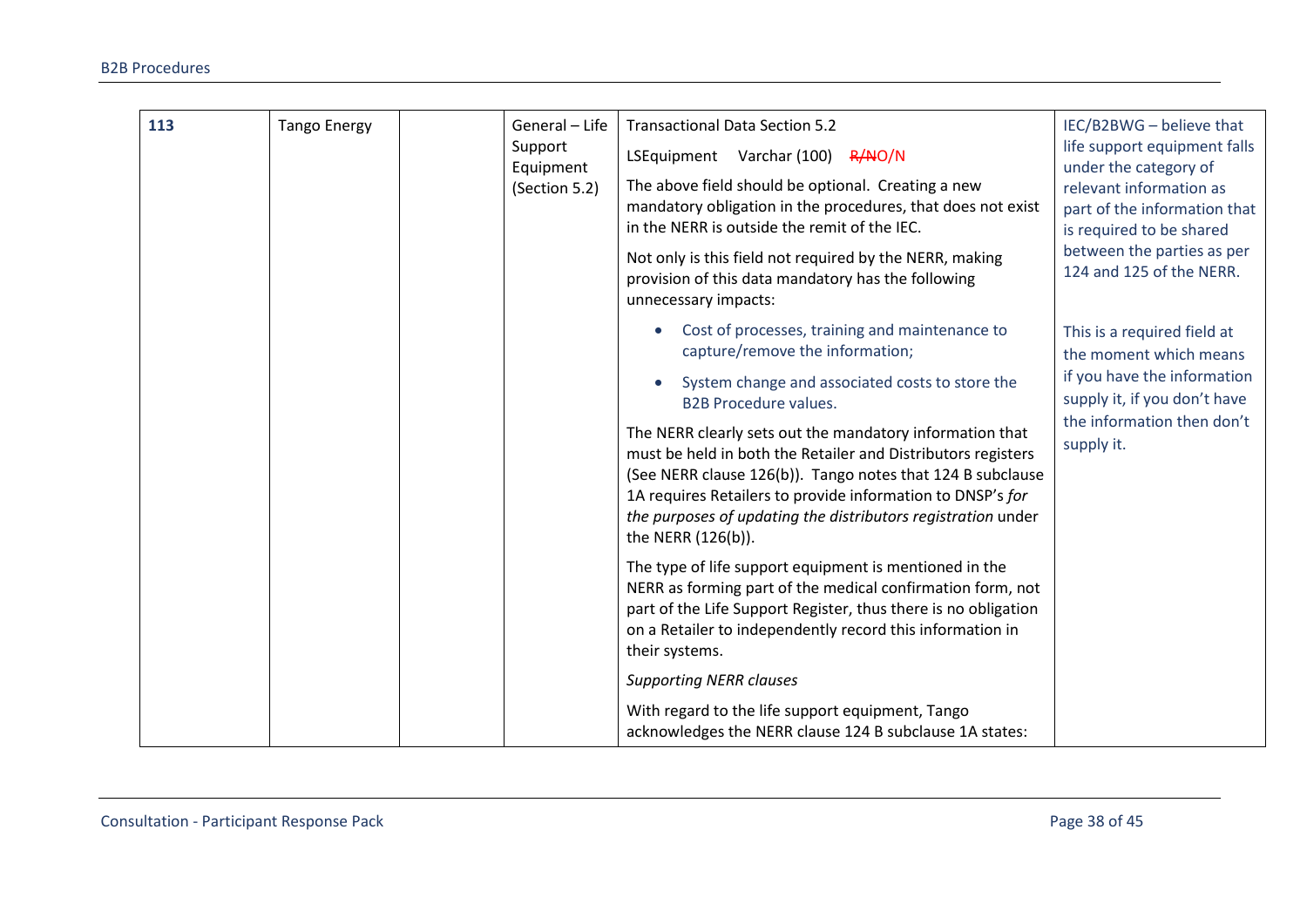| give the distributor relevant information about the life<br>support equipment requirements for the customer's<br>premises and any relevant contact details for the<br>purposes of updating the distributor's registration under<br>subrule $124(4)(a)$ or $124(5)$ , unless the relevant<br>information was provided to the retailer by the<br>distributor;                                                                                                                                                                                                                                                                                                                  |
|------------------------------------------------------------------------------------------------------------------------------------------------------------------------------------------------------------------------------------------------------------------------------------------------------------------------------------------------------------------------------------------------------------------------------------------------------------------------------------------------------------------------------------------------------------------------------------------------------------------------------------------------------------------------------|
| Tango notes the purpose of provision of this data is for the<br>DNSP to update their own registration. The register the<br>Retailer and DNSP are required to maintain under the NERR<br>does not include the type of equipment at the premise.                                                                                                                                                                                                                                                                                                                                                                                                                               |
| Note NERR clause 126 (b) details the Life Support Register<br>as:<br>Ensure that life support equipment registration and<br>deregistration details maintained in accordance with<br>rules 124, 124A, 124B and 125 are kept up to date,<br>including:<br>(i) the date when the customer requires supply of energy<br>at the premises for the purposes of the life support<br>equipment;<br>(ii) when medical confirmation was received from the<br>customer in respect of the premises;<br>(iii) the date when the premises is deregistered and the<br>reason for deregistration; and<br>(iv) a record of communications with the customer<br>required by rules 124A and 125. |
| From our reading of the NERR and Procedures we can find<br>no justification for the provision of this data and question<br>why it is required. All customers on life support should be<br>treated equally regardless of the type of life support                                                                                                                                                                                                                                                                                                                                                                                                                             |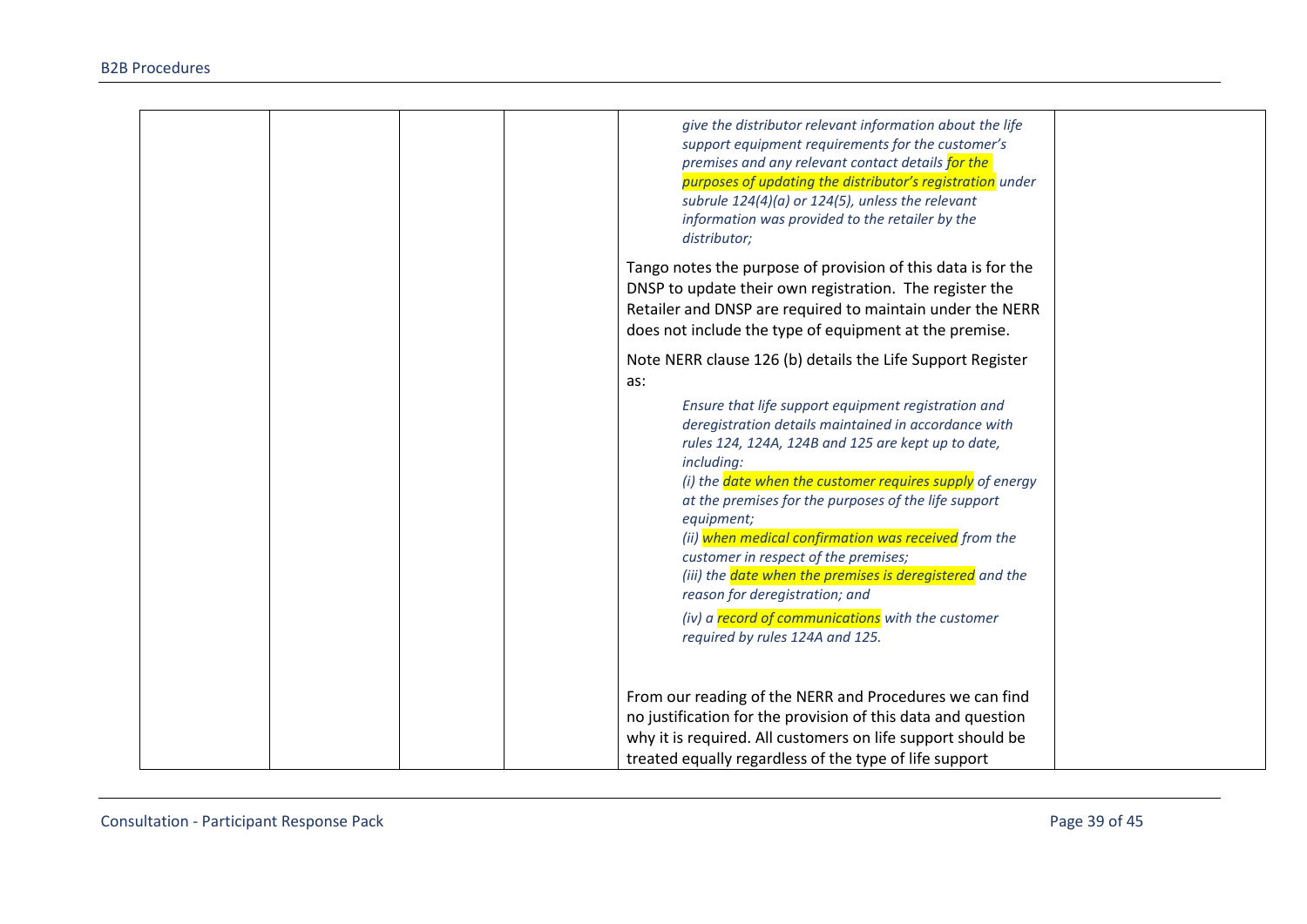|     |                     |     |                       | equipment 'installed' at the customer's premises, therefore<br>distinguishing the type of life support equipment is not<br>critical and the requirement should be removed.                                                                                                                                                                         |                                                                                                                                                                                                                                                              |
|-----|---------------------|-----|-----------------------|----------------------------------------------------------------------------------------------------------------------------------------------------------------------------------------------------------------------------------------------------------------------------------------------------------------------------------------------------|--------------------------------------------------------------------------------------------------------------------------------------------------------------------------------------------------------------------------------------------------------------|
| 114 | <b>TasNetworks</b>  |     | Clause 5.5<br>Table 9 | It is suggested to increase the Format field length of<br>LSContactEmailAddress from VARCHAR (40) to VARCHAR<br>(100) to align with the CDN                                                                                                                                                                                                        | IEC/B2BWG - agree                                                                                                                                                                                                                                            |
| 115 | EnergyAustralia     | 5.5 | Clarification         | LSContactEmailAddress has varchar(40) while CDN has<br>Varchar(100)                                                                                                                                                                                                                                                                                | IEC/B2BWG - Refer 114                                                                                                                                                                                                                                        |
| 116 | Endeavour           |     | Table 9               | PreferredContactMethod                                                                                                                                                                                                                                                                                                                             | IEC/B2BWG - disagree                                                                                                                                                                                                                                         |
|     | Energy              |     |                       | Procedure improvement: This field should be 'Required' not<br>'Optional'. If the Initiator has this information then it must<br>be provided.                                                                                                                                                                                                       | Enough information is<br>required to be sent by the<br>parties for them to make a<br>determination on how they<br>want to contact the<br>customer.<br>Some parties may not be<br>able to support the<br>preferred contact method<br>even if it's stipulated. |
| 117 | Endeavour<br>Energy |     | Table 9               | New field called LastModifiedDateTime<br>Procedure improvement: Now that the life support<br>communication is a B2B transaction, the Life Support<br>Notification should have a field called<br>LastModifiedDateTime just like in the Customer Detail<br>Notification. This field will help the Recipient handle out of<br>sequence notifications. | IEC/B2BWG - Refer 111                                                                                                                                                                                                                                        |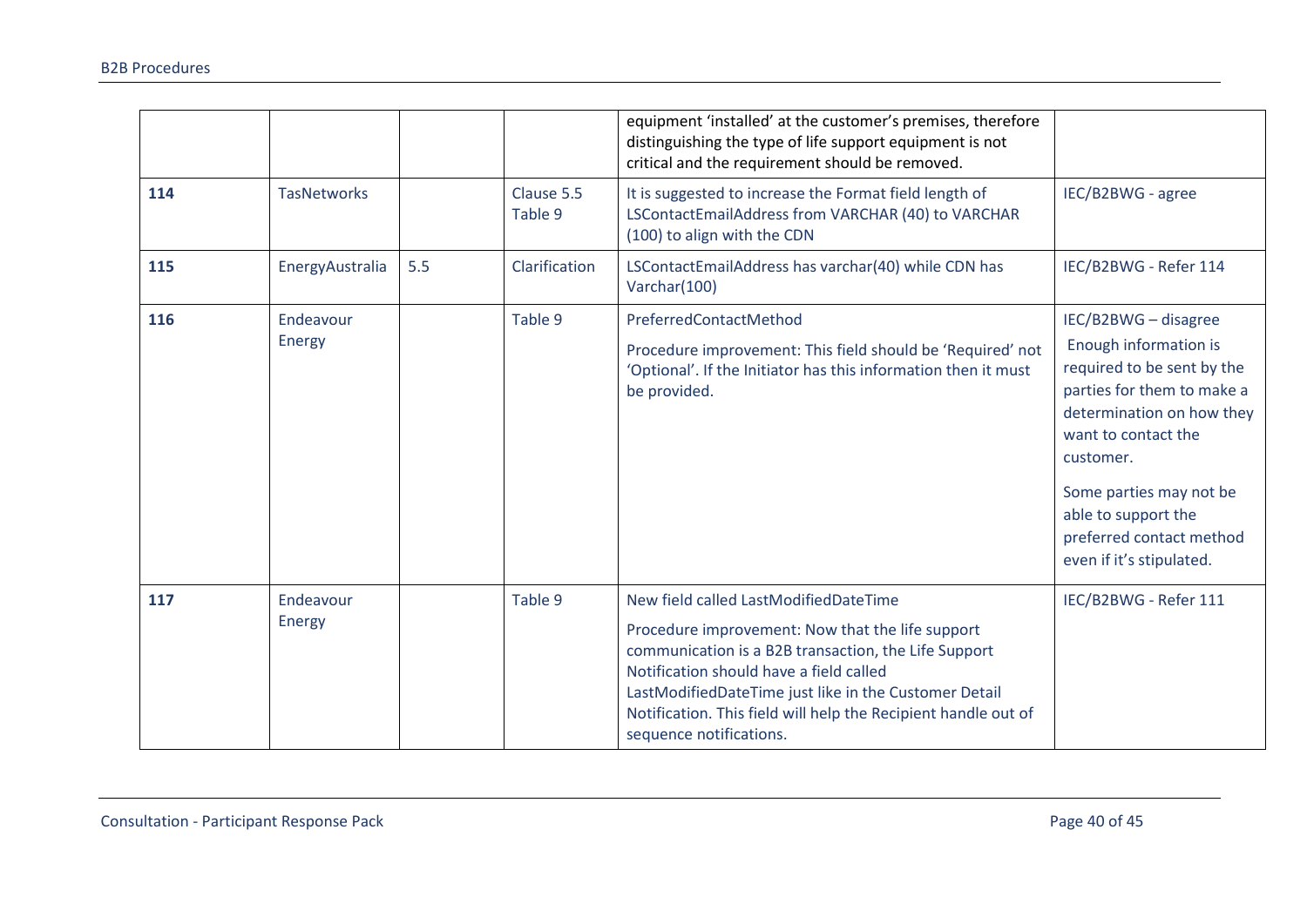| 118 | <b>AusNet Services</b> | 5.5 (Table 9) | AusNet Services recommends the introduction of a<br>matchable RecordId for life support registrations. The<br>Record Id would help maintain data integrity and ensure key<br>information is not inadvertently overridden. This is<br>important for scenarios when a life notification is received<br>and current (or multiple) life support records already exist.<br>Under the proposed procedures, it is possible to have<br>prospective and current life support registrations for a NMI<br>where the same participant has registered both. This means<br>the participant ID is not a reliable, stand-alone indicator. | IEC/B2BWG - disagree<br>Contact details for life<br>support information may<br>not be the customer or the<br>outage contact. B2BWG did<br>not agree that a record id<br>was required. |
|-----|------------------------|---------------|---------------------------------------------------------------------------------------------------------------------------------------------------------------------------------------------------------------------------------------------------------------------------------------------------------------------------------------------------------------------------------------------------------------------------------------------------------------------------------------------------------------------------------------------------------------------------------------------------------------------------|---------------------------------------------------------------------------------------------------------------------------------------------------------------------------------------|
|     |                        |               | The use of the <i>daterequired</i> field is not sufficient in this<br>scenario to identify which record is used to create or update<br>as the daterequired field can change when life support<br>status moves through the registration process (e.g. from<br>"Registered - no medical confirmation" to "Registered -<br>medical confirmation").                                                                                                                                                                                                                                                                           |                                                                                                                                                                                       |
|     |                        |               | We suggest that:<br>When the participant registers life support against a<br>NMI, a record ID will need to be provided by them<br>to the recipient.<br>When information is exchange between<br>participants, the RecordId assign on creation by the<br>participant, is provided in order to identify the<br>correct record.<br>RecordId is mandatory, alphanumeric and unique to<br>$\bullet$<br>the participant initiating the change and life support<br>record; for example the Initiator's internal Customer<br>ID or other generated number could be used.                                                           |                                                                                                                                                                                       |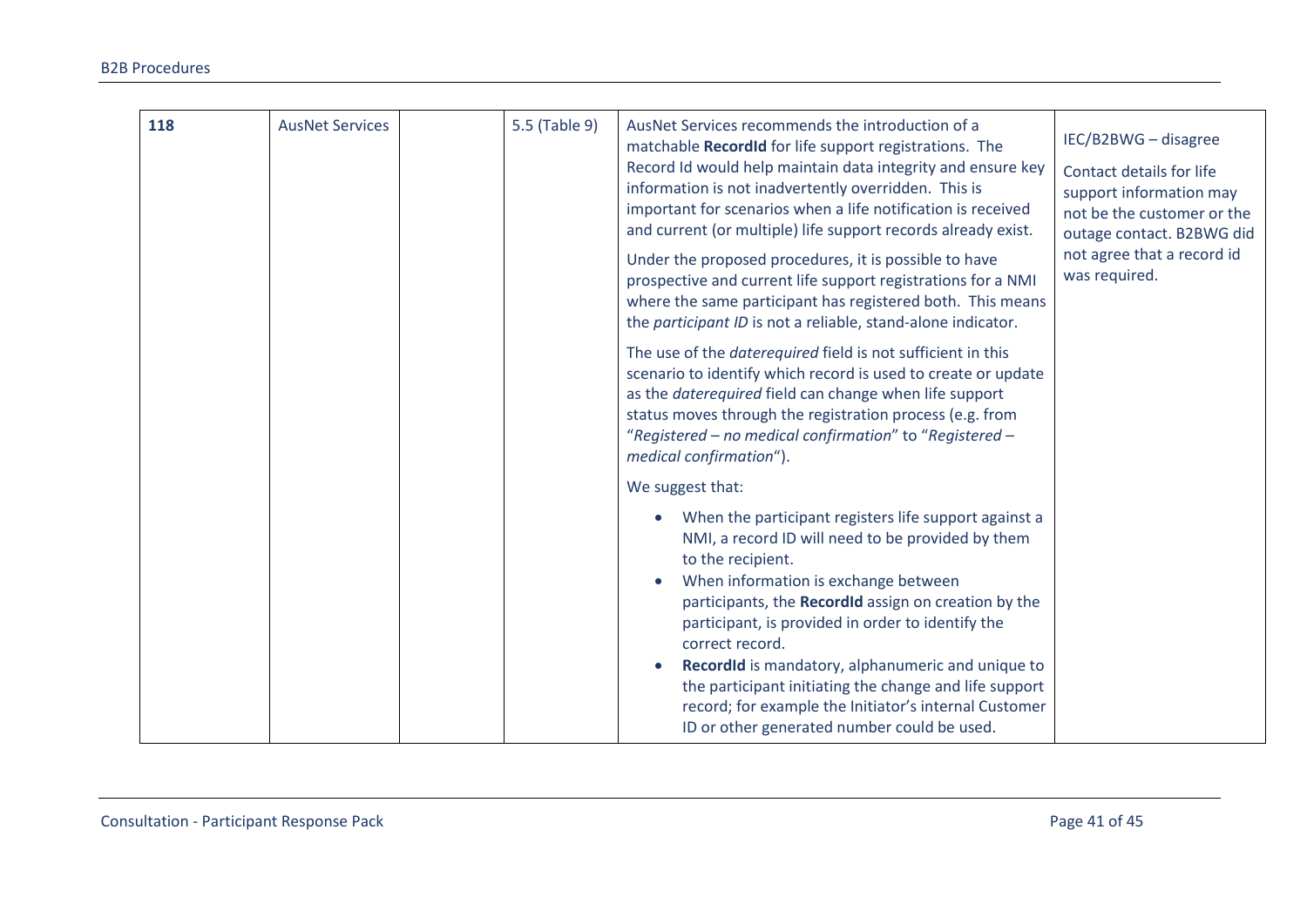|     |                               |     | The recipient would use this record id along with the<br>initiator participant id (e.g. EASTERN) to maintain unique<br>and matchable records.                                                                                                                                                                                                                                                                                                                                                                                                                                                                                                                                                                                                                                                                                                                                                                                           |                                                               |
|-----|-------------------------------|-----|-----------------------------------------------------------------------------------------------------------------------------------------------------------------------------------------------------------------------------------------------------------------------------------------------------------------------------------------------------------------------------------------------------------------------------------------------------------------------------------------------------------------------------------------------------------------------------------------------------------------------------------------------------------------------------------------------------------------------------------------------------------------------------------------------------------------------------------------------------------------------------------------------------------------------------------------|---------------------------------------------------------------|
| 119 | Origin                        | 5.6 | The LifeSupportRequest data requirements is light on<br>information for the receiving party. Origin propose<br>additional reason fields be added to the<br>LifeSupportRequest.<br>1. Confirm Life Support<br>2. Confirm Life Support - Previous Retailer<br>Registration -<br>3. Confirm Life Support - Reconciliation                                                                                                                                                                                                                                                                                                                                                                                                                                                                                                                                                                                                                  | IEC/B2BWG - agree with<br>changes<br>New values added to 5.6. |
| 120 | <b>Red and Lumo</b><br>Energy | 5.6 | Comment and suggested amendments<br>We propose that a reason field be included in this<br>transaction. It is important for both parties involved in<br>identifying issues and priority of requests (such as non-<br>response or missing information) and will enable parties to<br>identify exceptions based on the reason for the request.<br>This is similar to the reason field in the<br>CustomerDetailRequest (section 5.1), while the fields in the<br>LifeSupportRequest in comparison may not be fit for<br>purpose there are legitimate reasons for the trigger of this<br>request (LSR) and we expect this should be initiated when;<br>Life Support currently registered, no LSN received<br>No response to rejected LSN<br>Confirm Life Support details (Data Quality Issue)<br>Other<br>Suggested amendment to this transaction is to include this<br>as an additional field with the allowable values as listed<br>above. | IEC/B2BWG - agree with<br>changes<br>New values added to 5.6. |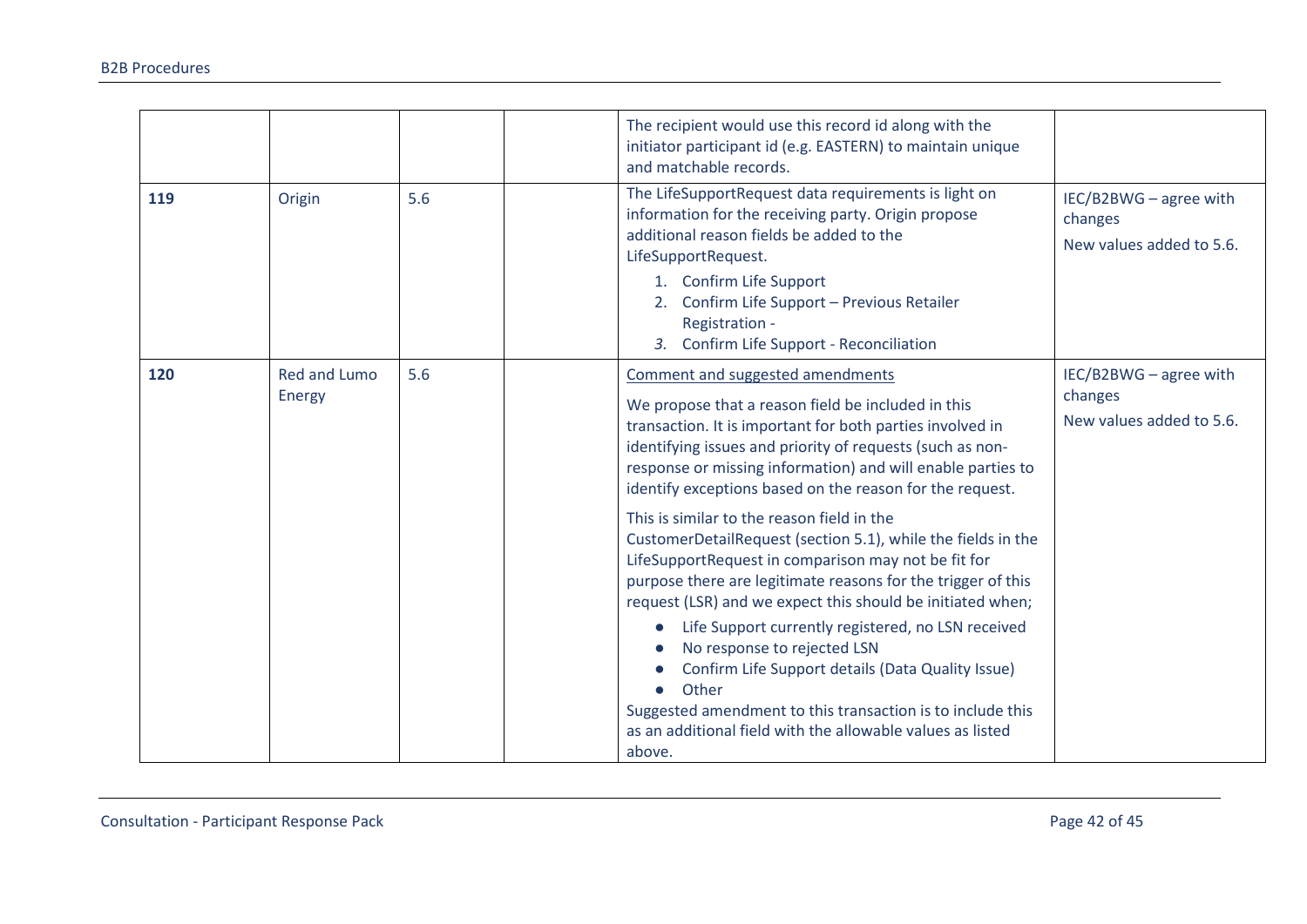| 121 | EnergyAustralia       | 5.6 | Modification                                      | We suggest that an optional Special Notes field is included in<br>the LSR so the requestor can provide some context. This is<br>particularly useful given the situations where the LSR is used<br>is not clear. The B2B Guide can be used to spell out general<br>reasons this field might be used and how to populate,<br>similar to what is done in the CDR.                                | IEC/B2BWG - agree with<br>changes<br>New values added to 5.6. |
|-----|-----------------------|-----|---------------------------------------------------|-----------------------------------------------------------------------------------------------------------------------------------------------------------------------------------------------------------------------------------------------------------------------------------------------------------------------------------------------------------------------------------------------|---------------------------------------------------------------|
|     |                       |     |                                                   | An alternative option we would support is for a Reason<br>Code to be included in the LSR.                                                                                                                                                                                                                                                                                                     |                                                               |
|     |                       |     |                                                   | Either/or both of:                                                                                                                                                                                                                                                                                                                                                                            |                                                               |
|     |                       |     |                                                   | Reason code:                                                                                                                                                                                                                                                                                                                                                                                  |                                                               |
|     |                       |     |                                                   | 1. Confirm Life Support                                                                                                                                                                                                                                                                                                                                                                       |                                                               |
|     |                       |     |                                                   | 2. Confirm Life Support - Previous Retailer Registration                                                                                                                                                                                                                                                                                                                                      |                                                               |
|     |                       |     |                                                   | 3. Confirm Life Support - Reconciliation                                                                                                                                                                                                                                                                                                                                                      |                                                               |
|     |                       |     |                                                   | Reason code ConfirmLifeSupport would be sent when there<br>is a mismatch of the retailer's customer record and the<br>distributor's record.                                                                                                                                                                                                                                                   |                                                               |
| 122 | <b>United Energy</b>  |     | 5.6                                               | Life support request data does not include special notes<br>field, this is still required information where requested or<br>provided. The field is available for section 5.5, but not 5.6.<br>This is also required for 5.6 Life Support Request Data.                                                                                                                                        | IEC/B2BWG - agree with<br>changes<br>New values added to 5.6. |
| 123 | CitiPower<br>Powercor |     | <b>5.6 Life</b><br>Support<br><b>Request Data</b> | CitiPower Powercor suggests that the Life Support Request<br>transaction also include a 'Special Notes' field for<br>participants to provide additional information about the<br>nature of the request. This field is available in the<br>Notification transaction and it should also be available in the<br>Request transaction, also keeping it consistent with the<br>current CDR process. | IEC/B2BWG - agree with<br>changes<br>New values added to 5.6. |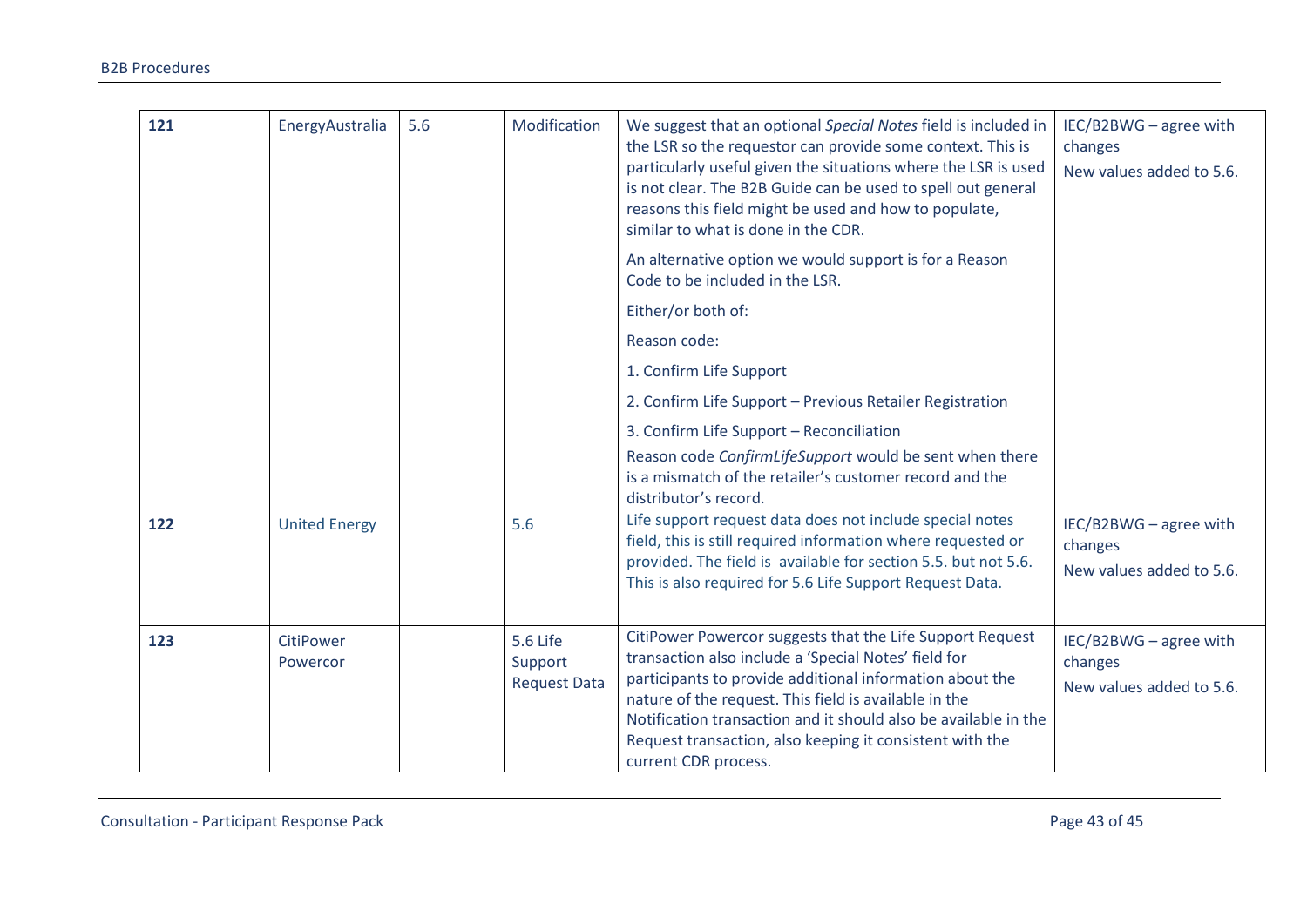| 124 | <b>AusNet Services</b> |     | 5.6                | As per the above suggestion, we recommend adding an<br>identifier for the life support request data. This supports<br>the model of multiple life support registrations co-existing<br>for a single NMI.                                                                                                                                                                                                                                                                                                                                                                                                                                                                                                                                                                                                                                              | IEC/B2BWG - Refer 118                                                                                                                                          |
|-----|------------------------|-----|--------------------|------------------------------------------------------------------------------------------------------------------------------------------------------------------------------------------------------------------------------------------------------------------------------------------------------------------------------------------------------------------------------------------------------------------------------------------------------------------------------------------------------------------------------------------------------------------------------------------------------------------------------------------------------------------------------------------------------------------------------------------------------------------------------------------------------------------------------------------------------|----------------------------------------------------------------------------------------------------------------------------------------------------------------|
| 125 | EnergyAustralia        | 5.6 | General<br>comment | In the scenario where:<br>Retailer A signs up customer and provides LSN to<br>distributor<br><b>Customer churns to Retailer B</b><br>Retailer B sends a LSR to distributor<br>Distributor responds to Retailer B with a LSN, based<br>on the information that was provided by Retailer A<br>initially before the churn<br>In this scenario a distributor is not the process owner and<br>receives a Life Support Request (LSR) from a retailer, it has<br>to send a LSN in response to comply with its obligations<br>under 124B(2)(a)(i) of the NERR;<br>It needs to be clarified what information the distributor is<br>obliged to provide in this situation as there might be privacy<br>concerns about using the information provided by Retailer A<br>to be provided to Retailer B.<br>Clarification and agreement on when a LSR should be used | IEC/B2BWG - each party<br>needs to understand what<br>their obligations are under<br>the privacy act and provide<br>information based on their<br>obligations. |
| 126 | Origin                 | 5.7 |                    | by the retailer would assist in this instance.<br>Under Definition/Comments for Event Code "Table 10"<br>should be changed to "Table 12".                                                                                                                                                                                                                                                                                                                                                                                                                                                                                                                                                                                                                                                                                                            | IEC/B2BWG - Editorial -<br>updated                                                                                                                             |
|     |                        |     |                    | Under Definition/Comments for Explanations this should<br>also refer to "Table 12".                                                                                                                                                                                                                                                                                                                                                                                                                                                                                                                                                                                                                                                                                                                                                                  |                                                                                                                                                                |